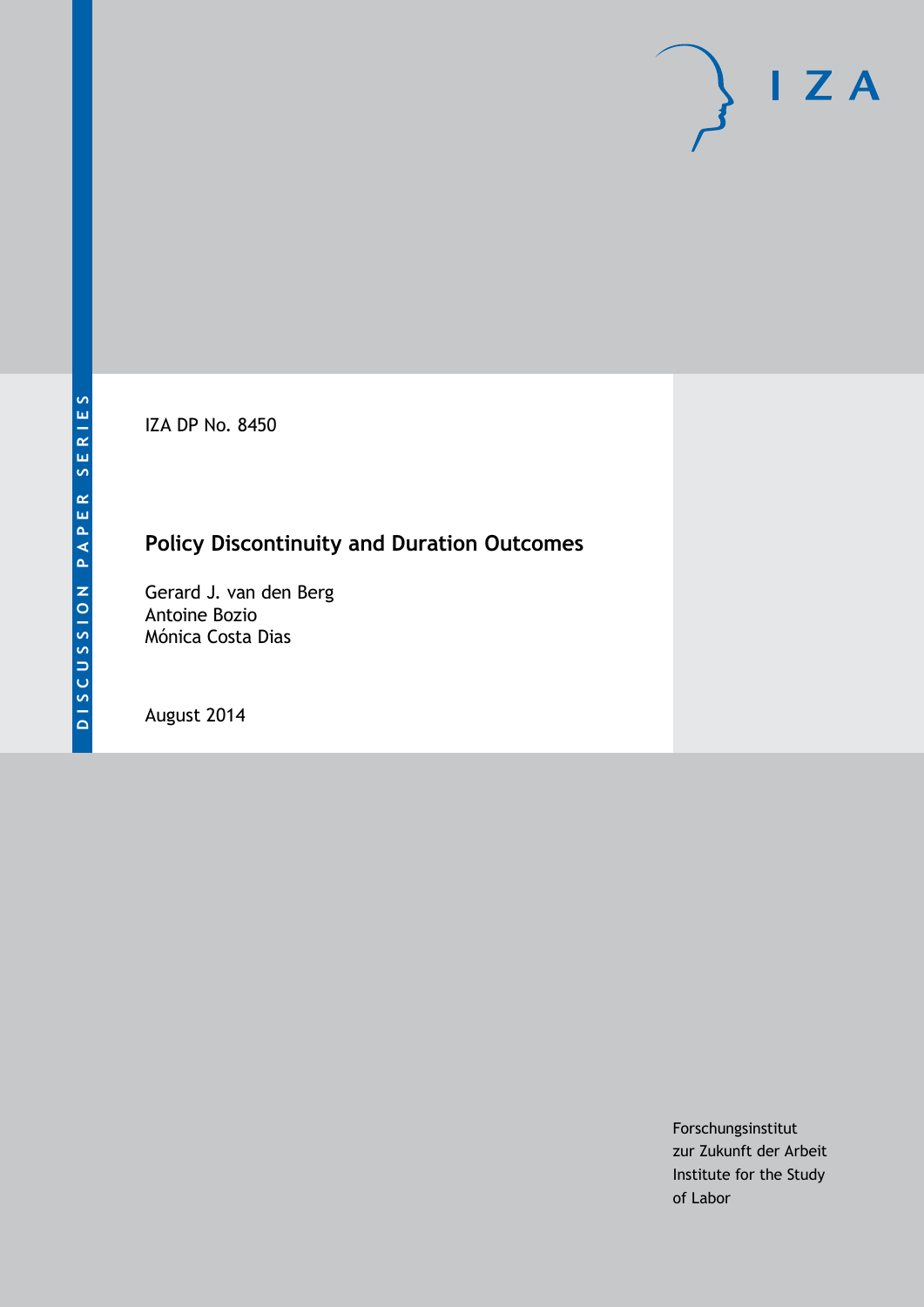# **Policy Discontinuity and Duration Outcomes**

#### **Gerard J. van den Berg**

*University of Mannheim, IFAU-Uppsala, VU University Amsterdam, IZA, CEPR, CEMMAP and IFS*

#### **Antoine Bozio**

*Paris School of Economics and Institute for Fiscal Studies*

#### **Mónica Costa Dias**

*Institute for Fiscal Studies, CEF-UP at the University of Porto and IZA*

Discussion Paper No. 8450 August 2014

IZA

P.O. Box 7240 53072 Bonn Germany

Phone: +49-228-3894-0 Fax: +49-228-3894-180 E-mail: [iza@iza.org](mailto:iza@iza.org)

Any opinions expressed here are those of the author(s) and not those of IZA. Research published in this series may include views on policy, but the institute itself takes no institutional policy positions. The IZA research network is committed to the IZA Guiding Principles of Research Integrity.

The Institute for the Study of Labor (IZA) in Bonn is a local and virtual international research center and a place of communication between science, politics and business. IZA is an independent nonprofit organization supported by Deutsche Post Foundation. The center is associated with the University of Bonn and offers a stimulating research environment through its international network, workshops and conferences, data service, project support, research visits and doctoral program. IZA engages in (i) original and internationally competitive research in all fields of labor economics, (ii) development of policy concepts, and (iii) dissemination of research results and concepts to the interested public.

<span id="page-1-0"></span>IZA Discussion Papers often represent preliminary work and are circulated to encourage discussion. Citation of such a paper should account for its provisional character. A revised version may be available directly from the author.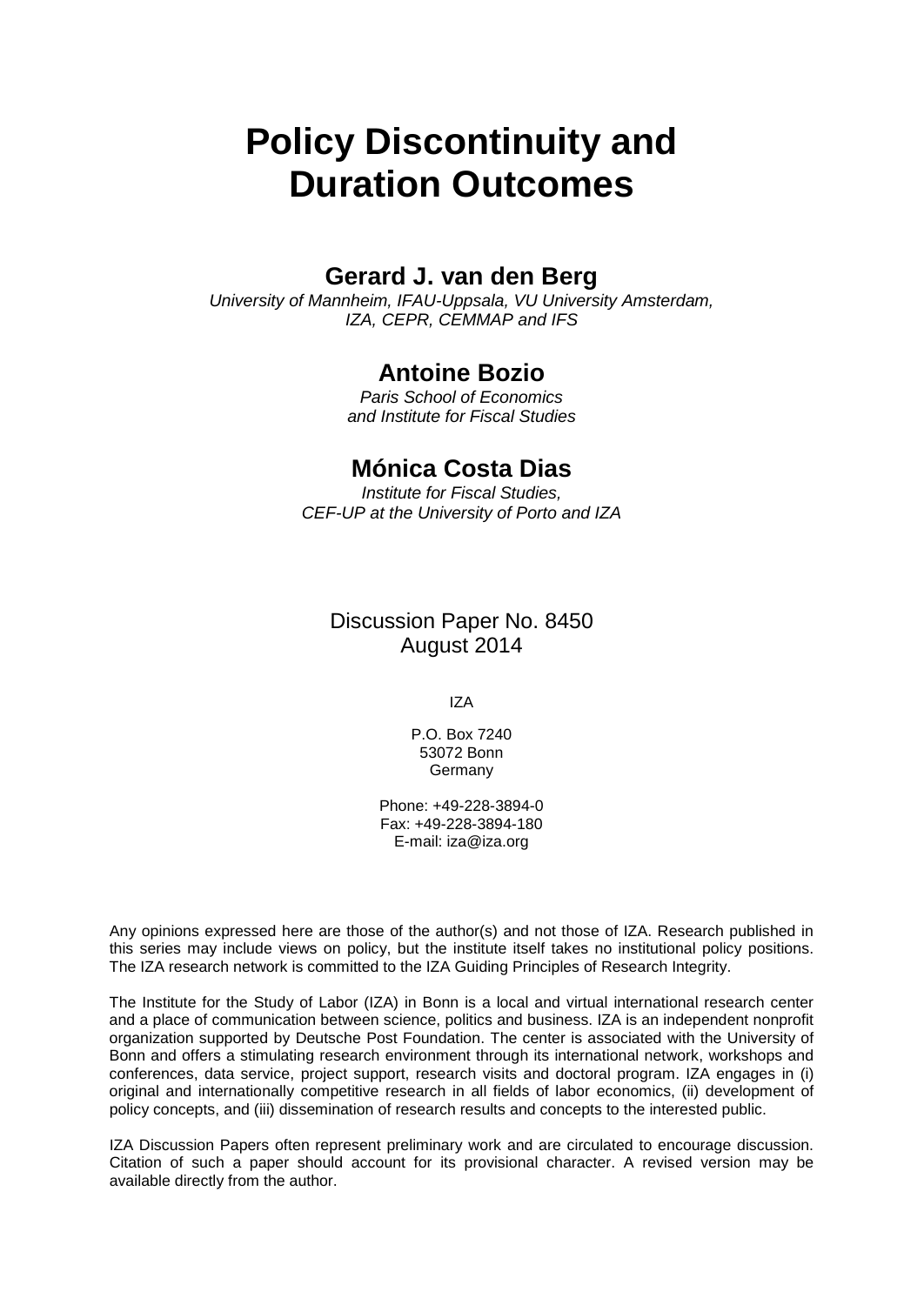IZA Discussion Paper No. 8450 August 2014

## **ABSTRACT**

# **Policy Discontinuity and Duration Outcomes[\\*](#page-1-0)**

Causal effects of a policy change on hazard rates of a duration outcome variable are not identified from a comparison of spells before and after the policy change, if there is unobserved heterogeneity in the effects and no model structure is imposed. We develop a discontinuity approach that overcomes this by considering spells that include the moment of the policy change and by exploiting variation in the moment at which different cohorts are exposed to the policy change. We prove identification of average treatment effects on hazard rates without model structure. We estimate these effects by kernel hazard regression. In effect, we merge duration analysis and discontinuity analysis. We use the introduction of the NDYP program for young unemployed individuals in the UK to estimate average program participation effects on the exit rate to work as well as anticipation effects.

JEL Classification: J64, C14, C25

Keywords: policy evaluation, hazard rate, identification, causality, regression discontinuity, selectivity, kernel hazard estimation, local linear regression, average treatment effect, job search assistance, youth unemployment

Corresponding author:

Gerard J. van den Berg Department of Economics University of Mannheim L7, 3–5 68131 Mannheim Germany E-mail: [gjvdberg@uni-mannheim.de](mailto:gjvdberg@uni-mannheim.de)

\* We thank Richard Blundell, Ina Drepper, Tatyana Krivobokova, Enno Mammen, David Margolis, and participants of conferences in Oberwolfach, Bielefeld, Nyborg, Mannheim and Westminster, an Invited Lecture at an Econometric Society European Meeting, and Keynote Lectures at an EALE Conference and an IZA/World Bank Conference on Policy Evaluation, for useful comments. We gratefully acknowledge financial support from the ESRC. Van den Berg is Alexander von Humboldt Professor of Econometrics and Empirical Economics and thanks the Humboldt Stiftung for financial support.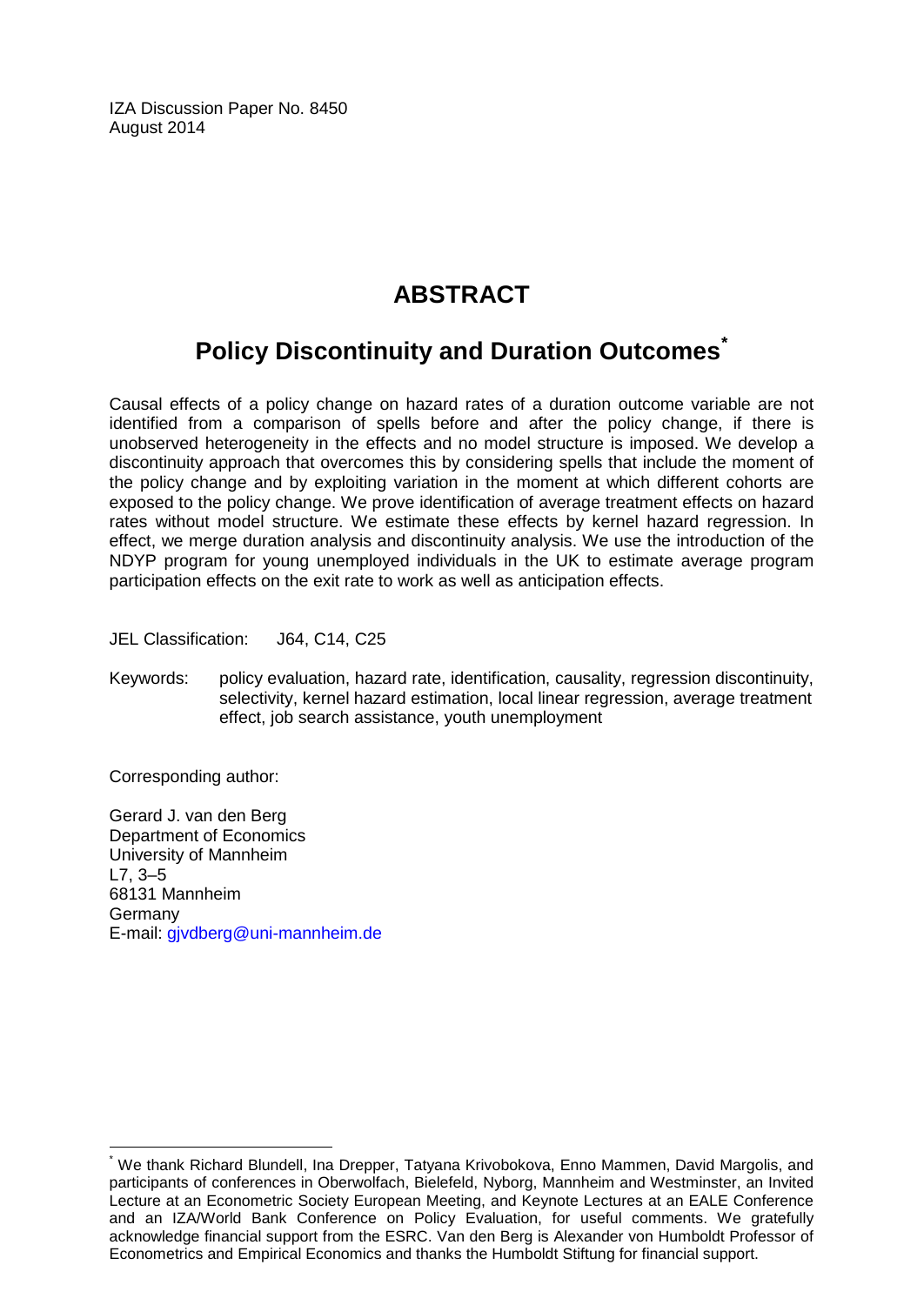### **1 Introduction**

Regression discontinuity (or discontinuity design) is often used to evaluate policy effects. In case of a policy change at a point of time  $\tau^*$ , the idea is that a comparison of observed individual outcomes just before and just after *τ <sup>∗</sup>* may provide an estimate of the mean causal effect of the policy change on the individual outcome.

Empirical researchers have struggled to apply this methodology in studies where the outcome of interest is a duration variable (like the unemployment duration of the duration until recovery of a disease) or, more specifically, where the object of interest is the hazard rate of the duration outcome. Consider the use of data on individuals flowing into the state of interest before *τ <sup>∗</sup>* as well as individuals flowing in after  $\tau^*$ , in order to compare spells that occur before  $\tau^*$ to spells that occur after  $\tau^*$ <sup>1</sup>. A first practical problem with such an approach is that spells that start before the policy change, i.e. spells that are informative on the outcome distribution before the policy change, do not all end before the policy change. The corresponding duration outcomes are then affected by both policy regimes. This may be dealt with by right-censoring the pre-policy-change spells (or, to be short, the pre-policy data) at *τ ∗* . Such an approach is common in empirical studies.

However, this approach in which the data are split into pre-policy spells and post-policy spells has some more fundamental problems. To explain these, notice that the approach effectively translates the policy regime into an explanatory variable that is constant within any given spell. From the literature on duration models it follows that effects on the individual hazard rate are only identified under rather strong semi-parametric assumptions. Most prominently, it is assumed that the duration dependence effect and the effects of the observed and unobserved explanatory variables on the individual hazard rate are proportional. This implies a causal policy effect that is constant across individuals. In addition, independence between observed and unobserved individual characteristics is assumed (see e.g. Meyer, 1996, and Abbring and Van den Berg, 2005; we discuss this in detail in Subsection 2.2 of this paper.) Such semi-parametric assumptions may be unappealing.

Yet another problem with the above approach is that policy evaluation requires a certain waiting time before the post-policy data can be observed. For example, if one is interested in the effect on the hazard rate after two years of

<sup>&</sup>lt;sup>1</sup>Notice that with a single cohort of individuals flowing in at say  $\tau_0 < \tau^*$ , the effect of the policy change cannot be distinguished from the duration dependence of the hazard at and after *τ <sup>∗</sup> − τ*0.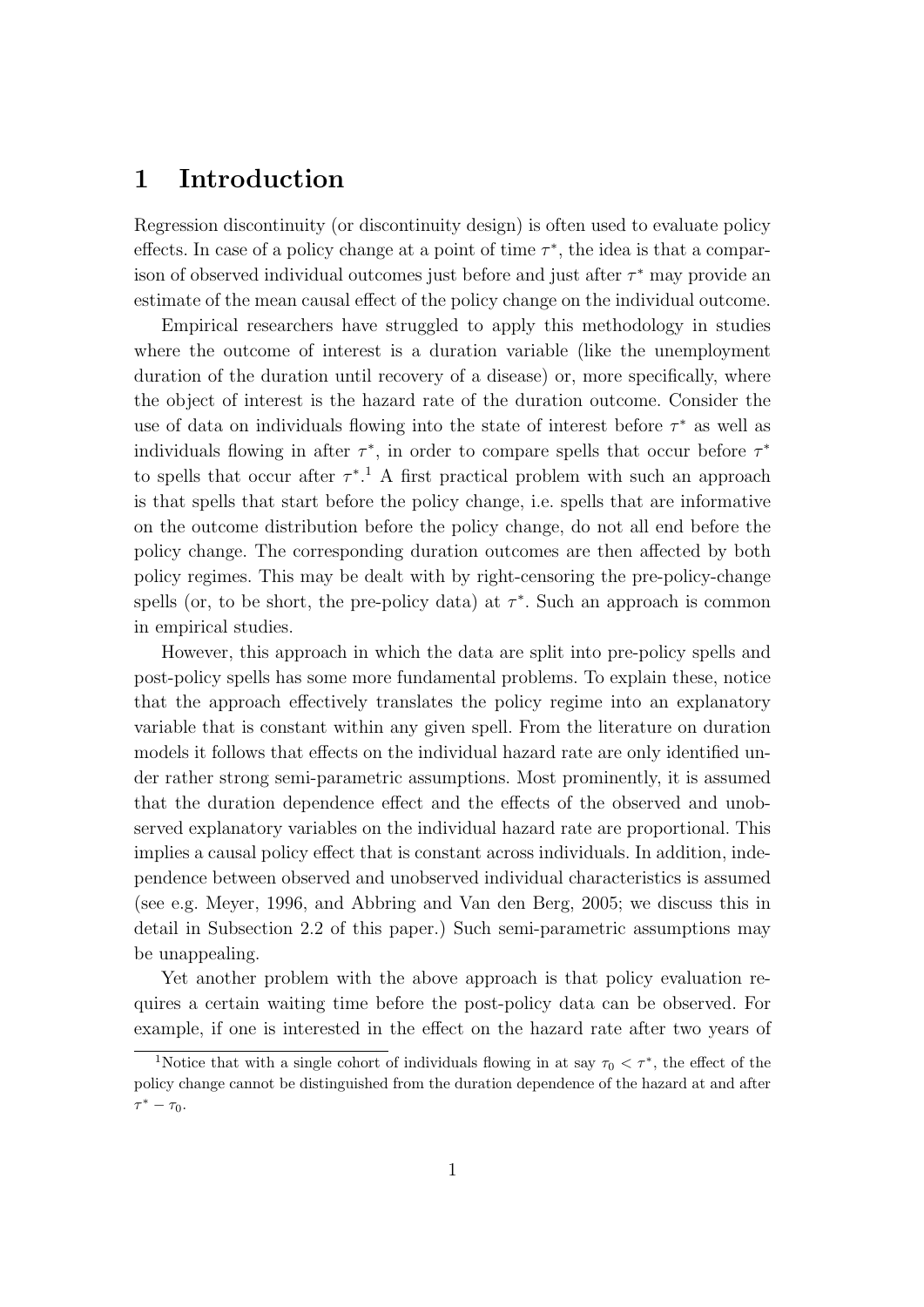unemployment duration then one has to wait for two years after the policy change before an estimate can be made. As the time between the policy reform and the observation of post-policy outcomes increases, it becomes increasingly likely that the post-policy outcomes are affected by events after the reform, complicating the evaluation. Clearly, this is at odds with the spirit of the "regression discontinuity" approach in which observations are used that are close to the point in time at which some policy exposure changes.

In this paper we demonstrate that, in fact, ongoing spells at the moment of the policy change can be fruitfully used to identify and estimate causal parameters of interest. Specifically, we prove identification of an average causal treatment effect on the hazard rate of the duration distribution in the presence of unobserved heterogeneity, in a fully non-parametric setting *without* imposing a (mixed) proportional hazard model structure and without making a "random effects" assumption (i.e. independence of observed explanatory variables from unobserved heterogeneity). We obtain the same type of results for survival probabilities conditional on survival up to a given duration. The basic insight follows from the fact that the policy change is an exogenous time-varying binary explanatory variable whose discontinuity point varies independently across spells that started before *τ ∗* . By comparing survivors who share a given elapsed duration *t at the moment of the policy change* to survivors at the same elapsed duration *t* in an earlier cohort, we effectively compare two cohorts where the dynamic selection of individuals with favorable unobserved characteristics is the same up to *t*. So the two cohorts are identical in terms of their unobserved composition at *t*. This means that a cross-cohort comparison of outcomes conditional on survival up to *t* identifies average causal effects and is not contaminated by selection effects.

The identification results naturally suggest an empirical implementation. If the hazard rate is the outcome of interest, this requires estimates of observed hazard rates, meaning hazard rates as a function of the elapsed duration and observed covariates. In general, observed hazard rates are selective averages of individual hazard rates, but by carefully combining different observed hazard rates we obtain the average causal effect of interest.

These results are novel. As noted above, in models where the policy regime is a time-invariant covariate, the observed hazards are uninformative on the average policy effect on the individual hazard rates if one does not impose some untestable model structure, unless one assumes absence of unobserved heterogeneity. In our approach, however, the observed hazards are informative on average policy effects on individual hazard rates, in the presence of unobserved heterogeneity, and without model structure. This leads to the insight that models in which the pol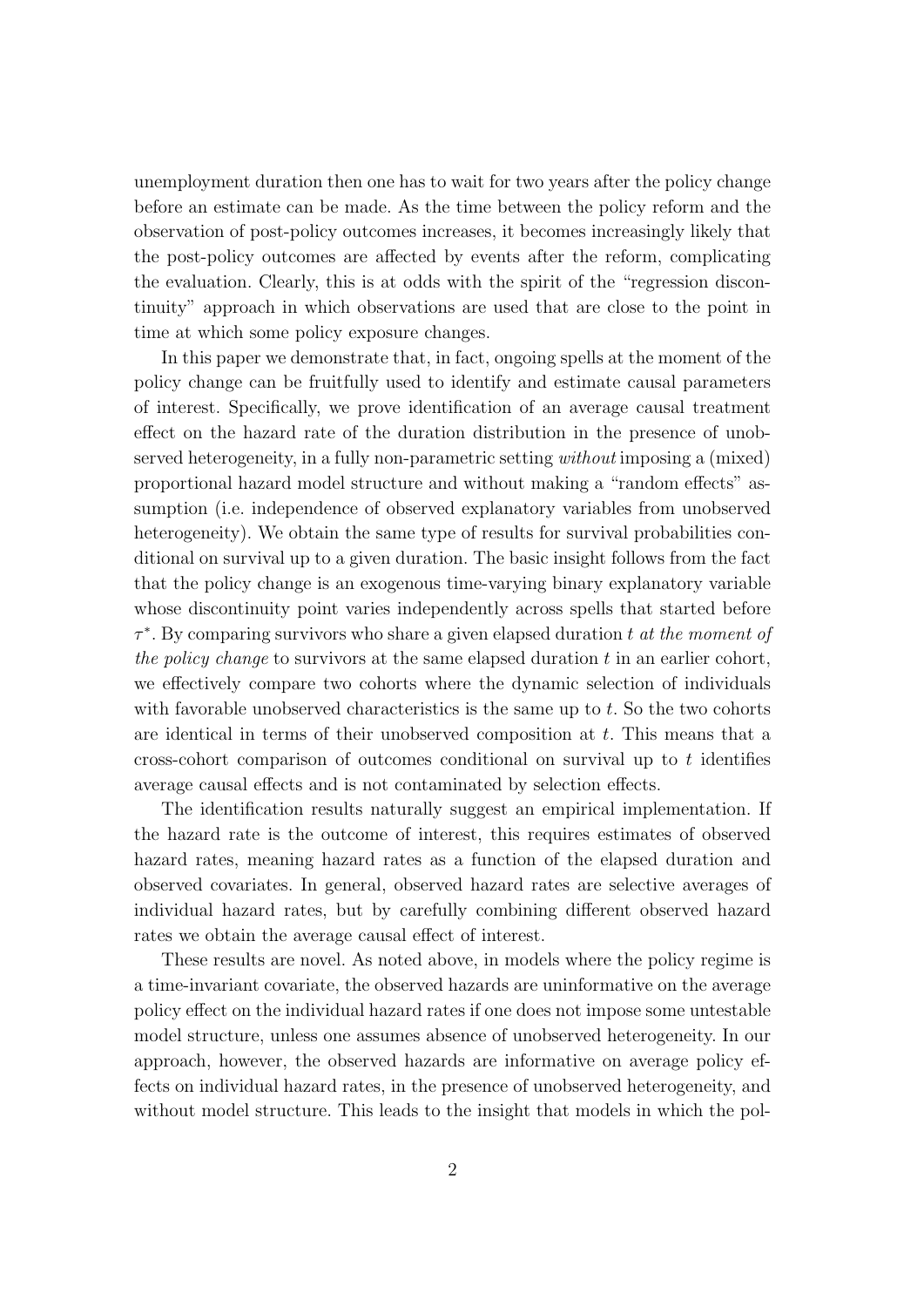icy regime is a time-varying covariate and in which unobserved heterogeneity is absent (so that the effects are assumed to be homogeneous) give rise to policy effect estimates that may also be valid in the presence of unobserved heterogeneity. In this case, the fact that in linear regression models orthogonal omitted variables can be subsumed into the residual term carries over to duration analysis. In the paper we mention examples of empirical studies in which such models are estimated. It follows that the estimates, obtained under the assumption of no unobserved heterogeneity, may also be valid without that assumption.

The observed hazard rates can be non-parametrically estimated by using kernel hazard estimation methods. Estimation of the hazard rate at the moment of the policy change involves estimation at the boundary of the relevant duration interval. Standard kernel estimators are biased at such boundaries. We deal with this by using the Müller and Wang (1994) boundary kernel hazard estimation method with data-adaptive local bandwidths. In addition, we use local linear kernel smoothing, along the lines of Wang (2005). We also perform discrete-time analyses with time-aggregated data. The first two non-parametric methods have been used in demography and biostatistics but they have not yet been widely used in econometrics.

We also consider estimation of average causal effects on conditional survival probabilities, that is, the average effect of being exposed to the policy from duration  $t_0$  onwards on the probability of leaving the state of interest before some duration  $t_1 > t_0$ . This requires estimates of the corresponding observed probabilities, for the cohort for which  $t_0$  is reached at calendar time  $\tau^*$  and for a cohort that entered the state of interest before  $\tau^* - t_1$  and hence reaches duration  $t_0$  before *τ ∗* . Here, as well as with estimation of effects on hazard rates, one typically has a choice between a range of cohorts that may serve as the comparison group of non-treated on  $[t_0, t_1)$ . We develop a "matching" procedure to select the most appropriate cohort.

At least three branches of literature are connected to the present paper. First, our estimation approach is connected to the "regression discontinuity" approach for treatment effects and policy evaluation (see Hahn, Todd and Van der Klaauw,  $2001$ , Porter,  $2003$ , and Frölich,  $2007$ , for econometric contributions in a nonparametric setting). Obvious differences are (a) that right-censoring is an essential feature of duration data, which our estimators need to be able to handle, and (b) that we estimate hazard rates instead of densities. Another difference is that the hazard estimates that we combine to estimate effects are taken from samples from different cohorts. This does not require that these hazard rates have any determinant in common. As such, we do not assume that the counterfactual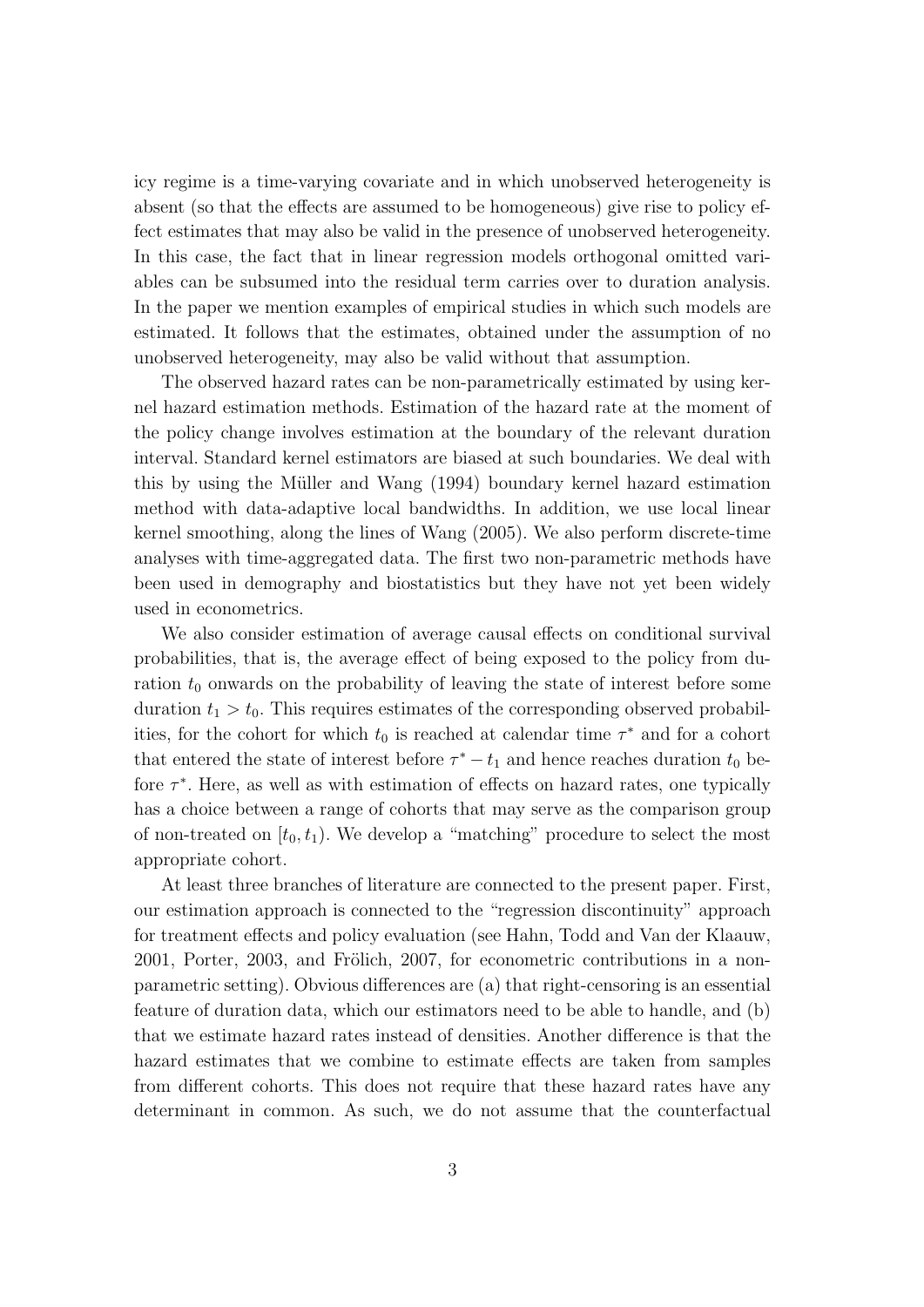hazard rate in the absence of a policy change is continuous everywhere as a function of the elapsed duration *t*. If we do assume continuity of this hazard rate then we can attempt to make a before-after comparison around the discontinuity point in a given cohort. A before-after comparison has the advantage that we do not need to assume absence of selective cohort differences, although as noted above we could deal with the latter by matching the most appropriate cohort.

The second relevant branch of literature concerns the literature on treatment evaluation using "dynamic matching", where the assignment process is such that treatments can occur at any possible elapsed duration in the state of interest. Typically, this literature considers survivors at a given elapsed duration  $t_0$  and compares individuals whose treatment is observed to start at  $t_0$  to the survivors at  $t_0$  who have not been treated yet at  $t_0$ . The treatment status among these individuals at  $t_0$  is assumed to be conditionally independent of the potential outcomes after  $t_0$ , conditional on a set of covariates  $X$ . This is the identifying conditional independence assumption (CIA). The recent literature takes into account that those who have not yet been treated at  $t_0$  may be treated later, but in general it is silent on the dynamic selection or unobserved heterogeneity before *t*0. Vikström (2014) discusses matching estimators for average effects of a treatment at  $t_0$  on the conditional survival distribution on  $(t_0, \infty)$  (see also Fredriksson and Johansson, 2008, and Crépon et al., 2009). Crépon et al. (2009) show that the underlying assumptions are essentially the same as in our case, namely "conditional independence" and "no anticipation" (see Section 2 below). The matching estimator is then similar to our estimator for average effects on conditional survival probabilities. However, our analysis provides a foundation for the CIA, by relating it to events in the duration interval from zero up to  $t_0$ . The analysis carries an important caveat for the application of dynamic matching estimators, namely that the CIA is unlikely to be satisfied if the treatment and comparison groups have had systematically different event histories between zero (say, entry into unemployment) and the moment of treatment  $t_0$ , even if they have the same personal characteristics and the same labor market history before entry into the state of interest. For example, if the treated are from a region that is equivalent to the comparison region except for an idiosyncratic temporary business cycle shock at say  $t_0/2$ , then the composition in terms of unobservables at  $t_0$  is systematically different between treatment and comparison groups, and hence the CIA at  $t_0$  fails.

Thirdly, there is a literature on identification of duration models with unobserved heterogeneity *V* and time-varying explanatory variables  $X(t)$ . In particular, Brinch (2007) shows that certain types of time-varying explanatory vari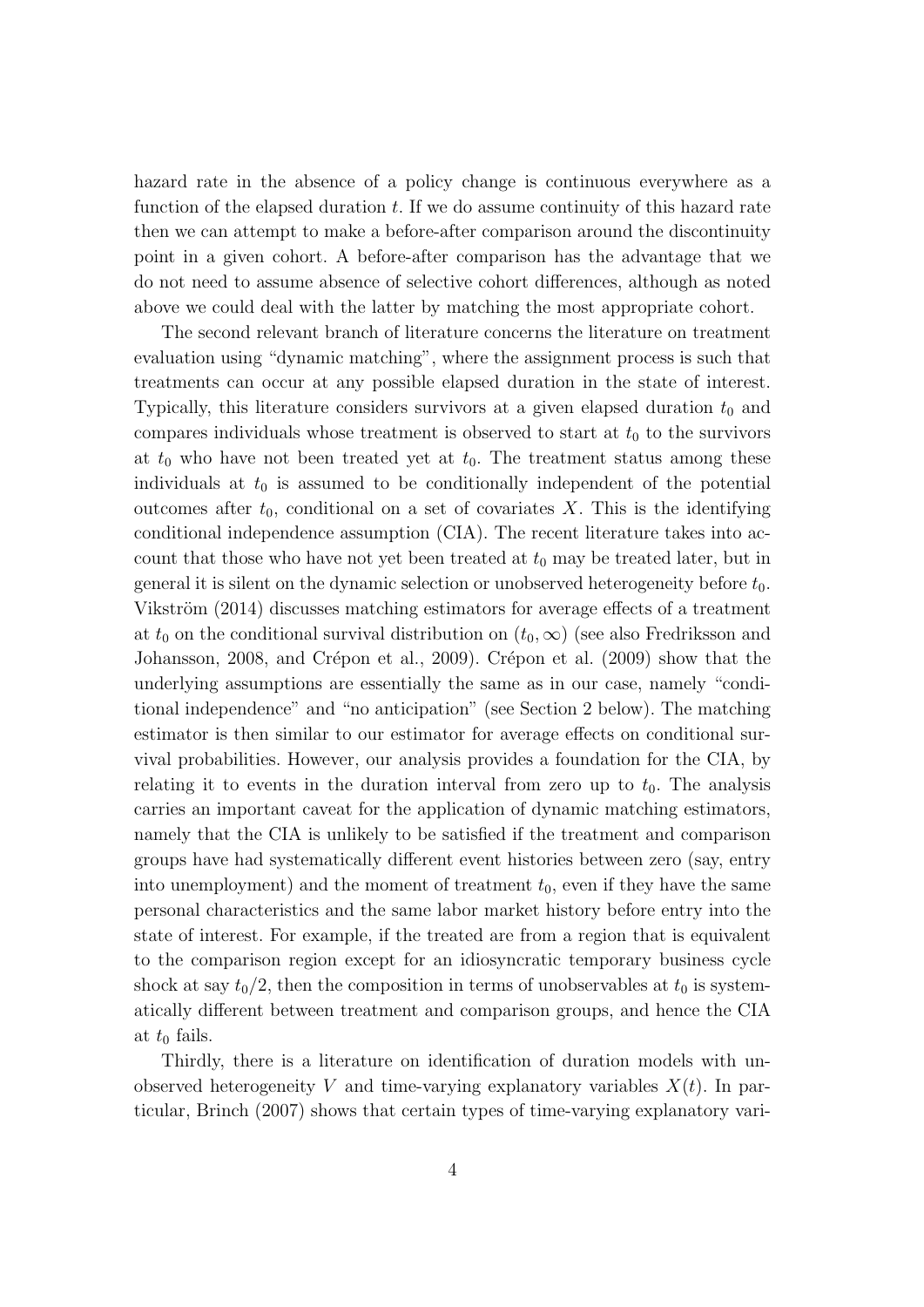ables enable full identification of a generalized Mixed Proportional Hazard (MPH) model in which  $t$  and  $X(t)$  may interact in the individual hazard rate. However, this requires that the covariates are independent of *V* and that *V* acts multiplicatively on the individual hazard rate, effectively ruling out cross-individual heterogeneity in the covariate effects. We do not need to assume either of these for our results. We discuss the connection to this literature in more detail below.

We apply our novel methodological approach to estimate the average effect of participation in the New Deal for Young People (NDYP) program for young unemployed in the UK on the individual transition rate from unemployment to work. All young unemployed individuals enroll in a job search assistance program upon reaching 6 months of unemployment. This program was implemented on April 1, 1998.

Among those unemployed at the implementation date, only those whose elapsed unemployment duration was an integer multiple of 6 months were allowed in. If the elapsed duration was not a multiple of 6 months, then in principle the individual was only allowed in at the first moment that his or her elapsed duration equaled a multiple of 6 months. This scheme allows for identification and nonparametric estimation of some additional causal effects. From the implementation date onwards, the policy and its enrollment rules are known to the unemployed. This means that individuals who are unemployed for say 4 months at this date know that if they stay unemployed for another 2 months then they will receive intensive job search assistance. Our approach can then be used to identify a meaningful average causal effect of knowing at an elapsed duration of 4 months that one will be treated 2 months later. These are effects of anticipation by the individual of the future job search assistance treatment. This illustrates that the analysis of effects on hazard rates and conditional exit probabilities provides insights that cannot be obtained when studying effects on unconditional survival probabilities.

The NDYP has been evaluated before, in a range of studies (see e.g. Blundell et al., 2004, De Giorgi, 2005, and Costa Dias, Ichimura and Van den Berg, 2008). In the empirical section we address differences with this literature in terms of methods and results.

The outline of the paper is as follows. In Section 2 we introduce the duration variable and the policy change, and we consider which average causal effects are identified under various assumptions concerning the available data. Section 3 deals with non-parametric kernel-type estimation. We also discuss how the method can be used to evaluate the effect of the arrival of information. For example, a new policy may be announced that affects individuals in the state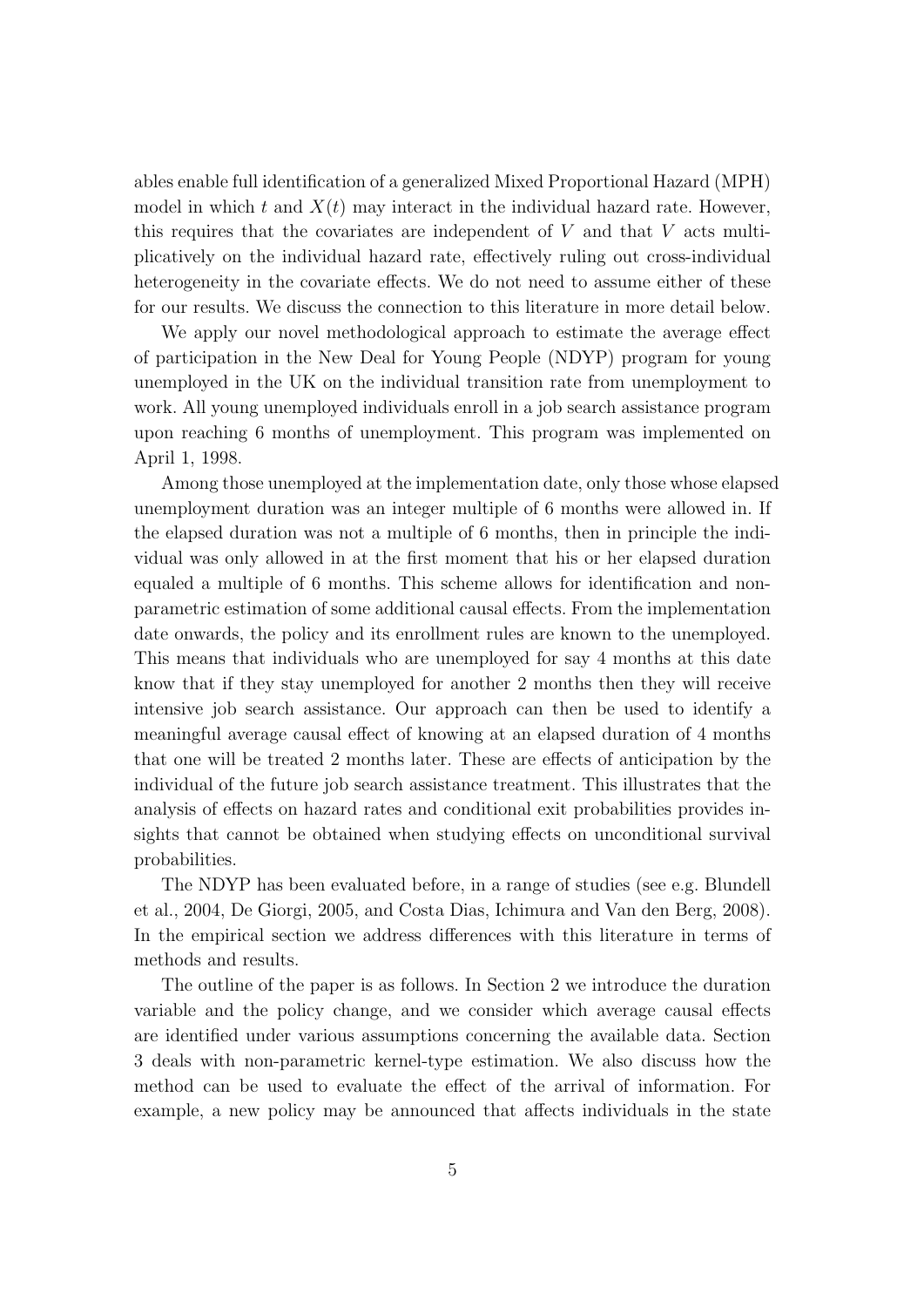of interest once their spell duration reaches a certain length. Our method then enables inference on anticipation effects. The method can also be used to evaluate treatments occurring at some point in calendar time that varies across individuals. Section 4 contains the empirical application. Section 5 concludes.

# **2 Duration distributions, policy changes, and identification**

#### **2.1 Notation and assumptions**

We consider a population of agents or individuals flowing into a state of interest, and we are interested in the durations that these individuals subsequently spend in that state. In particular, we are interested in the causal effect of a single "treatment" that is either assigned to commence at some time  $s \in \mathbb{R}_+ := [0, \infty)$ after entering the state or is not assigned at all. We can cast this in the standard potential outcome framework by recognizing that the dynamically assigned binary treatment can be reinterpreted as a set of mutually exclusive treatments indexed by R<sup>+</sup> *∪ {∞}* which we denote by *A*. Here, the point *∞* represents the notreatment case. To each treatment  $s \in \mathcal{A}$  corresponds a random variable  $T(s) \geq 0$ , the potential outcome duration in the case that we would intervene and assign treatment *s*. For ease of exposition we assume that each  $T(s)$  is continuous.

This framework may look more general than a framework for the evaluation of a single policy reform or a binary "reform exposure" indicator as sketched in Section 1. When comparing outcomes in two mutually exclusive policy regimes, a framework with two mutually exclusive treatment statuses may suffice. However, the treatment at the elapsed duration *s* can be interpreted as representing the exposure to a reform occurring at the individual elapsed duration *s*. In the stock of individuals in the state of interest at the moment of the policy reform, the elapsed duration from the moment of inflow until the moment of exposure to the reform will be dispersed. We therefore do not restrict the number of elements in *A* at this stage.

Causal inference is concerned with contrasting potential outcomes corresponding to different treatments. Specifically, we are interested in differences between the distributions of  $T(s)$  and  $T(s')$  corresponding to treatments  $s, s' \in \mathcal{A}$ . These differences are called treatment effects. In social sciences, the exit rate or hazard rate of a duration distribution is the most interesting feature of this distribution, as it is directly related to the agent's behavior and his information set and cir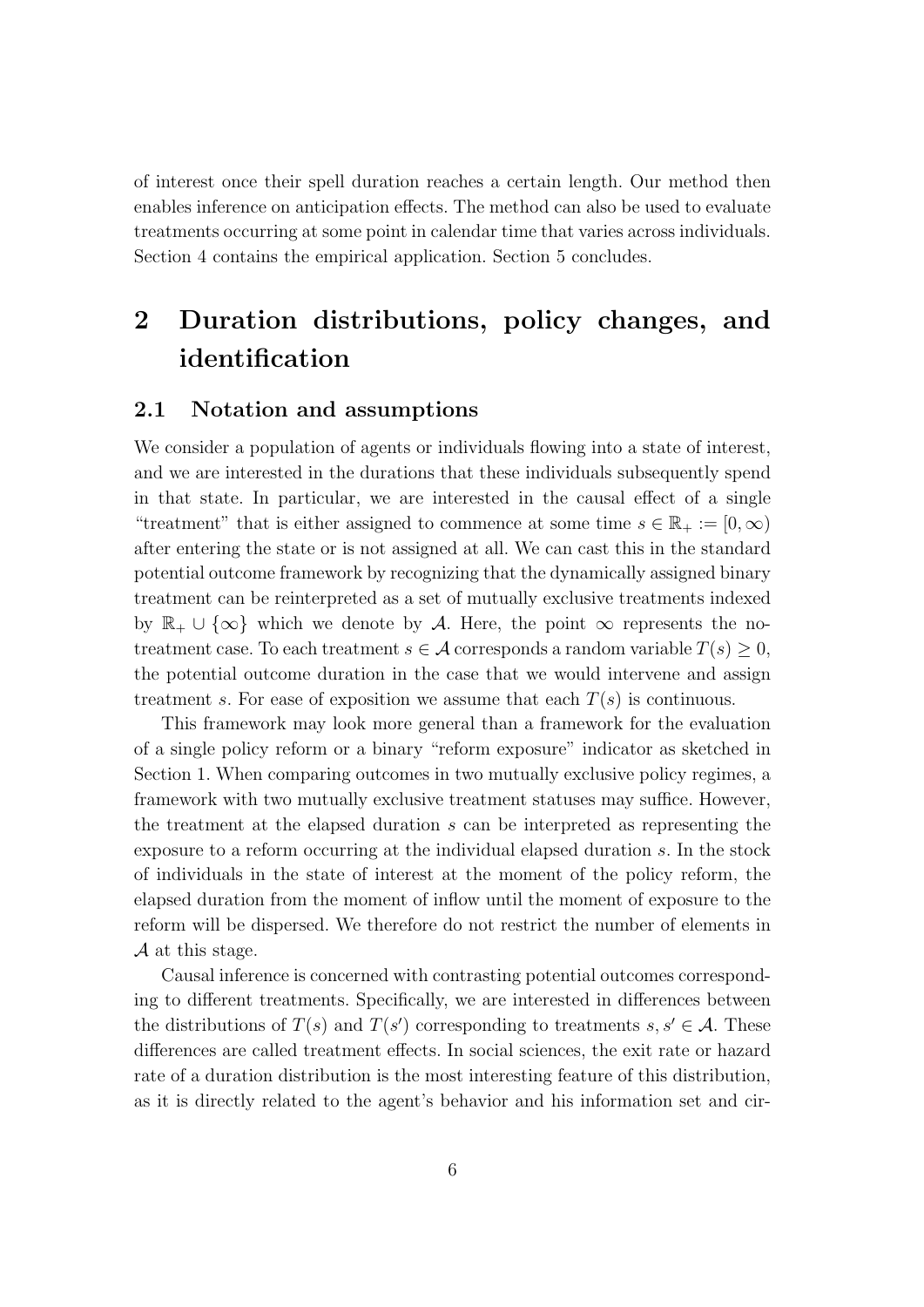cumstances conditional on survival into the state of interest (see Van den Berg, 2001).<sup>2</sup> Therefore we focus on average effects of the treatments on the individual exit rate out of the state of interest and the individual conditional exit probabilities out of this state.

For arbitrary *s*, let the distribution function of  $T(s)$  be denoted by  $F_{T(s)}$ . This is a function of the time *t* since inflow into the state of interest. The corresponding "integrated hazard"  $\Theta_{T(s)}(t)$  is defined by  $\Theta_{T(s)}(t) := -\log(1 - F_{T(s)}(t))$ . We assume that  $\Theta_{T(s)}(t)$  has a continuous first-derivative on  $(0,\infty)$  except for a finite number of points where it is right-continuous. The hazard rate of  $T(s)$  denoted by  $\theta_{T(s)}$  can then be formally introduced as the right-derivative of the integrated hazard with respect to *t*. We assume that the hazard rates  $\theta_{T(s)}(t|X, V)$  satisfy regularity conditions that guarantee existence of all expressions below.

The individual treatment effect of interest is

$$
\theta_{T(s')}(t) - \theta_{T(s)}(t) \tag{1}
$$

for  $t \geq 0$  and for  $s'$ ,  $s \in \mathcal{A}$ . This is the additive effect on the hazard rate at  $t$  of replacing one treatment *s* by another treatment *s ′* , as a function of *t*. In the case of a policy reform, this is the additive effect on the hazard rate at *t* of exposure to the reform at elapsed duration *s ′* instead of at the elapsed duration *s*.

In addition, we consider the treatment effect on the probability of surviving up to  $t$  conditional on survival up to  $t_0$ ,

$$
\frac{1 - F_{T(s')}(t)}{1 - F_{T(s')}(t_0)} - \frac{1 - F_{T(s)}(t)}{1 - F_{T(s)}(t_0)}\tag{2}
$$

for  $t \geq t_0 \geq 0$  and for  $s'$ ,  $s \in A$ . At  $t_0 = 0$  this captures the effect on the unconditional survival function. We also consider the multiplicative or relative treatment effect on the hazard rate at *t*,

$$
\frac{\theta_{T(s')}(t)}{\theta_{T(s)}(t)}\tag{3}
$$

for all  $t \geq 0$  and for all  $s'$ ,  $s \in A$ . Below we also consider alternative treatment effects.

Because the treatments are mutually exclusive, we can never observe potential outcomes corresponding to different treatments simultaneously. Treatments are assigned according to a random variable *S* with support *A*. The actual outcome is  $T := T(S)$ ; all other potential outcomes are counterfactual. Here, we may

<sup>&</sup>lt;sup>2</sup>With *T* continuous, the hazard rate at elapsed duration *t* is defined as  $\theta(t) = \lim_{dt \downarrow 0} \Pr(T \in$  $[t, t + dt)|T \ge t\rangle/dt.$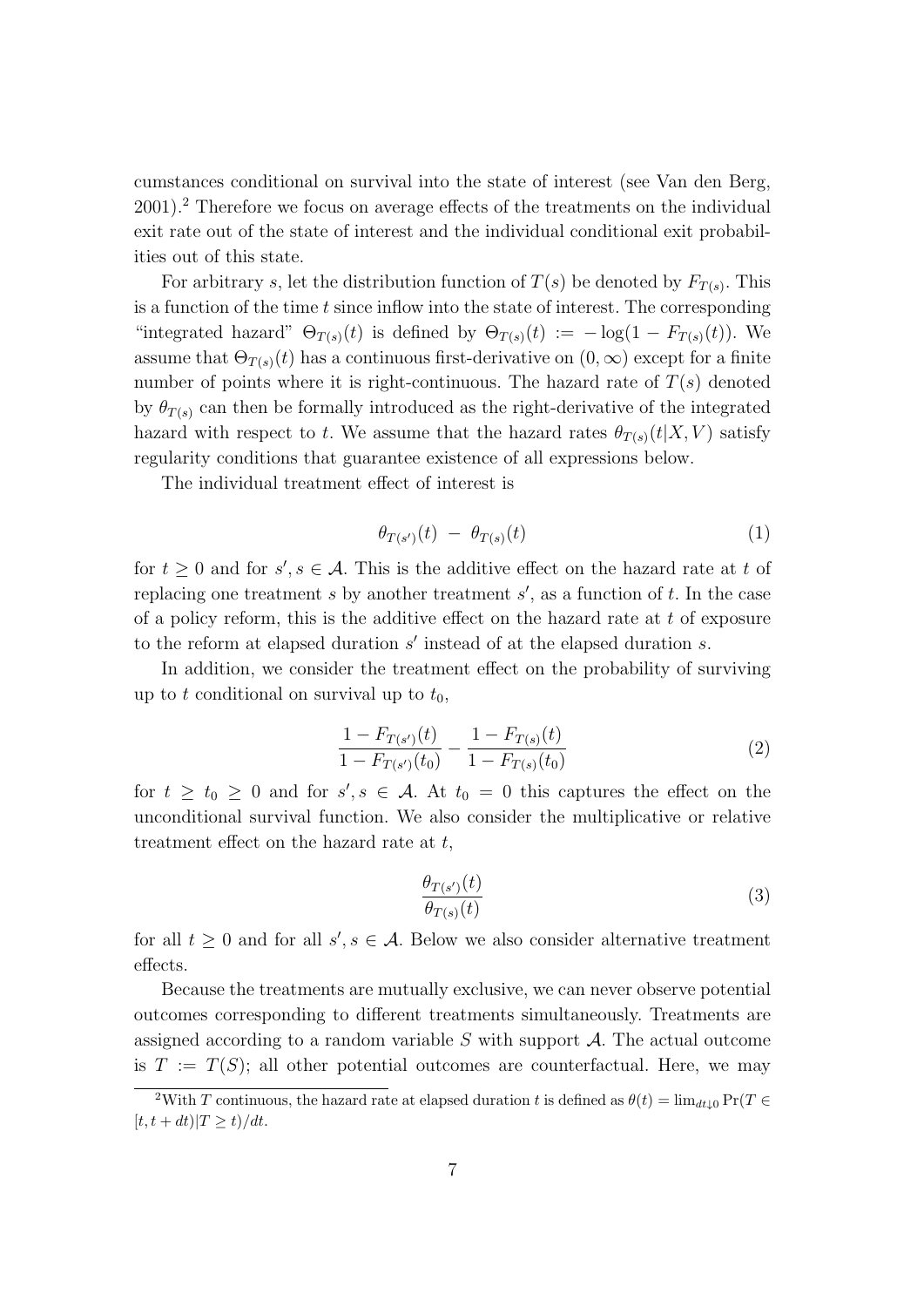simply take *S* to denote the elapsed duration at the moment at which the agent is exposed to the reform.

We allow agents to be ex ante heterogeneous in terms of observed characteristics  $X$  and unobserved characteristics  $V$ . These characteristics may be exogenously time-varying, but for ease of exposition we abstract from this. For the same reason, we take *V* to be a continuous random variable.

The hazard rate, integrated hazard and the distribution function of  $T(s)$ can be defined for individuals with characteristics  $(X, V)$ . We denote these by  $\theta_{T(s)}(t | X, V), \Theta_{T(s)}(t | X, V)$  and  $F_{T(s)}(t | X, V)$ , respectively. The survival function is  $\overline{F}_s(t \mid X, V) = 1 - F_{T(s)}(t \mid X, V)$ . The individual treatment effects defined above can be defined accordingly as functions of *X* and *V* .

Inference is based on a random sample of agents from the population. For each of these we observe the duration outcome *T* and the observed covariates *X*. If the treatment *S* captures the exposure to a policy reform then *S* is effectively observable to the researcher for all agents (but not necessarily to the agents themselves; see Assumption 2 below). We allow for random right-censoring of *T*. 3

We assume that treatment assignment is randomized conditional on covariates *X, V* , and also that treatment assignment is randomized over *V* given *X*,

#### **Assumption 1** (Assignment).  $S \perp \!\!\!\perp \{T(s)\} | (X, V),$  and  $S \perp \!\!\!\perp \!\!\!\perp V | X$ .

As we shall see, the assumption is in line with cases in which a comprehensive policy is rigorously implemented from a specific point in calendar time onwards. Another example is a randomized experiment with an instantaneous binary treatment status (i.e.  $\mathcal{A} = \{0, \infty\}$ ). As shown in Abbring and Van den Berg (2003, 2005), settings in which the assumption is relaxed require a semi-parametric model framework in order to be able to identify objects of interest.

Notice that the assumption implies that *S⊥⊥{T*(*s*)*} | X*. The latter is assumed from the outset in the dynamic matching literature (see e.g. Crépon et al., 2009).<sup>4</sup>

Throughout much of the paper, we assume that there is no anticipation by agents of the moment of future reforms. With this we mean that agents do not have private information on the moment of realization of a future reform (or that they do not act on such information). We formalize this by assuming that current potential integrated hazards do not depend on the moment of future treatment exposure,

<sup>3</sup>This is usually referred to as "simple random right-censoring". Extensions to more general forms of independent censoring and filtering are straightforward (see Andersen et al., 1993, and Fleming and Harrington, 1991).

<sup>&</sup>lt;sup>4</sup>In the unrealistic special case where *V* is degenerate,  $\Theta_{T(s)}$  can be estimated using standard hazard regression techniques (see *e.g.* Fleming and Harrington, 1991).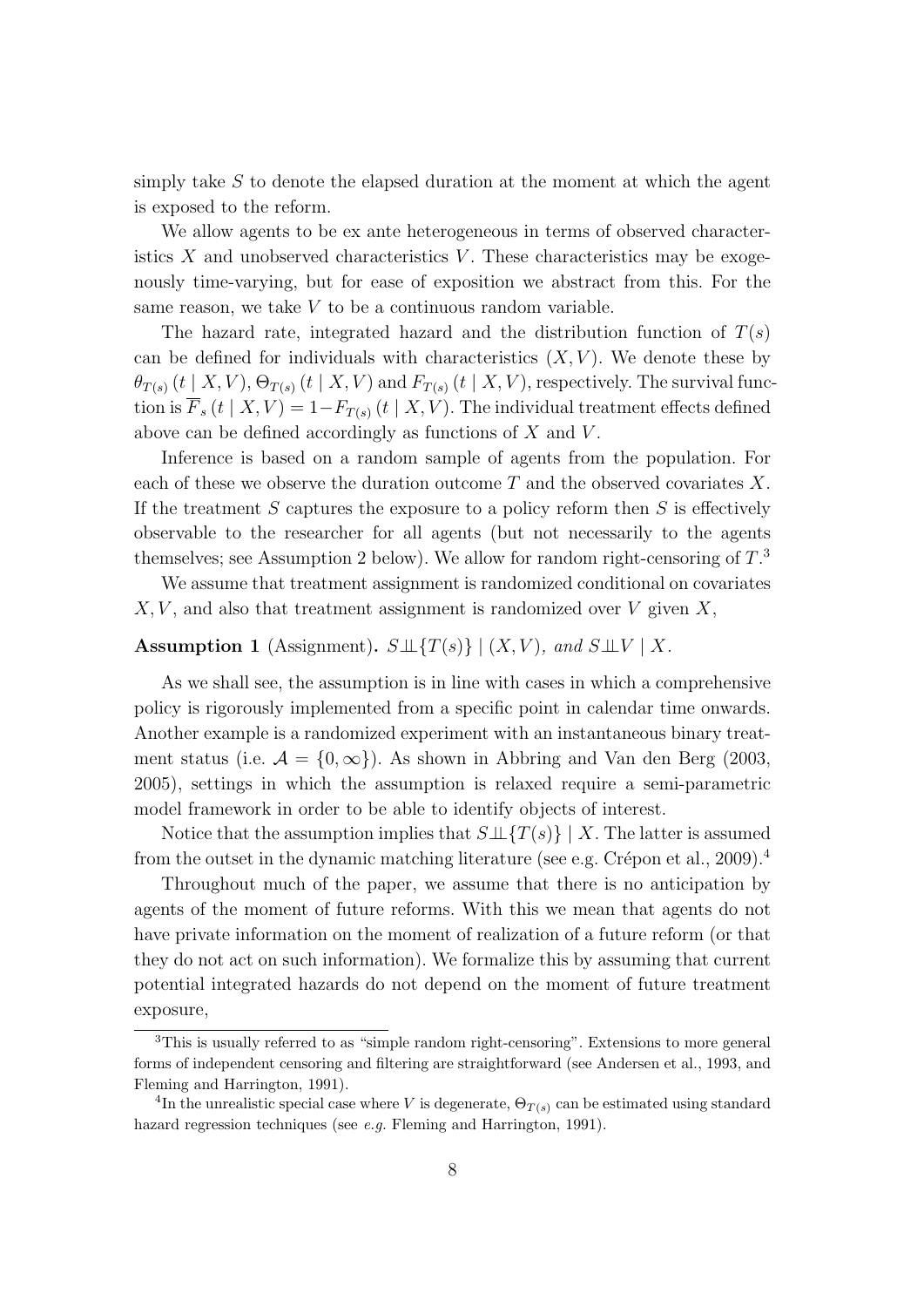**Assumption 2** (No anticipation). For all  $s \in (0, \infty)$  and for all  $t \leq s$  and all  $X, V, \Theta_{T(s)}(t|X, V) = \Theta_{T(\infty)}(t|X, V)$ 

(See Abbring and Van den Berg, 2003, for a detailed discussion.) Recall that Θ*T*(*∞*) is the integrated hazard of the potential duration corresponding to never enrolling in treatment.

### **2.2 Spells from the steady states before and after the policy change**

In this subsection we consider empirical inference if the data collection leads to two samples: one in which  $Pr(S = 0) = 1$  and one in which  $Pr(S = \infty) = 1$ . In the context of policy reform evaluation, these samples originate from two subpopulations. One sample is drawn from the inflow into the state of interest after the introduction of a policy, whereas the other sample is drawn from the inflow into the state of interest infinitely<sup>5</sup> long before the introduction of the policy. Figure 1 depicts this setting in a Lexis diagram, where *τ* denotes calendar time and  $\tau^*$  denotes the moment at which the reform is implemented. Each diagonal line represents a single cohort. Notice that we tacitly assume that the reform is comprehensive.



Figure 1. *"Before" sample and "after" sample.*

<sup>5</sup>Or, at least sufficiently long before the reform to observe outcomes in a sufficiently large duration interval. In this case, the outcomes are right-censored at the moment of the reform. Alternatively, one may think of the sample with  $Pr(S = 0) = 1$  as a sample of fully treated agents and the other sample as a sample of controls. Provided that no ambiguity arises, we use the terms "pre-reform policy", "pre-policy", and "control" interchangeably. The same applies to "post-reform policy", "post-policy" and "treatment", and the same also applies to "moment of the policy change" "reform" and "introduction of the policy". A more explicit discussion is provided in Subsection 3.2.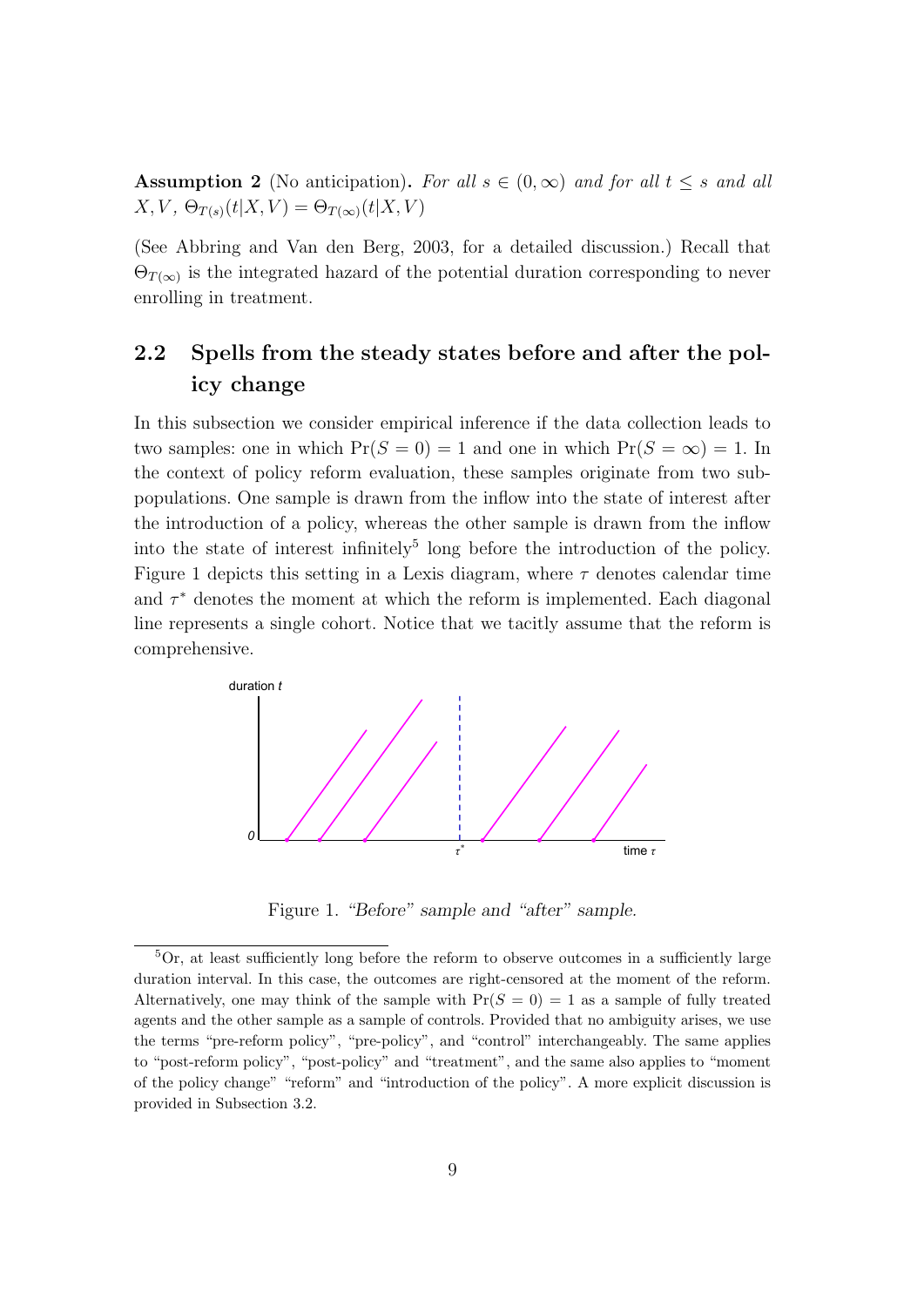The main purpose of the present subsection is to demonstrate that this sampling scheme has limited value for inference on the causal effects of interest. Furthermore, the subsection motivates the study of an alternative sampling scheme and inferential approach in the subsequent subsection.

Note that in the current dichotomous setting, *S* is observable by the agent from the onset, and Assumption 2 is void. One may say that in this case, anticipation is perfect. Assumption 1 implies that the treatment assignment upon inflow into the state of interest is not selective, conditional on *X*. In particular, the distribution of characteristics  $V|X$  at inflow is the same in each policy regime.

Since we allow for unobserved heterogeneity across agents, it is natural to focus the inference on averages of individual treatment effects like (1) as quantities of interest. We thus need to average

$$
\theta_{T(0)}(t|X,V) - \theta_{T(\infty)}(t|X,V)
$$

over the distribution of  $V|X$  in the relevant sub-population.

Because of the dynamic selection of survivors, we must be careful about what constitutes the relevant sub-population over which to aggregate. As is well known, the distribution of  $V|X$  among survivors typically differs from the population distribution of  $V|X$ . Individuals with values of V that give rise to high hazard rates at durations below *t* are underrepresented among the survivors at *t*. This implies, first of all, that it is not informative to average over  $V|X$  in the full population, since in either policy regime the sub-population of survivors at the elapsed duration *t* is systematically different from the full population.

Moreover, as indicated by Meyer (1996), if the treatment has a causal effect on the duration, then, typically, the distribution of  $V|X$  among the survivors at points in time  $t > 0$  depends on the treatment, so  $V \mathcal{L} S | X, T > t$ . In other words, there is no treatment randomization at  $t > 0$  despite the randomization due to  $V \perp \!\!\! \perp S | X$  at  $t = 0$ . To see this, let f, F,  $\Theta$  and  $\overline{F}$  be generic symbols for a density, a distribution function, an integrated hazard, and a survivor function, with subscripts denoting the corresponding random variable (note that  $\overline{F} = 1 F = e^{-\Theta}$ ). There holds that

$$
f_V(v|X,T>t,S) = \frac{\overline{F}_T(t|X,S,V)f_V(v|X)}{\int_0^\infty \overline{F}_T(t|X,S,V)dF_V(v|X)},\tag{4}
$$

which typically varies with *S*. 6

 ${}^{6}$ In fact it is not difficult to construct examples in which the distribution of  $V$  *|X* among the treated survivors at *t* is first-order stochastically dominated by the distribution of *V |X* among the non-treated survivors at *t*, if there is a strong positive interaction between being treated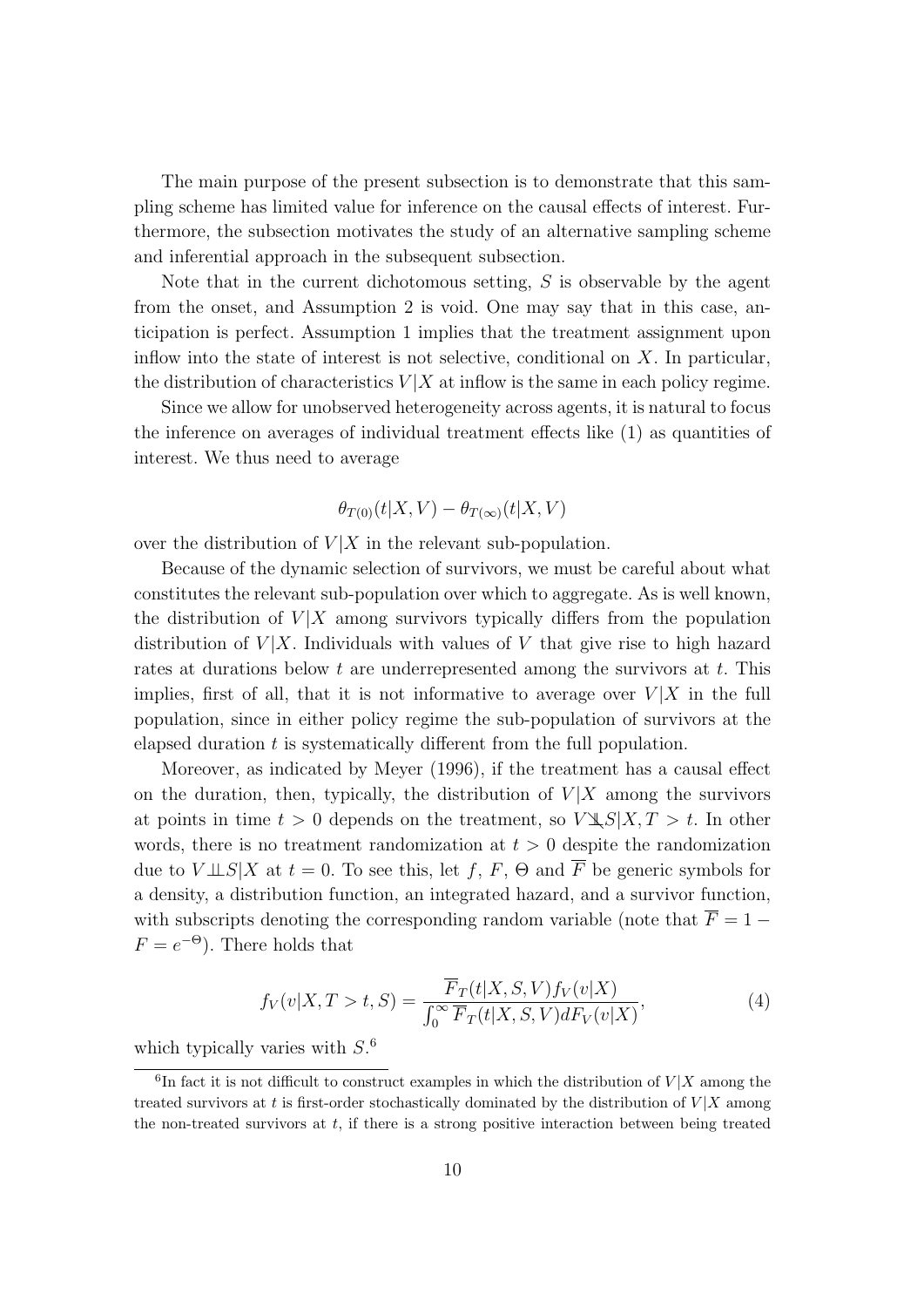This suggests that using the two sub-populations defined by conditioning on the observed  $T \geq t, X, S$  does not lead to meaningful average treatment effects, because the sub-populations are systematically different in terms of their unobserved characteristics. To proceed, we consider alternative concepts of average treatment effects. These measures average over sub-populations of individuals for whom one or more *counterfactual* duration outcomes exceed *t*. This follows Abbring and Van den Berg (2005). Specifically, we consider

$$
\mathbb{E}\left[\theta_{T(0)}(t|X,V) - \theta_{T(\infty)}(t|X,V)\middle| X,T(0) \ge t\right],
$$
  

$$
\mathbb{E}\left[\theta_{T(0)}(t|X,V) - \theta_{T(\infty)}(t|X,V)\middle| X,T(0) \ge t, T(\infty) \ge t\right],
$$
  

$$
\mathbb{E}\left[\theta_{T(0)}(t|X,V) - \theta_{T(\infty)}(t|X,V)\middle| X,T(\infty) \ge t\right]
$$

which can be called the *Average Treatment effect on the Treated Survivors at t*  $(ATTS(t|X))$ , the *Average Treatment effect on the Survivors at*  $t (ATS(t|X))$ , and the *Average Treatment effect on the Non-Treated Survivors at*  $t$  *(ATNTS(* $t|X$ *)).* ATTS( $t|X$ ) averages over the distribution of  $V|X$  among the survivors at *t* if the agents are assigned to the "treatment" (i.e., are assigned to  $s = 0$ , or, in other words, are exposed to the policy introduced by the reform). Under randomization, this is equivalent to averaging over the distribution of *V* among the treated survivors at *t* (so with  $X, T \ge t, S = 0$ ). ATNTS(*t*|*X*) is the counterpart of this for assignment to the control group.  $ATS(t|X)$  averages over the distribution of  $V|X$ among individuals who survive up to *t* under both possible treatment regimes. These measures can subsequently be aggregated over some distribution of *X*. Analogous additive and multiplicative effects can be defined for the conditional survival probabilities and the hazard rate, respectively (recall equations (2) and (3)).<sup>7</sup> Note that in general all measures are properties of sub-populations whose composition depends on the treatment effect in the duration interval [0*, t*).

The above measures of interest cannot be estimated non-parametrically from the data design of the present subsection. Non-parametric inference produces sample equivalents of  $\theta_T(t|X, S = 0)$  and  $\theta_T(t|X, S = \infty)$  and of  $\overline{F}_T(t|X, S = \infty)$ 

and *V* in the individual hazard rates  $\theta_{T(s)}(t|X, V)$  and if these hazard rates increase in *V* and in being treated (see Van den Berg, 2001). In such scenarios, the individual hazard rate at *t* is disproportionally large if both *S* = 0 and *V* is large, and as a result the treated survivors at *t* may contain relatively few treated individuals with a high value of *V* .

<sup>&</sup>lt;sup>7</sup>The ATS $(t|X)$  version for the multiplicative effect on the hazard rate basically equals the *survivor average causal effect* of Rubin (2000) in case the latter measure is applied to the duration outcome itself rather than to non-duration outcomes.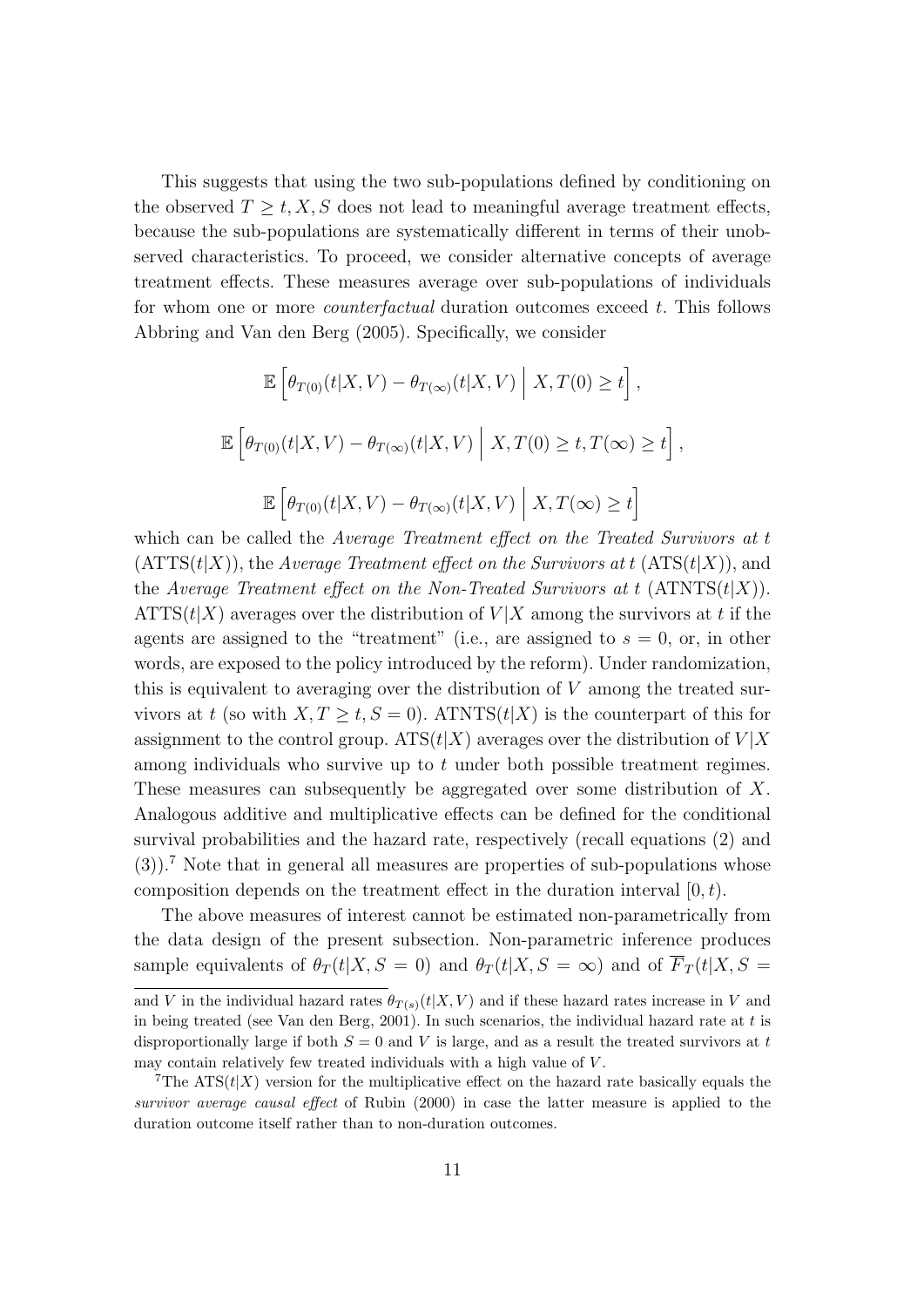$0)/\overline{F}_T(t_0|X, S = 0)$  and  $\overline{F}_T(t|X, S = \infty)/\overline{F}_T(t_0|X, S = \infty)$ . For given  $t, s, X$ , individual and observable hazard rates are connected by

$$
\theta_T(t|X, S = s) = \mathbb{E}(\theta_T(t|X, S = s, V) | X, T \ge t, S = s)
$$
\n<sup>(5)</sup>

By definition, therefore,

$$
\theta_T(t|X, S=0) - \theta_T(t|X, S=\infty) \equiv
$$
  

$$
\mathbb{E}[\theta_T(t|X, S=0, V) | X, T \ge t, S=0] - \mathbb{E}[\theta_T(t|X, S=\infty, V) | X, T \ge t, S=\infty] =
$$

$$
\mathbb{E}[\theta_T(t|X, S=0, V) | X, T \ge t, S=0] - \mathbb{E}[\theta_T(t|X, S=\infty, V) | X, T \ge t, S=0] +
$$
  

$$
\mathbb{E}[\theta_T(t|X, S=\infty, V) | X, T \ge t, S=0] - \mathbb{E}[\theta_T(t|X, S=\infty, V) | X, T \ge t, S=\infty]
$$

which is the sum of two differences. The first difference is the average treatment effect  $\text{ATTS}(t|X)$  (for sake of brevity, we refer to the next subsection for the proof of this statement). The second difference is the selection effect due to the fact that at  $T = t$ , among the survivors at  $t$ , those exposed to the post-reform policy and those not exposed have systematically different unobserved characteristics despite the randomization of the regime status at  $t = 0$ . A similar decomposition applies to the other objects of interest. Since the second term on the right-hand side reflects the selection effect and is unobserved, we conclude that the left-hand side cannot be used to non-parametrically estimate  $\text{ATTS}(t|X)$ .<sup>8</sup>

The results are straightforwardly extended to more general *A* as long as we only use data on spells in which the treatment status does not change. To identify average treatment effects in the setting of the current subsection, one needs to adopt a semi-parametric model structure like an MPH model, or one needs to assume absence of unobserved heterogeneity.<sup>9</sup>

<sup>&</sup>lt;sup>8</sup>By analogy to the remarks on equation (4), one can construct examples where  $\theta_T(t|X, S =$  $0$   $\leq \theta_T(t|X, S = \infty)$  even if  $\theta_{T(0)}(t|X, V) > \theta_{T(\infty)}(t|X, V)$  almost surely for all  $t, V, X$ .

<sup>9</sup>The average additive treatment effect on the *un*conditional survival probability at *t*, i.e.  $\mathbb{E}[\overline{F}_{T(0)}(t|X,V) - \overline{F}_{T(\infty)}(t|X,V)]$ , is identified under a randomization assumption such as Assumption 1, from the observable expression  $Pr(T > t | X, S = 0) - Pr(T > t | X, S = \infty)$ . Inference on the two survivor functions in this expression is straightforward; see e.g. Andersen et al. (1993). We also point out that under the assumption that all individual treatment effects have the same sign across *t* and *V* , this sign is identified from the observed distributions or the observed hazard rates at  $t = 0$ .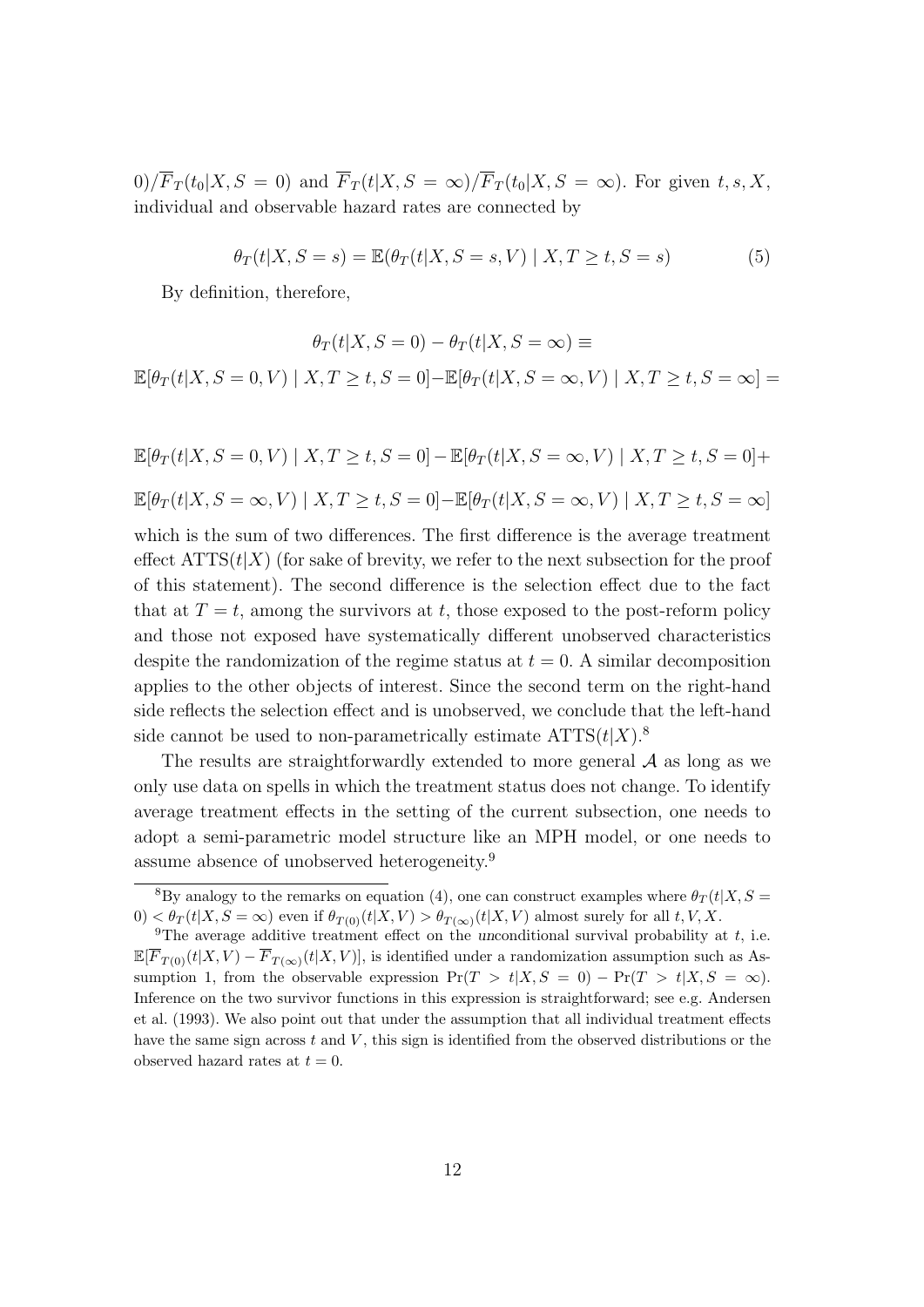### **2.3 Spells that are ongoing at the moment of the policy change**

In this subsection we consider empirical inference if the data collection is based on random samples from cohorts flowing into the state of interest before the introduction of a comprehensive policy at  $\tau^*$ . Contrary to the previous subsection, we track duration outcomes in these cohorts beyond *τ ∗* . Figure 2 depicts this setting. As in Figure 1, each diagonal line represents a single cohort.



Figure 2. *"Before" sample including spells that are ongoing at the moment of the policy change and that are followed beyond that moment.*

We assume that the post-reform policy regime applies to all agents, from calendar time *τ <sup>∗</sup>* onwards, including to those who enter the state of interest before *τ*<sup>\*</sup>. Inflow at time  $\tau_0 \leq \tau^*$  leads to  $S := \tau^* - \tau_0$ . Thus, there is a one-to-one correspondence between the moment of inflow and the duration at which the treatment starts. However, in this setting, *S* is not observed by the agent until calendar time  $\tau^*$ , as there is no anticipation of the introduction of the new policy program (Assumption 2). We rule out that the distributions of  $T(s)|X, V$  are discontinuous at  $T(s) = s$  (though of course the hazard rates may be discontinuous there).

Assumption 1 again implies that the treatment assignment upon inflow into the state of interest is not selective, conditional on *X*. In fact, as we shall see, we only require Assumption 1 for the cohorts flowing in before *τ ∗* . The assumption's implication that the distribution of characteristics  $V|X$  at inflow is constant over calendar time is therefore only required for inflow dates before *τ ∗* . This is attractive because the effect of a policy reform on the decision to enter the state of interest may vary with unobserved individual characteristics.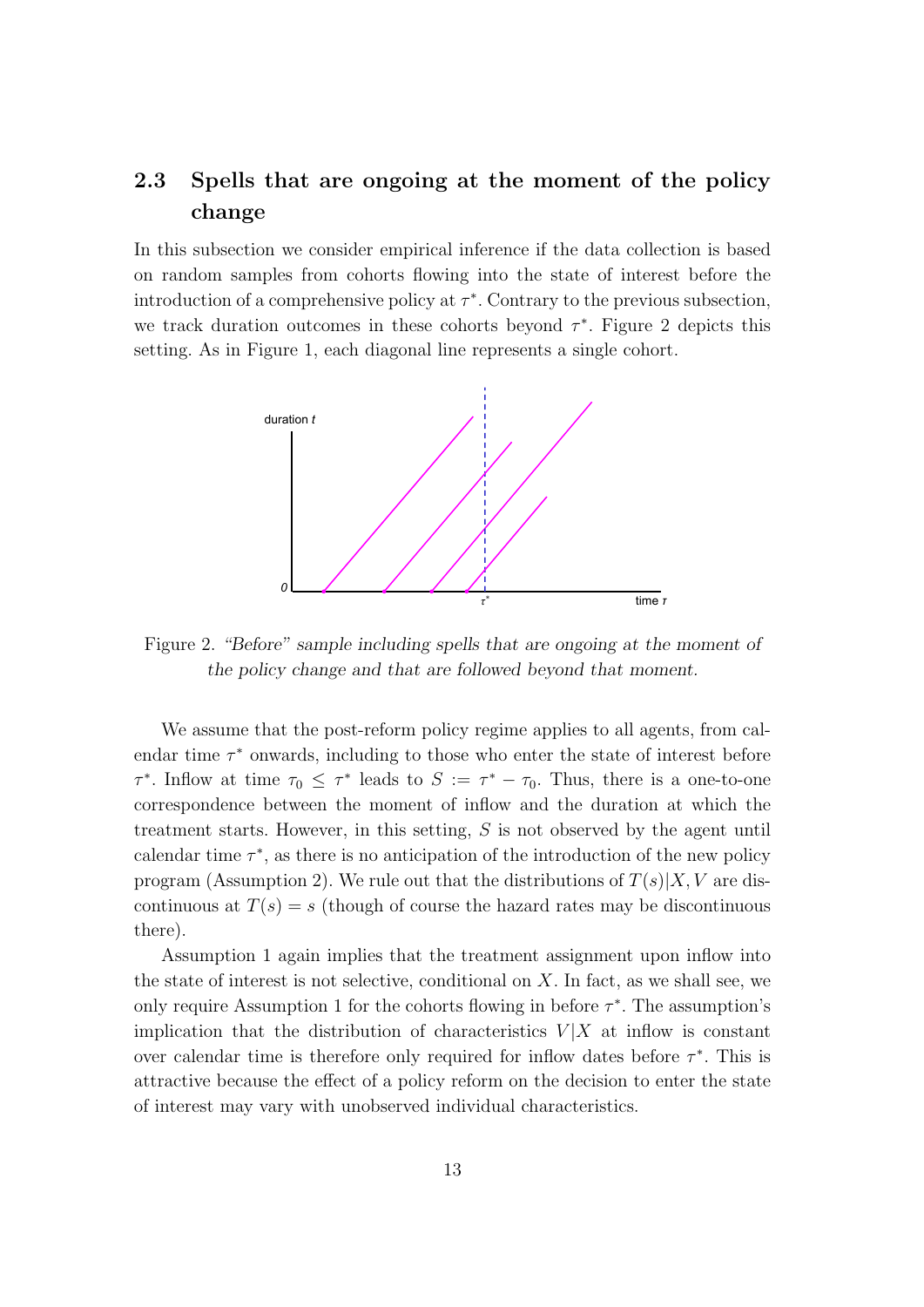Comparing agents who flow out before  $\tau^*$  to those who flow in after  $\tau^*$  is hampered by the same problems as in the previous subsection. However, we can now also examine the effect at duration  $\tau^* - \tau_0$  of a treatment that starts at duration *S*, as compared to the case where at duration  $\tau^* - \tau_0$  no treatment is assigned yet. To this purpose, we may define average treatment effects measures by analogy to those in the previous subsection. For example,

$$
\text{ATTS}(s', s, t | X) := \mathbb{E}\left[\theta_{T(s')}(t | X, V) - \theta_{T(s)}(t | X, V)\middle| X, T(s') \ge t\right] \quad \text{with } s' \le t, s.
$$

$$
\text{ATNTS}(s', s, t | X) := \mathbb{E}\left[\theta_{T(s')}(t | X, V) - \theta_{T(s)}(t | X, V)\middle| X, T(s) \ge t\right] \quad \text{with } s' \le t, s.
$$

The following proposition is the key to the main results of the paper.

**Proposition 1.** *Consider a cohort flowing in at calendar time*  $\tau_0 < \tau^*$  *and a cohort flowing in at*  $\tau_1 < \tau_0$ *. Let*  $t_i := \tau^* - \tau_i$ *. Under Assumptions 1 and 2,*  $[V|T \geq t_0, X, S = t_0]$  and  $[V|T \geq t_0, X, S = t_1]$  have the same distribution, *namely the distribution of*  $[V|T(s) \ge t_0, X]$  *with*  $s \ge t_0$ *. This distribution does not vary with s for all*  $s \geq t_0$ *.* 

*Proof:* Note that  $t_0 < t_1$ . Let Pr be a general symbol for a density as well as a probability. The density  $Pr(V|T \ge t_0, X, S = t_i)$  (with  $i = 0, 1$ ) can be written as

$$
\frac{\Pr(T \ge t_0 | V, X, S = t_i) \Pr(V | X, S = t_i)}{\Pr(T \ge t_0 | X, S = t_i)}
$$

In this expression,  $Pr(T \ge t_0 | V, X, S = t_i)$  equals  $Pr(T(t_i) \ge t_0 | V, X)$  due to the randomized assignment assumption (Assumption 1:  $S \perp \!\!\!\perp \{T(s)\}\mid (X, V)$ ). Moreover,  $Pr(V|X, S = t_i)$  equals  $Pr(V|X)$  due to the second part of Assumption 1 ( $S \perp V$  |  $X$ ).<sup>10</sup> This means that the density  $Pr(V|T \ge t_0, X, S = t_i)$  as a function of *V* is proportional to  $Pr(T(t_i) \ge t_0 | V, X) Pr(V | X)$  which is proportional to  $Pr(V|T(t_i) \geq t_0, X)$ .

Next, we show that  $Pr(V|T(s) \ge t_0, X)$  is the same for every  $s \ge t_0$  including  $s = t_1$ . By analogy to the previous paragraph, the second part of Assumption 1 implies that the density  $Pr(V|T(s) \ge t_0, X)$  as a function of *V* is proportional to  $Pr(T(s) \ge t_0 | V, X)Pr(V|X)$ . The term  $Pr(T(s) \ge t_0 | V, X)$  can be expressed as

 $10$ In the setting of this subsection, the assumptions entail that the policy or treatment status is randomized among the stock of subjects in the state of interest, given *X*. See e.g. Ridder (1984) for an extensive discussion of stock samples.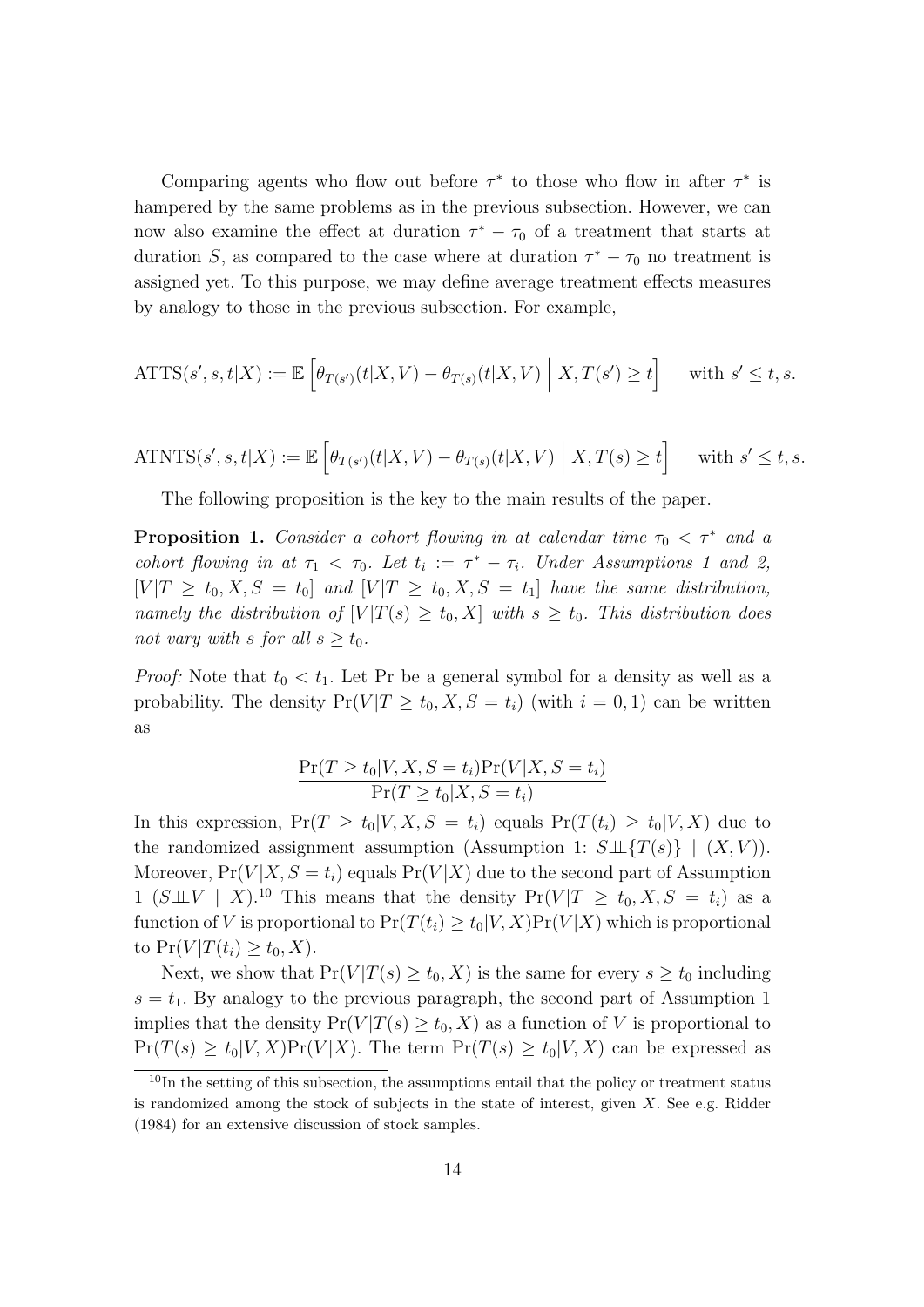$\exp(-\Theta_{T(s)}(t_0|X, V))$ . By Assumption 2, this equals  $\exp(-\Theta_{T(t_0)}(t_0|X, V))$  since  $s \geq t_0$ . This implies that the density  $Pr(V|T(s) \geq t_0, X)$  as a function of *V* is proportional to  $Pr(T(t_0) \ge t_0 | V, X) Pr(V | X)$ , where the latter is proportional to  $Pr(V|T(t_0) \ge t_0, X)$ . Thus,  $Pr(V|T(s) \ge t_0, X)$  is the same for every  $s \ge t_0$ .

The significance of this proposition is that it demonstrates that the sub-population of individuals who are observed to be treated at the elapsed duration  $t_0$  and the sub-population of survivors at  $t_0$  who will be treated at a higher elapsed duration have the same composition. In other words,  $V \perp \!\!\!\perp S | T \geq t_0, X, S \geq t_0$ . Clearly, it is crucial that the sub-populations come from populations that are identical to each other at their moment of entry into the state of interest. Moreover, it is crucial that individuals do not act on the future moment of treatment, because then their hazard rates (and consequently the dynamic selection) would already differ before  $t_0$ . Under these two assumptions, the dynamic selection between the moment of entry and the elapsed duration  $t_0$  proceeds identically in both populations, so the resulting sub-populations at  $t_0$  have an identical distribution of unobserved characteristics.

We now apply this to the identification of average treatment effects. This gives the main methodological result of the paper. Recall that  $t_i := \tau^* - \tau_i$ . From a cohort flowing in at  $\tau_i < \tau^*$ , we observe the distribution of  $[T|X, S = t_i]$ . This entails observation of the conditional duration distribution of  $[T|T \ge t_0, X, S =$  $t_i$  and the hazard rate  $\theta_T(t_0|X, S = t_i)$  evaluated at  $t_0$ .

**Proposition 2.** *Consider the introduction of a comprehensive policy at a given point of time. Suppose we have duration data from cohorts that flow in before this point of time. Under Assumptions 1 and 2, the average treatment effects on the individual hazard rate*  $ATTS(t_0, t_1, t_0|X)$  *and*  $ATNTS(t_0, t_1, t_0|X)$  *are nonparametrically identified and equal the observable*  $\theta_T(t_0|X, S = t_0) - \theta_T(t_0|X, S = t_0)$  $t_1$ ) *with*  $t_1 > t_0$ *. These do not depend on*  $t_1$  *as long as*  $t_1$  *exceeds*  $t_0$ *.* 

We first present the proof and then discuss the relevance of the result.

*Proof:*

$$
\theta_T(t_0|X, S = t_0) - \theta_T(t_0|X, S = t_1)
$$
  
=  $\mathbb{E}[\theta_T(t_0|X, V, S = t_0) | X, T \ge t_0, S = t_0] - \mathbb{E}[\theta_T(t_0|X, V, S = t_1) | X, T \ge t_0, S = t_1]$   
=  $\mathbb{E}[\theta_{T(t_0)}(t_0|X, V) | X, T(t_0) \ge t_0] - \mathbb{E}[\theta_{T(t_1)}(t_0|X, V) | X, T(t_0) \ge t_0]$ 

The first equality follows from the application of equation (5) to each term of the left-hand side of the first line. By Proposition 1, the distributions over which the expectations are taken in the second line are the same for any  $t_1 \geq t_0$  and are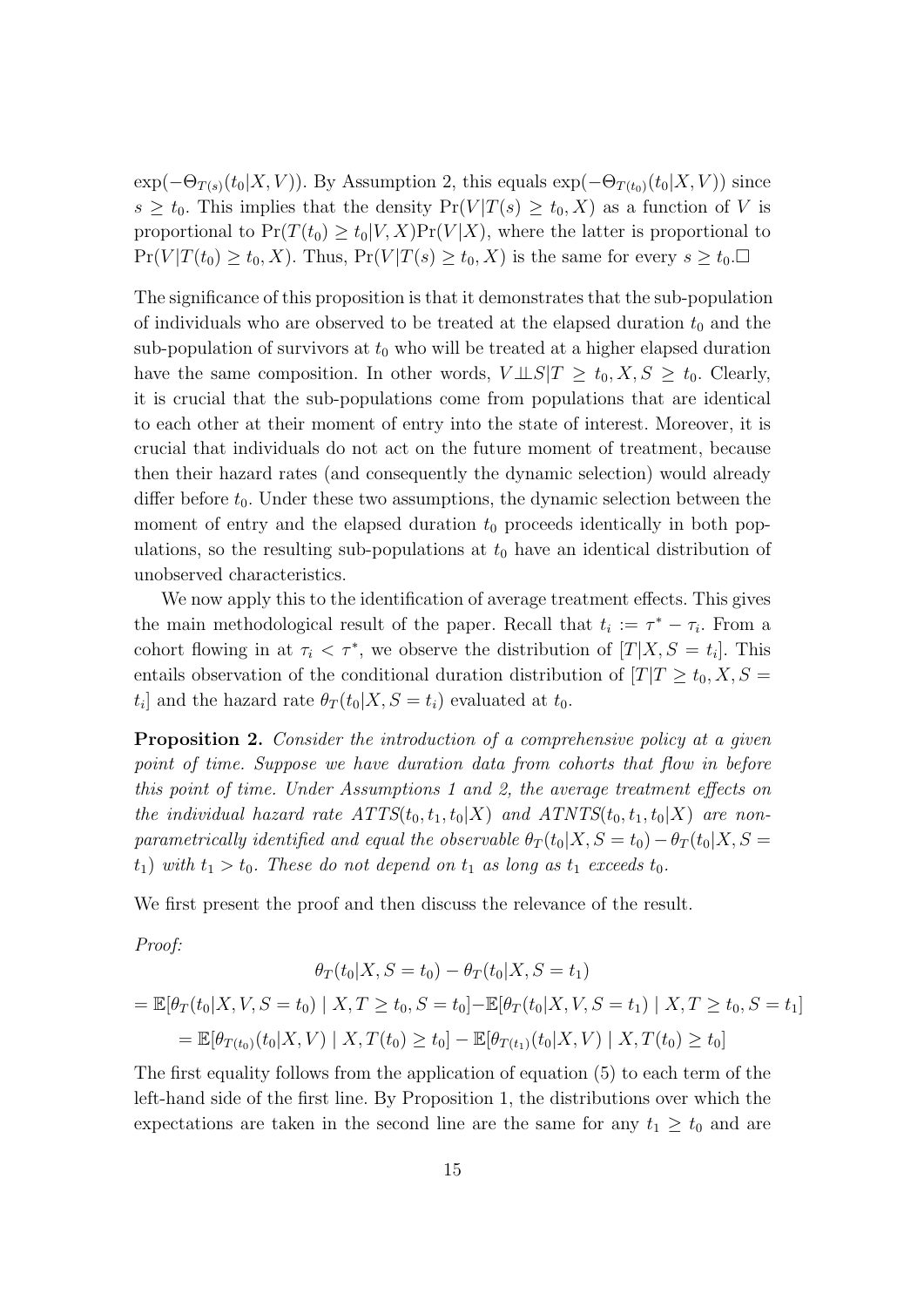equal to the distribution of  $[V|T(s) \geq t_0, X]$ . This explains the second equality. As a result,

$$
\theta_T(t_0|X, S = t_0) - \theta_T(t_0|X, S = t_1)
$$
  
=  $\mathbb{E}[\theta_{T(t_0)}(t_0|X, V) - \theta_{T(t_1)}(t_0|X, V) | X, T(t_0) \ge t_0]$   
= ATTS(t\_0, t\_1, t\_0|X)

By substituting into the second-to-last expression that the distributions of  $[V]T(t_0) \ge$  $t_0, X$  and  $[V|T(t_1) \ge t_0, X]$  are identical, it also follows that  $\text{ATTS}(t_0, t_1, t_0|X)$ equals  $\text{ATNTS}(t_0, t_1, t_0 | X)$ . Moreover, in this second-to-last expression, changing the value of  $t_1$  does not have an effect on the value of the expression as long as  $t_1 > t_0$ , because of Assumption 2.  $\Box$ .

The ATTS( $t_0, t_1, t_0|X$ ) and ATNTS( $t_0, t_1, t_0|X$ ) capture the instantaneous causal effect of exposure to the policy (i.e., the instantaneous causal effect of the treatment) at elapsed durations  $t_0$ , compared to when the assigned moment of exposure takes place at a higher duration  $t_1$ . It follows that these measures are identified without any functional-form restriction on the individual hazard rates and without the need to assume independence of observed and unobserved explanatory variables. From the above proof it is also clear that the results extend to settings where *X* and/or *V* are not constant over time, provided that Assumptions 1 and 2 about the assignment process and the absence of anticipation are accordingly modified.

Figure 3 visualizes the underlying idea of the proposition. In each cohort, the dynamic selection between the moment of entry and the elapsed duration  $t_0$  proceeds identically. Therefore, the resulting sub-populations at  $t_0$  have an identical distribution of unobserved characteristics. As a result, any observed difference in the hazard rates at elapsed duration  $t_0$  must be a causal effect of the policy change.

Since  $\text{ATTS}(t_0, t_1, t_0|X)$  and  $\text{ATNTS}(t_0, t_1, t_0|X)$  are equal and do not depend on  $t_1$  as long as  $t_1 > t_0$ , we may replace them by a short-hand measure  $ATS(t_0|X)$ giving the average instantaneous effect of the policy reform on the survivors with elapsed duration  $t_0$  at the moment of the reform. The effect is measured in deviation from the hazard rate among subpopulations who attained elapsed duration *t*<sup>0</sup> strictly before the reform. The latter individuals may have acted under the belief that a reform would never take place. Alternatively, they may have acted under the belief that a reform might take place at a later point in time without knowing in advance exactly when (if at all) it would take place. By analogy to the econometric dynamic evaluation literature we may say that this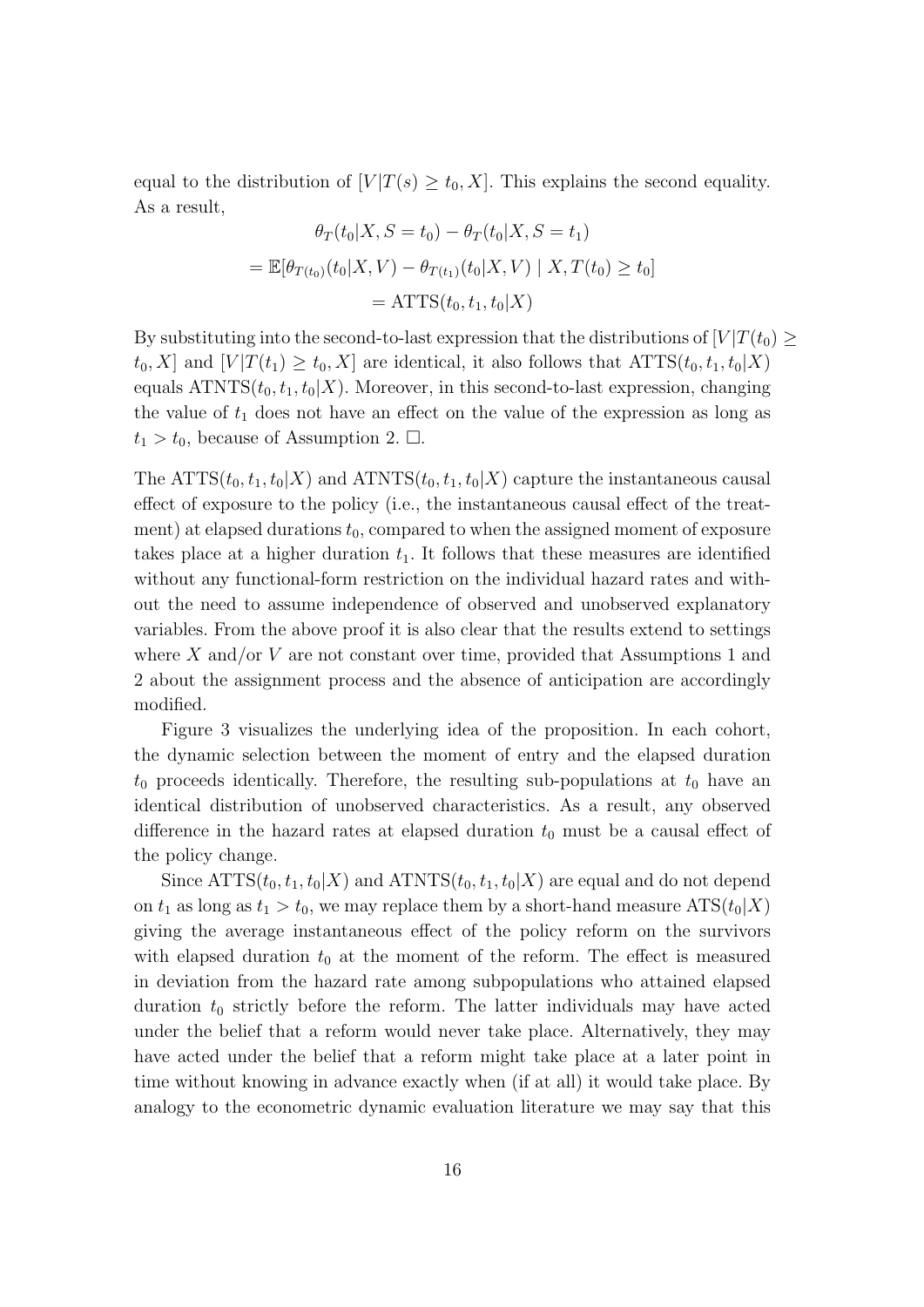

Figure 3. *Identification based on two cohorts.*

alternative setting allows for an "ex ante" effect of the reform (see e.g. Abbring and Van den Berg, 2003, 2005). Ex ante effects should not be confused with anticipation effects that violate Assumption 2. Ex ante effects are not necessarily incompatible with Assumption 2. However, whether ex ante effects are present or not affects the interpretation of the estimated  $ATS(t_0|X)$ . If they are present then the estimated  $ATS(t_0|X)$  captures the effect of an instantaneous reform exposure versus a reform exposure at some unknown later point in time.

If the reform involves the immediate compulsory participation in some scheme then  $ATS(t_0|X)$  also measures the effect of participation on the hazard rate, in deviation from the hazard rate that applies in absence of the scheme. In case of ex ante effects,  $ATS(t_0|X)$  measures the effect of participation now versus participation at some unknown later point in time. If the reform does not involve the immediate compulsory participation in some scheme but rather involves the universal arrival of new information then the interpretation is essentially analogous. If the arrival of new information concerns the future date of the individual treat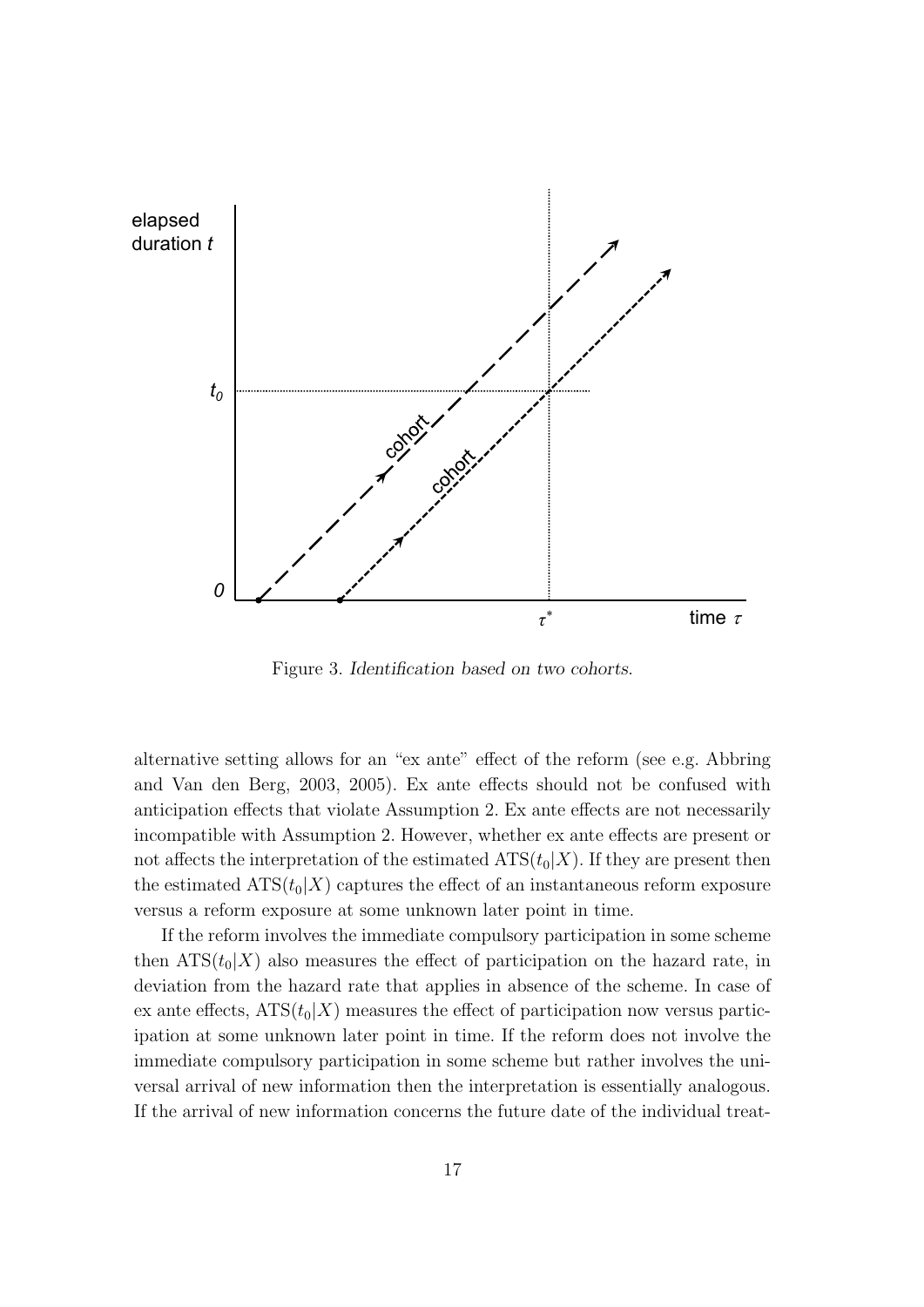ment then  $ATS(t_0|X)$  can be said to measure anticipation effects of the future treatment. Again, the presence or absence of ex ante effects determines whether the anticipation is measured in deviation such an ex ante effect.

In the inference, the sub-population over which the average is taken depends on  $t_0$ . This is because the composition of the sub-population changes due to dynamic selection as the elapsed duration  $t_0$  increases. As a result, without further assumptions, it is not possible to combine the average treatment effects for different  $t_0$  in order to estimate how the average effect on the hazard changes over time for a given (sub-)population. Dynamic matching estimators share this limitation (see Crépon et al.,  $2009$ ).

Under Assumptions 1 and 2, average treatment effects on conditional survival *probabilities* are non-parametrically identified as well. In this case, average effects on treated survivors are defined as follows,

$$
\text{ATTS}(s', s, t | X) := \mathbb{E} \left[ \Pr(T(s') > t + a | T(s') \ge t, X, V) - \Pr(T(s) > t + a | T(s) \ge t, X, V) \middle| X, T(s') \ge t \right]
$$
\n
$$
\text{with } s' \le t, s \quad \text{and } a > 0.
$$

These are identified from their empirical counterpart if  $t \leq s$ . For example, take  $t = s' = t_0$  and  $a = 1$  and  $s > t_0 + 1$ . The average causal effect of exposure at  $t_0$  on the probability of exiting before  $t_0 + 1$ , as compared to when the exposure commences after  $t_0 + 1$ , equals the observable  $Pr(T > t_0 + 1 | T \ge t_0, X, S =$  $t_0$ )−Pr(*T* >  $t_0$ +1|*T* ≥  $t_0$ , *X*, *S* =  $t_0$ +2), where instead of  $t_0$ +2 any other number exceeding  $t_0 + 1$  can be substituted. Indeed, the observable expression can be  $\text{replaced by } \Pr(T > t_0 + 1 | T \geq t_0, X, S = t_0) - \Pr(T > t_0 + 1 | T \geq t_0, X, S \geq t_0 + 1).$ Clearly, such results carry over to discrete-time settings (see below).

In the appendix, we consider identification of average *multiplicative* effects on individual hazard rates. This requires the additional assumption that the unobserved individual characteristics *V* affect all counterfactual hazard rates in the same proportional way. In other words, the individual multiplicative effects on the hazard at *t* are homogeneous across individuals with different *V* (but not necessarily across *X* or over time; furthermore, *X* and *V* need not be independent). The identification results in the appendix are related to identification results for duration models with unobserved heterogeneity and time-varying explanatory variables in Honoré (1991) and Brinch (2007).

We end this subsection with a brief discussion of the identification of other interesting average treatment effects. Clearly, one cannot hope to identify a full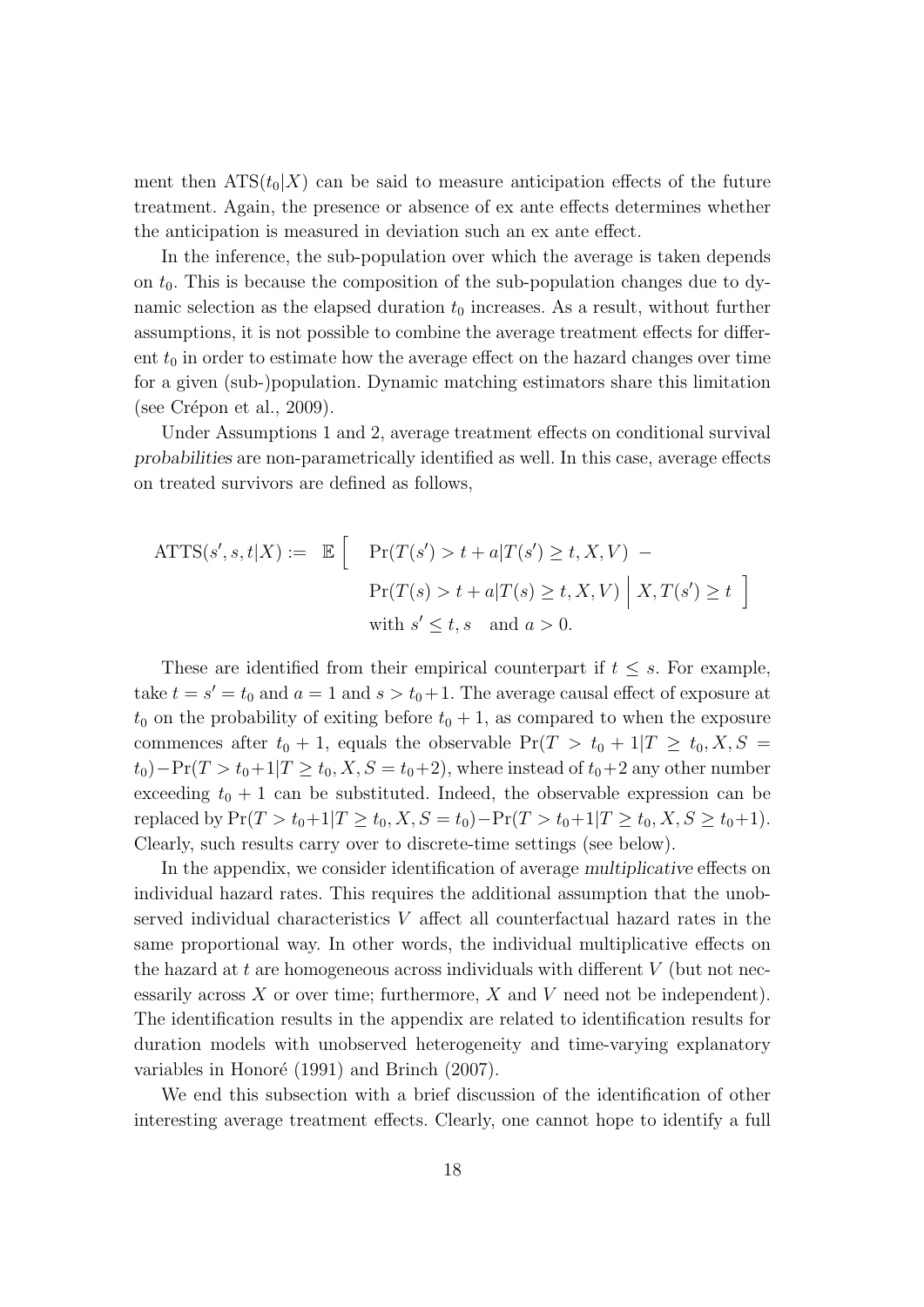model, that is, the unknown functions  $\theta_{T(s)}(t|X, V)$  for all *s* and the distribution of  $V|X$ . Now consider average treatment effects on the individual hazard rate  $\text{ATTS}(s', s, t | X)$  and  $\text{ATNTS}(s', s, t | X)$  if *s'* is strictly smaller than *t* and *s*. In such cases, inference is subject to the same problem as in Subsection 2.2: the dynamic selection between *s'* and *t* causes the sub-population with  $S = s'$ among the survivors at *t* to be systematically different from the sub-population with  $S = s$  among the survivors at t. This also implies that, without additional exogenous variation in the treatment duration, and without any functional form assumptions, we can not identify accumulation effects of a prolonged exposure to the treatment or delayed effects of a treatment, if the object of interest is the hazard rate. Notice that the latter shortcoming is averted if the conditional survival probability is the object of interest, by considering effects at time intervals when accumulation effects or delayed responses may kick in.

### **3 Non-parametric estimation**

#### **3.1 Boundary kernel hazard estimation**

From Subsection 2.3, the identification of average causal effects of the policy change on the individual hazard rates is based on the comparison of observable hazard rates from different entry cohorts into the state of interest. Each observable hazard rate is trivially identified from the corresponding cohort-specific duration data. It is therefore natural to non-parametrically estimate these hazard rates.

Specifically, we are interested in  $\theta_T(t_0|X, S = t_0)$  and  $\theta_T(t_0|X, S = t_1)$  for some  $t_1 > t_0$ . In Subsection 3.2 below we consider alternative estimators based on  $\lim_{t \uparrow t_0} \theta_T(t|X, S = t_0)$  and  $\theta_T(t_0|X, S \ge t_1)$  for some  $t_1 > t_0$ . In every case, the relevant estimate concerns the hazard at the boundary  $t_0$ . There is no reason to assume a connection between the shape of the individual hazard rate before the policy change at  $t_0$  and the shape after  $t_0$ , so estimation of the hazard rate at one side of the boundary only uses outcomes from that particular side of the boundary. Standard non-parametric hazard estimators are heavily biased at the boundary point. We therefore apply methods that deal with this. Specifically, we use boundary kernel hazard estimators and local linear kernel smoothing estimators.<sup>11</sup> See Andersen et al. (1993) for an introduction to these estimators.

<sup>11</sup>Most of the literature on the non-parametric estimation of hazard rates imposes strong smoothness conditions on the true underlying hazard rate as a function of *t* and the explanatory variables (in our case, *S* and *X*), and the explanatory variables are often assumed to be continuous. In cases where smoothness is absent at a boundary of the support, the hazard rate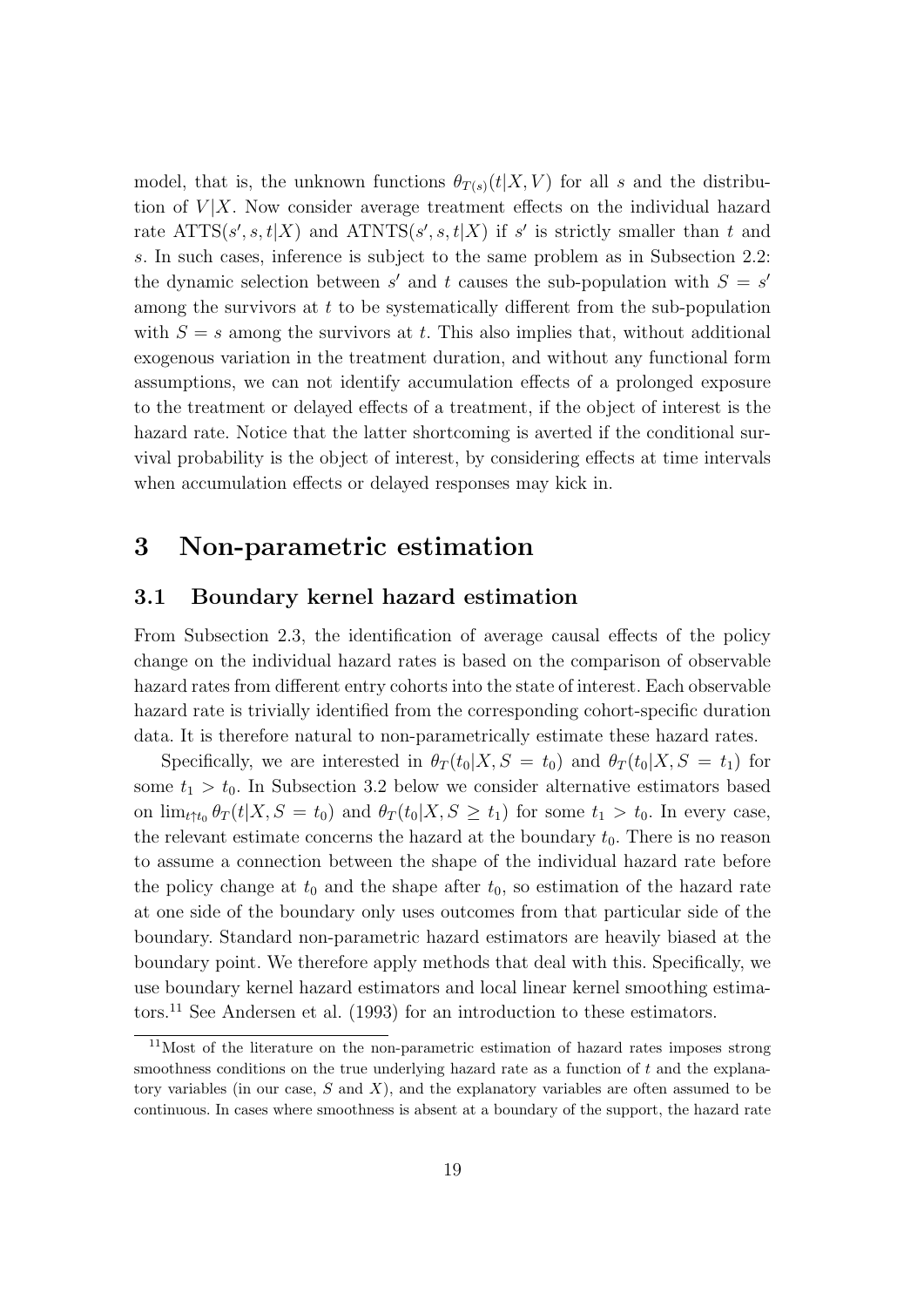In the remainder of this subsection we discuss the second-order boundary kernel hazard estimator of Müller and Wang (1994) in detail. We use this estimator in the empirical analysis in Section 4. For expositional convenience we restrict attention to hazard estimation at  $t_0$ , and we transform the truncated duration distribution  $T|T \geq t_0, X, S$  to the left such that our ultimate interest is in the hazard rate at the boundary 0 when evaluating it from above. Similarly, in the current subsection, we may suppress *S* in the notation. Since in the empirical analysis we subsume X into V, we do not consider observed explanatory variables  $X$  in the current subsection either.<sup>12</sup>

Consider a random sample of *n* subjects, where the duration outcomes can be independently right-censored. Let  $T_i$  denote the minimum of the actual duration outcome and the censoring outcome for subject  $i$  ( $i = 1, \ldots, n$ ). Note that this notation deviates from the notation where *T* denotes the actual duration outcome of interest. Furthermore, let  $\delta_i$  be a binary variable equalling 1 iff the actual duration outcome is realized before the censoring outcome. Let  $(T_{(i)}, \delta_{(i)})$  be the ordered sample with respect to the  $T_i$  (so  $T_{(1)} \leq T_{(2)} \leq \cdots \leq T_{(n)}$ ).

We assume that the true hazard rate is twice continuously differentiable in an interval *A* starting at 0. To explain the kernel estimator, consider first the case in which the bandwidth *b* is global. We distinguish between the boundary region  $B = \{t : 0 \le t < b\}$  and an interior region *I* which is adjacent to *B* (we need not discuss the right boundary of *A* here). In *I*, the kernel hazard estimator is the standard Ramlau-Hansen kernel hazard estimator.<sup>13</sup>

$$
\widetilde{\theta}(t) = \frac{1}{b} \sum_{i=1}^{n} K\left(\frac{t - T_{(i)}}{b}\right) \frac{\delta_{(i)}}{n - i + 1}
$$

where *K* is taken to be the Epanechnikov kernel,

$$
K(z) = \frac{3}{4}(1 - z^2) \quad \text{for} \quad |z| \le 1 \tag{6}
$$

$$
\Lambda_n(t) = \sum_{i:T_{(i)} \le t} \frac{\delta_{(i)}}{n-i+1}
$$

is often only evaluated at interior points.

<sup>&</sup>lt;sup>12</sup>If *X* is exogenously time-varying on  $(0, t_0)$  in a specific way across cohorts (e.g., as in a linear time trend), then this may cause the "treatment" and "control" hazard rates to have common determinants, but we do not pursue this here.

<sup>&</sup>lt;sup>13</sup>This smoothes the increments of the Nelson-Aalen estimator  $\Lambda_n(t)$  of the integrated hazard based on a random sample of *n* subjects,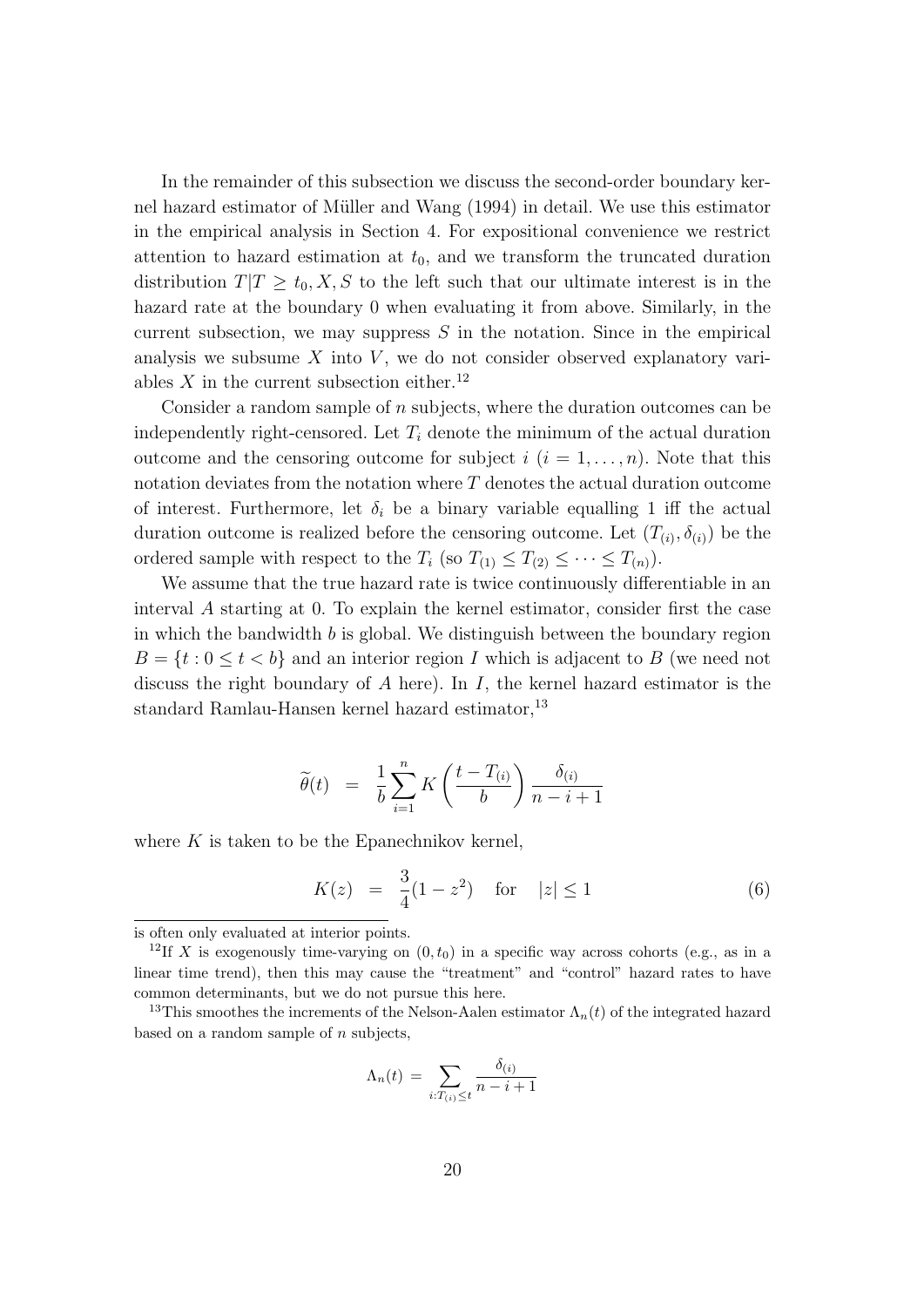and  $K(z) = 0$  elsewhere, and where *b* is understood to decrease with *n*, as explained below.

In *B*, the above estimator needs to be modified to take account of the bias at the boundary. After all, with the above estimator, it is typically of asymptotic order  $O(b)$ . In *B*, the kernel function *K* is taken to depend on the distance to the left boundary 0, so then K has two arguments, say q and z, where q is the relative distance  $t/b$  to the left boundary, and  $z$ , as above, attains values  $(t - T_{(i)})/b$ . Specifically,

$$
K(q, z) = \frac{12}{(1+q)^4} (z+1)[z(1-2q) + (3q^2 - 2q + 1)/2]
$$

where  $q \in [0,1]$  and  $z \in [-1,q]$ . The latter implies that the support of the boundary kernel does not extend beyond the left boundary. Müller and Wang (1994) plot  $K(q, z)$  as a function of z for various values of q. As expected  $K(1, z)$ is again the Epanechnikov kernel. As *q* decreases, the kernel becomes more and more skewed, and the weight assigned to values close to the boundary increases strongly. At the left boundary, *q* equals zero, so our estimator of  $\theta(0)$  equals

$$
\widetilde{\theta}(0) = \frac{1}{b} \sum_{i=1}^{n} K\left(0, \frac{t - T_{(i)}}{b}\right) \frac{\delta_{(i)}}{n - i + 1}
$$

with

$$
K(0, z) = 6(z + 1)(2z + 1)
$$

There is a positive probability that the above  $\tilde{\theta}(0)$  is negative, in which case it is replaced by zero.

The boundary correction establishes a reduction of the bias. At the same time, the variance of the estimator increases, because the number of observations used to estimate the hazard close to 0 becomes smaller. A further variance reduction can be achieved by choosing a larger bandwidth close to  $0$  than elsewhere. Müller and Wang (1994) therefore propose to use local bandwidths  $b(t)$ . In that case, *b* in the above equations is replaced by  $b(t)$ . As functions of *n*, the local bandwidths  $b_n(t)$  are assumed to satisfy the usual conditions (somewhat loosely,  $b_n(t) \rightarrow$  $(0, nb_n(t) \to \infty)$ . Optimal local bandwidths are such that  $nb_n^5(t)$  converges to a number smaller than infinity, so  $b_n(t) \sim n^{-\frac{1}{5}}$ . The asymptotic behavior of the estimator is not fundamentally different from usual. The convergence rate is  $n^{-\frac{2}{5}}$ . Optimal global or local bandwidths can be consistently estimated by a dataadaptive procedure, along with the estimates of interest (see Müller and Wang,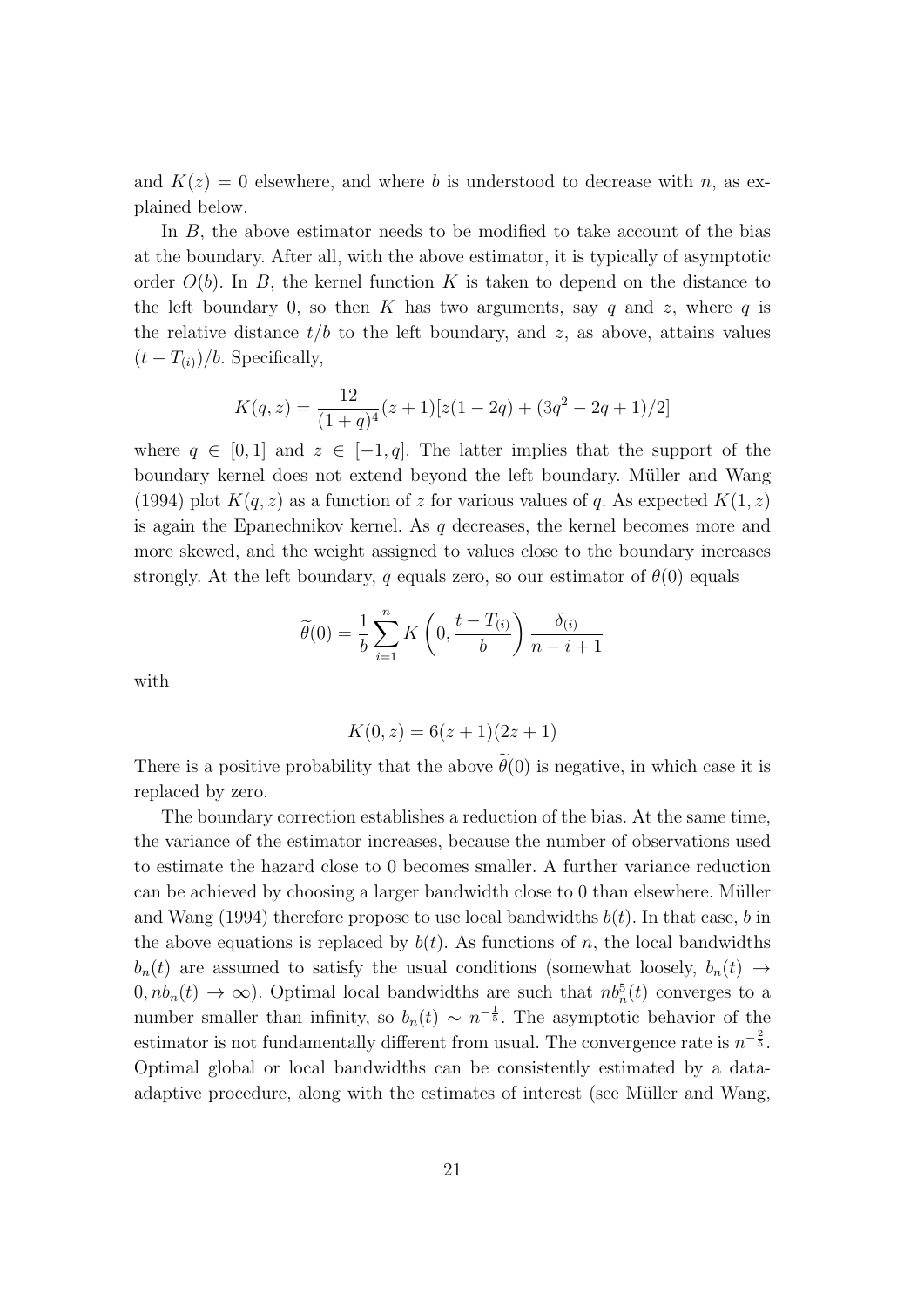1994). In Appendix 2 we present the algorithm, slightly modified in response to our experiences regarding its performance.

Asymptotic normality allows for the estimation of a confidence interval for  $\theta(0)$ . Following the line of reasoning in e.g. Härdle (1994) and Härdle et al. (2004), one could ignore the asymptotic bias term to obtain an approximate  $95\%$  confidence interval (see Müller et al.  $(2004)$  for an application of the idea of omitting the asymptotic bias in the related case of boundary kernel density estimation). Conceptually, it is not difficult to include the asymptotic bias term in the confidence interval, but in practice this involves non-parametric estimation of the second derivative of the hazard at 0. An alternative that we follow in the empirical application below is to use bootstrapping to obtain confidence intervals.

Müller and Wang (1994), Hess et al. (1999) and Jiang and Doksum (2003) provide Monte Carlo simulation results for the estimator. They conclude that it has an excellent performance in samples sizes *n* as small as 50 to 250. Hess et al. (1999) compare the performance to that of other kernel estimators. They show that the other estimators perform worse, in particular at the left boundary, and they demonstrate that both the boundary correction and the data-adaptive local bandwidth are important in this respect.

Instead of boundary kernel approaches, one may use local linear smoothing (or local linear fitting, or locally weighted least squares) as a non-parametric approach to deal with estimation at a boundary. Wang (2005) gives an intuitive overview of local linear hazard rate estimation, while Nielsen and Tanggaard (2001), Jiang and Doksum (2003) and Bagkavos and Patil (2008) provide details.<sup>14</sup> The asymptotic properties of the estimator are qualitatively identical to those of the boundary kernel hazard estimator. Jiang and Doksum (2003) compare both methods with data-adaptive local bandwidths, in some Monte-Carlo simulation experiments. Both methods give similar results and both perform very well at the boundary, where their relative ranking depends on the shape of the true hazard rate.

The results of this subsection can be straightforwardly applied for inference on the difference of two independently estimated hazard rates. In Appendix 1.2 we discuss inference of the ratio of two independently estimated hazard rates.

#### **3.2 Implementation issues**

We consider a number of dimensions in which the econometric inference can be improved or modified.

<sup>&</sup>lt;sup>14</sup>Local linear estimation of hazard rates is related to fixed design non-parametric regression.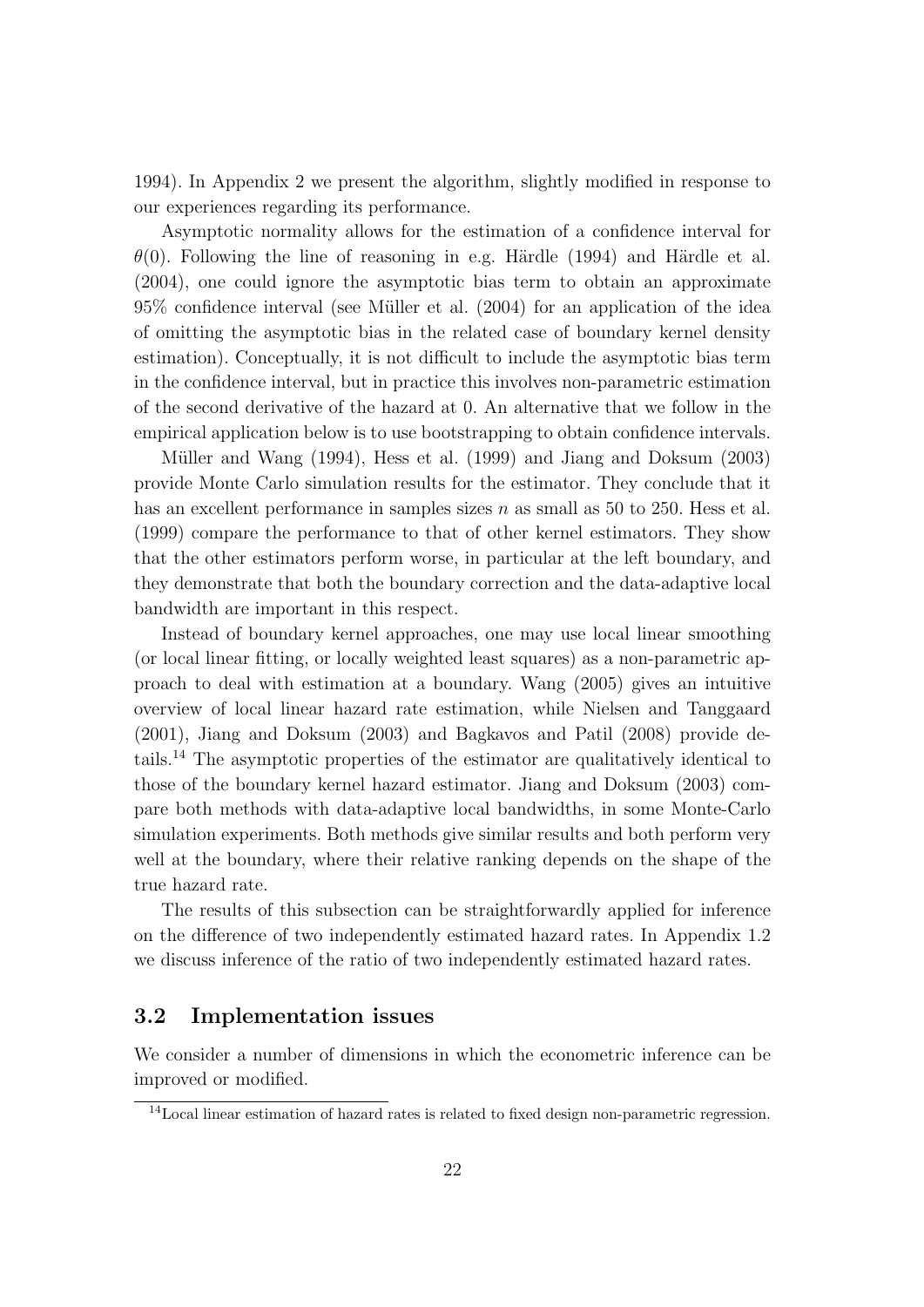**(i) The "comparison" cohort(s).** In Subsection 3.1, we used a boundarycorrected estimator for the observed hazard  $\theta_T(t_0|X, S = t_1)$  at  $t_0$  in the cohort that is eventually exposed to the reform at some elapsed duration  $t_1 > t_0$ . Instead, one may use a standard kernel (or local linear or local constant) hazard estimator, if one is prepared to assume that this hazard is smooth in an interval around  $t_0$ , since then the estimation concerns the interior of an interval on which the hazard is smooth. Whether this assumption makes sense depends on the setting at hand. At certain elapsed durations  $t_0$  of interest, the eligibility to other policy measures may change, causing the individual hazard rates  $\theta_{T(s)}(t|X, V)$  to be discontinuous at  $t = t_0$  for all *s*. The application in Section 4 is a case in point. To rule out that this affects the estimated effects, one needs to resort to boundary correction methods.

Analogously, one may examine the left-hand limit of the observed  $\theta_T(t|X, S=$  $t_0$ ) at  $t = t_0$  in order to estimate the "control" hazard, but this also requires the assumption that there are no other sources of discontinuities at *t*0.

Note that one may widen the "control group" and increase the precision of the estimates of interest, by estimating  $\theta_T(t_0|X,t_2 > S \geq t_1)$  with  $t_0 < t_1 <$  $t_2 \leq \infty$ , instead of  $\theta_T(t_0|X, S = t_1)$ . This does come at a price, namely that Assumption 1, ruling out the absence of cohort effects, needs to be extended to multiple comparison cohorts flowing in at or before  $\tau^* - t_1$ . Recall that we require unobserved cohort effects to be absent, since otherwise *S⊥⊥V |X* so that Assumption 1 is violated. Observable cohort indicators may be included in *X*, but note that in non-parametric analysis any addition to *X* adds to the curse of dimensionality.

Instead of enlarging the "control group", one may use the availability of multiple potential comparison cohorts in order to select the most similar cohort (or set of cohorts) among the cohorts flowing in before  $\tau^* - t_0$ . We do not observe the distribution of  $V|X$  in a cohort, but we observe outcomes that are informative on it, namely the duration distribution on the duration interval  $[0, \tau^*$  in the corresponding cohort. As a selection mechanism, one may match on the survival probability in the cohort at duration  $\tau^*$ , or, even stronger, on the shape of the duration distribution in the cohort on the duration interval  $[0, \tau^*$ ). The more similar this shape, the more similar the composition of survivors at the duration *τ ∗* .

If one comparison cohort is to be selected, then one may consider a cohort that flowed in only marginally earlier than the "treated" cohort, following the line of thought that unobserved changes of the entry composition of the cohorts are a smooth function of the moment of entry. However, such a choice of  $t_1$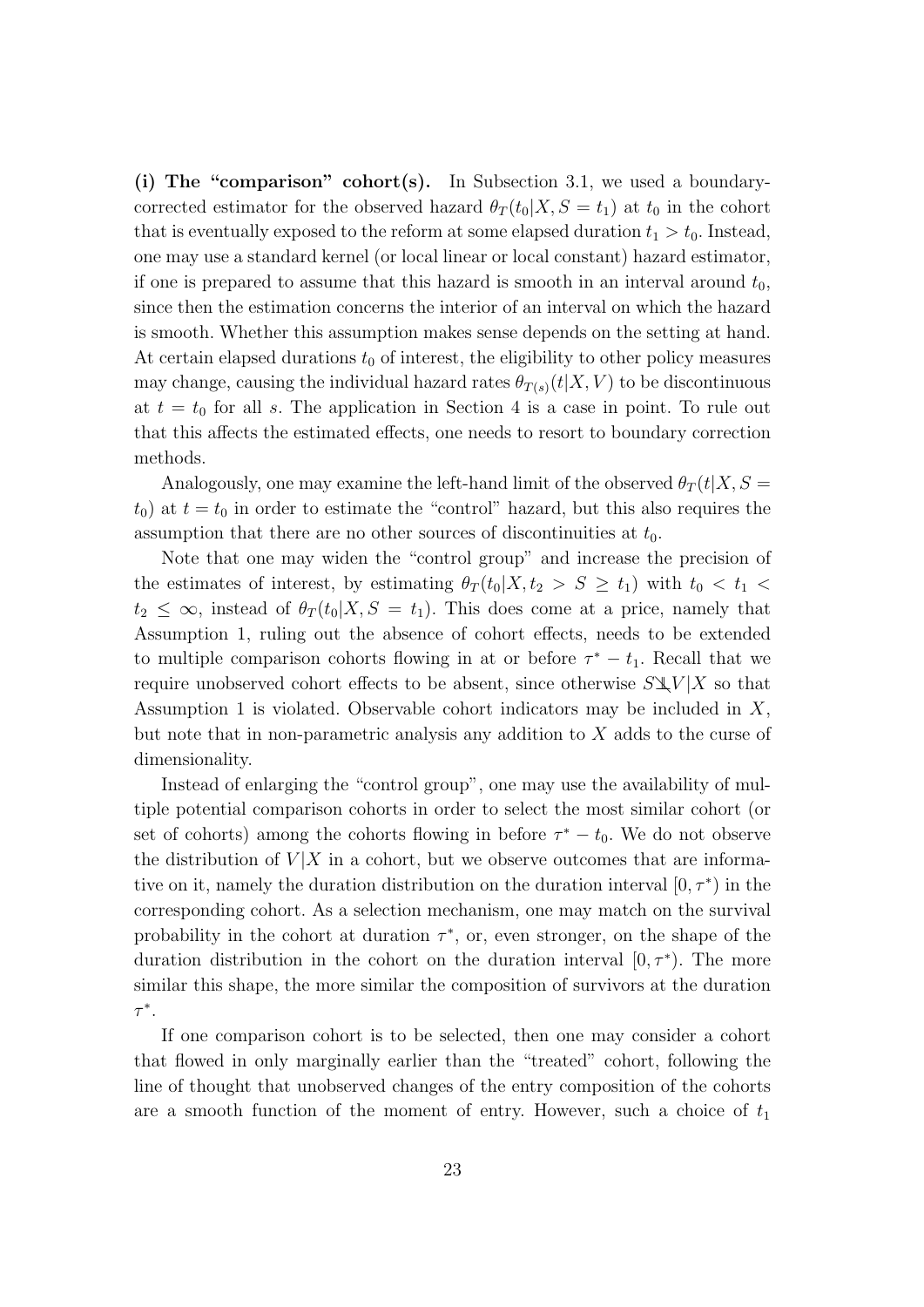being almost equal to  $t_0$  has a practical disadvantage. To see this, notice that  $\theta_T(t|X, S = t_1)$  may display a discontinuity at  $t_1$ , so the value  $\theta_T(t_0|X, S = t_1)$ at the elapsed duration  $t_0 < t_1$  can only be estimated from observed realized durations in an interval to the right of  $t_0$  that does not stretch beyond  $t_1$ . Spells in the comparison cohort with durations exceeding  $t_1$  should be treated as rightcensored at *t*1. Consequently, the measure of realized duration outcomes that is informative on  $\theta_T(t_0|X, S = t_1)$  is very small if  $t_1$  is only marginally larger than  $t_0$ .

**(ii) Observed covariates.** Including many elements in *X* raises a curse of dimensionality in the non-parametric estimation. One may therefore choose to treat the observed covariates *X* as unobservables and hence subsume them into *V*. This involves a strengthening of Assumption 1, in the sense that it requires *S⊥⊥X*. The latter can be empirically verified by examining the composition of the cohorts used to estimate the objects of interest. If *S⊥⊥X* is satisfied then treating *X* as unobservables in the estimation of the objects of interest does not involve a strengthening of Assumption 1. In practice one may therefore verify that *S⊥⊥X* and, if this holds, proceed by ignoring *X* in the duration analysis. The only remaining disadvantage is that this does not provide estimates by *X*.

With discrete X, non-parametric inference would typically lead to separate estimations for each value of *X*. This would also allow for the selection of the most similar control cohort for each value of *X* separately. To aggregate the estimated average effects over *X*, one may average the estimated effects given *X* over the relevant distribution of *X*.

**(iii) Discrete time.** Now let us reconsider the continuous nature of the duration variable. Sometimes a continuous-time analysis may be unfeasible. For example, the data may be time-aggregated in the sense that events are recorded in time intervals (e.g. unemployment duration is collected in months even though individuals may move to work on any given workday). Alternatively, duration outcomes may be discrete due to institutional constraints (e.g. in certain occupations a job can only start on the first day of a month).

Accordingly, we distinguish between two frameworks. In one, the model is in continuous-time and the duration outcomes are in discrete time. In the other, both are in discrete time. In the first framework, the results of Section 2 apply but we cannot estimate hazard rates. However, we can estimate conditional survival probabilities and their differences, as outlined in Section 2. In general, results obtained in this framework can be viewed as approximations of those for hazard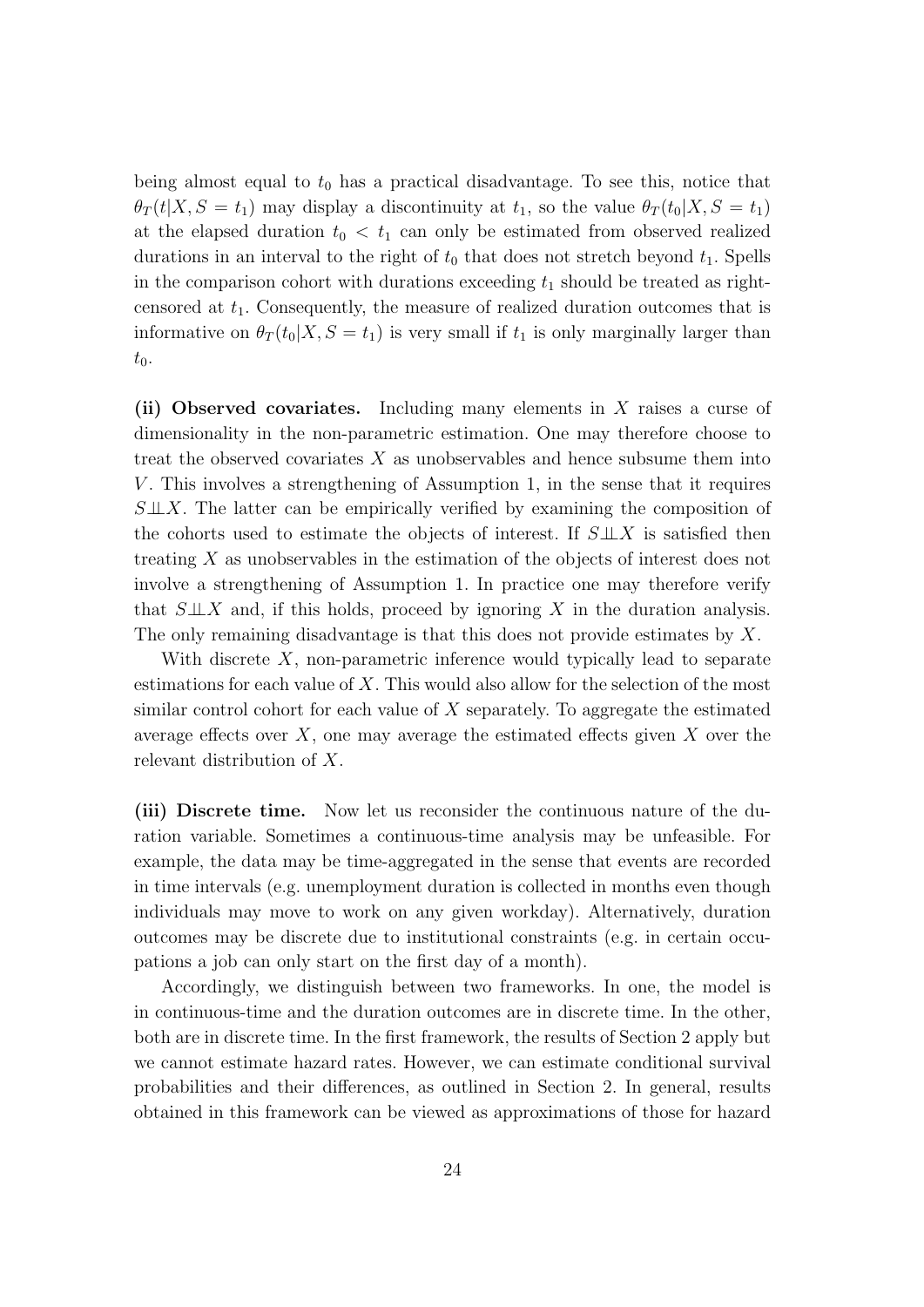rates obtained in a genuine continuous-time framework. Because of the ease with which survival probability outcomes can be estimated, this approach may be useful from a practical point of view. As for the second framework, the analysis of Section 2 is straightforwardly modified to such settings by working with a genuine discrete-time framework. We examine this empirically in Section 4 below.<sup>15</sup>

**(iv) Reduced-form model estimation.** In econometric duration analysis it has been common to view identification results as a justification for the estimation of parameterized reduced-form model specifications, following the line of thought that identification that does not rely on functional-form assumptions entails that the estimates are also not fundamentally driven by functional-form assumptions (see Van den Berg, 2001). This way of reasoning can also be applied to the results in Section 2, by specifying parameterized models to estimate the objects of interest. An obvious choice is to estimate separate Proportional Hazard (PH) models by whether  $\tau_0 + t \geq \tau^*$ , using all available cohorts, including in each case calendar time as a time-varying covariate.

Indeed, one may go one step further and specify a single PH model for the full distribution of  $T|X, S$  with *S* being reduced to a simple time-varying covariate  $I(t \geq \tau^* - \tau_0),$ 

$$
\theta_T(t|X,\tau_0) = \lambda(t) \exp(X'\beta + \alpha I(t \ge \tau^* - \tau_0))
$$

where  $\alpha$  is the parameter of interest. Such a model may be regarded as a simple representation of a distribution that is generated by an underlying model for individual hazard rates with unobserved heterogeneity. Clearly, the estimates may be affected by the PH model structure which may be too restrictive. If we abstract from that issue then the estimated coefficient of *S* in this model captures the policy effect of interest. So, the coefficient in a model without unobserved heterogeneity is estimated correctly even if in reality there is unobserved heterogeneity. It follows that estimates obtained under the assumption of no unobserved heterogeneity may also be valid without this assumption. Obviously, it is essential that the analysis uses data that include spells that are ongoing at the moment of the policy change.

Hall and Hartman (2010) provide an example of a study in which a PH model is estimated using spells interrupted by a policy change. Specifically, they estimate a PH model for the transition rate from unemployment into sickness absence as

<sup>&</sup>lt;sup>15</sup>In a discrete-time setting it is possible to identify anticipation effects under certain assumptions if sufficiently rich instrumental variables are available; see Heckman and Navarro (2007).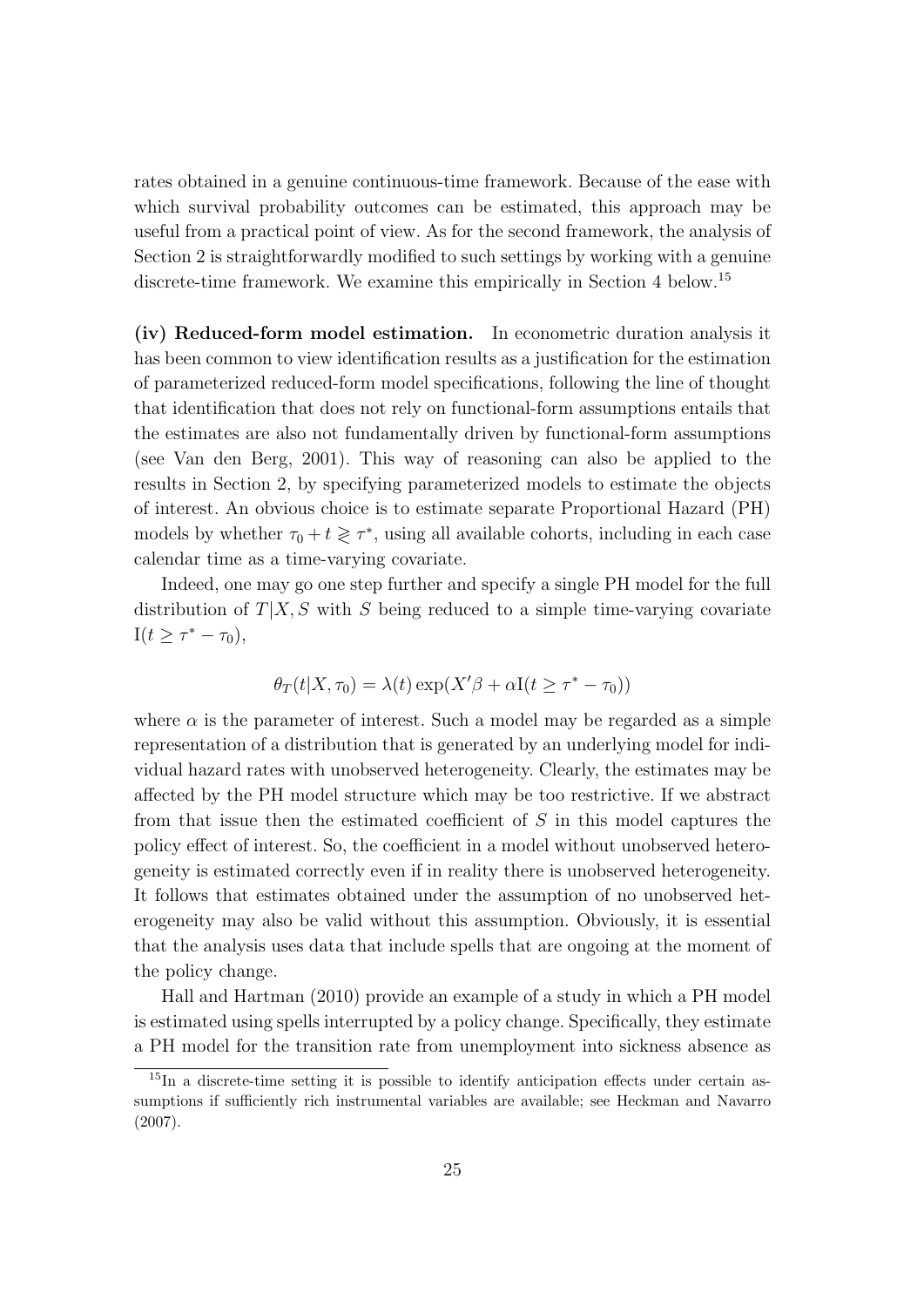a function of the sickness benefit policy regime, using unemployment spells that cover a date at which a policy regime change was implemented. They find that a reduced cap for sickness benefits lowers the transition rate to sickness absence by about 35% in the treated population. In their study, they also estimate MPHtype model extensions that allow for unobserved heterogeneity as proportional fixed effects in the individual hazard rates, exploiting the fact that the data contain multiple unemployment spells for many subjects. Interestingly, they find that the estimated policy effect is virtually identical to that in the main analysis, suggesting that, indeed, this coefficient is estimated correctly even when ignoring unobserved heterogeneity.<sup>16</sup>

**(v) Dynamic treatment evaluation.** The results of Section 2 can be applied to dynamic treatment evaluation settings. In such settings, the exposure to a treatment is not necessarily due to some institutional change at a fixed point in time. Rather, different individuals in the same cohort are exposed to a treatment at different elapsed durations, where the treatment may affect the individual hazard from the moment of exposure onwards. Typically, *S* is only observed if  $S \leq T$ . It is interesting to reassess Assumptions 1 and 2 in such settings. Abbring and Van den Berg (2003) demonstrate that Assumptions 1 and 2 are fundamental in the following sense: any causal model is observationally equivalent to a model in which these two assumptions are satisfied. If one of the assumptions is relaxed then point-identification requires additional structure.

Notice that Assumption 1 entails that the treatment is exogenous conditional on *X*. Assumption 2 rules out that survivors at  $T = t$  who are not yet treated at *t* use information on their assigned future treatment date that is unobserved to the researcher. Recall from Subsection 2.3 that our approach allows for ex ante effects. If *S* is varies at the individual level e.g. because of discretionary behavior of the case worker assigning the treatment then it is likely that ex ante effects exist. In that case, if Assumption 2 is satisfied,  $ATS(t_0|X)$  involves a comparison of treatment at  $t_0$  versus treatment after  $t_0$  where the latter treatment date is unknown in advance but subjects may use a probability distribution of the future treatment date given *X*. The ex ante effect of the program then affects the hazard in the comparison group.

We repeat that the arrival of information about a future treatment date can be cast as the actual treatment of interest, provided that this information is also

<sup>&</sup>lt;sup>16</sup>Such a finding is in marked contrast to the literature on single-spell duration analysis with time-invariant covariates, where ignoring unobserved heterogeneity typically leads to attenuation of covariate effects (see Van den Berg, 2001, for an overview).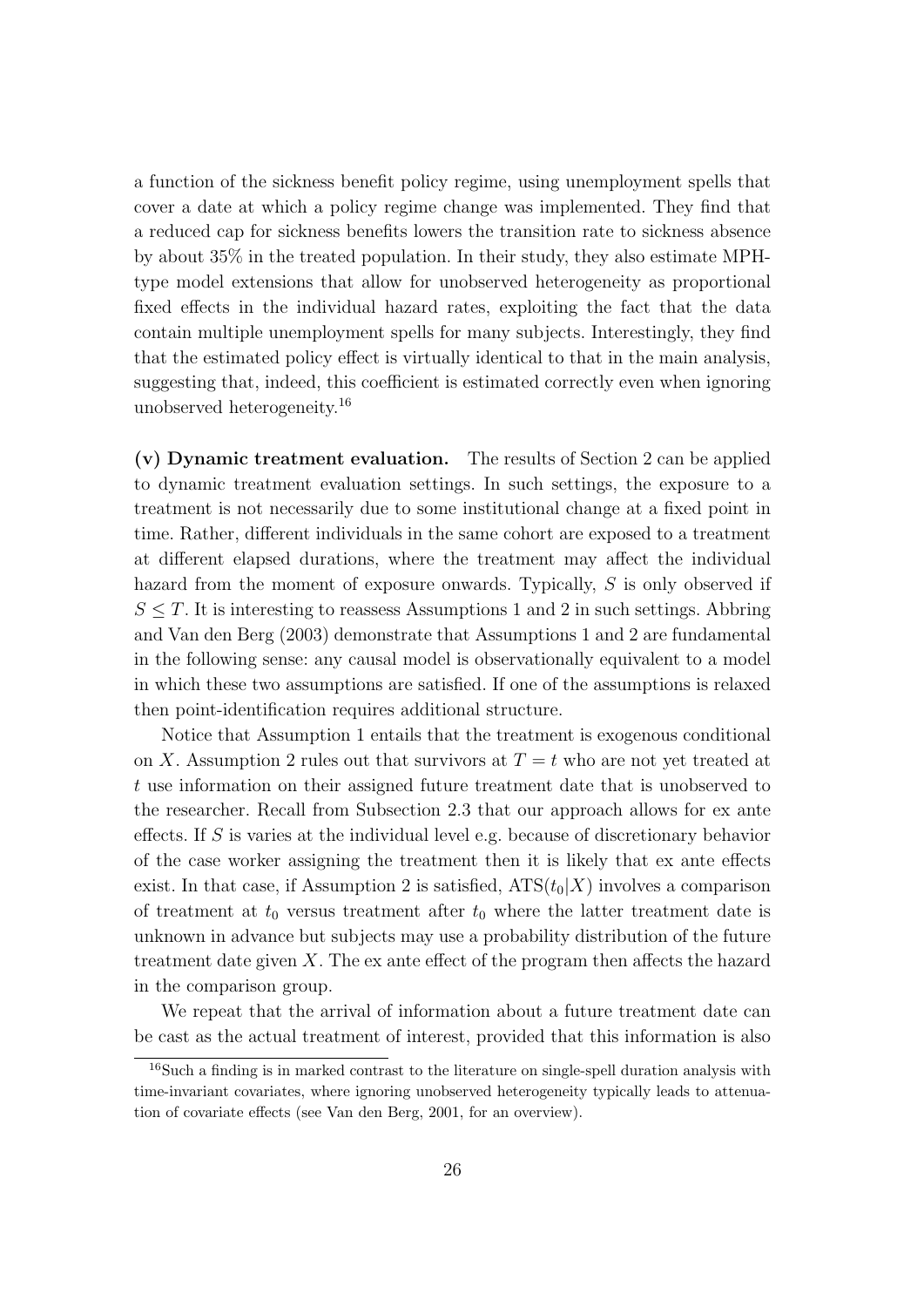observed by the researcher. This allows for inference on anticipatory effects of the future treatment (see e.g. Crépon et al., 2013).

### **4 Empirical application**

### **4.1 The New Deal for Young People: policy regime and treatment**

The New Deal has been the flagship welfare-to-work program in the UK since the late 1990s. Over the years there were a myriad of New Deals for different groups and addressing different employment problems, the largest being the New Deal for the Young People (NDYP). The NDYP was targeted at the young unemployed, aged 18 to 24, who have claimed unemployment benefits (UB, known as Job Seekers' Allowance in the UK) for at least 6 months. Participation was compulsory upon reaching 6 months in the claimant count. Refusal to participate was punished by a temporary benefits withdrawal.

Since in the UK the entitlement to UB is neither time-limited nor dependent on past working history, and since eligibility is constrained only by a means-test, the NDYP was effectively targeted at all young long-term unemployed. Thus, and for simplicity, we use "unemployed" to signify those in the UB claiming count in what follows.

After enrollment,<sup>17</sup> the job search assistance treatment was split into three stages. It comprised a first period of up to 4 months of intensive job search assistance, with fortnightly meetings between the participant and a personal adviser. This was called the Gateway. For those still unemployed after the Gateway, the NDYP offered four alternative treatments: (i) subsidized employment, (ii) full-time education or training, (iii) working in an organization in the voluntary sector and (iv) working in an environment-focused organization. Participation in one of these four options was compulsory for individuals having completed 4 months into the NDYP but could be arranged earlier. The options would last for up to 6 months (or 12 months in the case of education), after which those still unemployed would go through another period of intensive job search assistance. The latter was called the Follow Through. If perceived beneficial to the worker, repeated participation in the four alternative options could be arranged.<sup>18</sup>

<sup>&</sup>lt;sup>17</sup>Throughout the section we use "enrollment" to denote actual mandatory participation in the job search assistance program and subsequent programs. As we shall see, actual participation may start strictly later than the moment at which the NDYP was introduced.

<sup>18</sup>More details on the program can be found in White and Knight (2002), Podivinsky and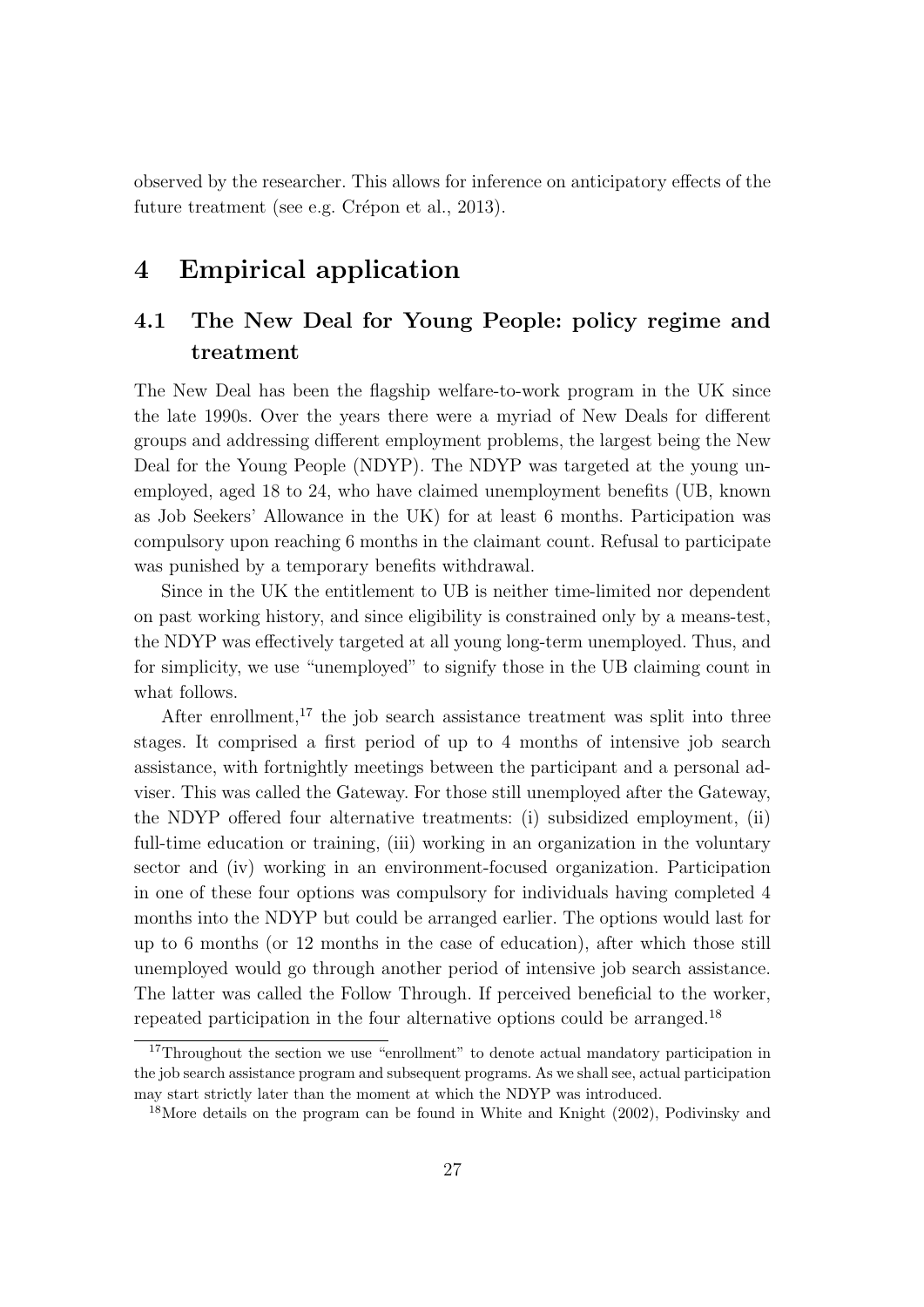The NDYP treated millions of people before being replaced by another program in 2009, the Flexible New Deal. To give an impression of the size of the NDYP, over 2006, 172,000 new participants entered the NDYP, and the average number of participants at any month during that year was 93,000. According to the UK Department for Work and Pensions statistics, the per-year expenditure of the NDYP during the 2000s was in the order of GBP 200 million, excluding administrative costs (DWP (Department for Work and Pensions), 2006). However, a large proportion of this concerns UB that would be due independently of the program, for as long as individuals remain unemployed.

#### **4.2 The introduction of the policy**

The NDYP was released nation-wide on April 1, 1998. This corresponds to the reform date *τ ∗* in the framework of Section 2. The existing stock of those who were unemployed for at least 6 months at *τ <sup>∗</sup>* was gradually moved into the program. At *τ ∗* , only those whose elapsed unemployment duration was an integer multiple of 6 months were enrolled. (Enrollment occurred during the intensive job-focused interviews scheduled every 6 months within unemployment spells.) If the elapsed duration was not an integer multiple of 6 months, then the individual was enrolled at the moment that his or her elapsed duration attained an integer multiple of 6 months, provided that he or she was not yet 25 years old at that point in time. In the empirical analysis we do not exploit the age eligibility criterion except for robustness checks.

Figure 4 depicts the enrollment scheme in the years around  $\tau^*$ . Obviously, this scheme is somewhat more complicated than the scheme in Subsection 2.3. However, it allows for the identification and non-parametric estimation of average causal effects of the arrival of information about the new policy regime, for all elapsed durations  $t \geq 0$ . For elapsed durations of 6 months as well as integer multiples of 6 months, this translates into the effects of enrolling in the NDYP. Similarly, for elapsed durations  $t < 6$ , the average causal effect translates into the effect of learning that program enrollment is scheduled to take place in 6*−t* months. For example, individuals who are unemployed for 1 month at *τ ∗* learn that if they stay unemployed for another 5 months they will have to enroll, so they anticipate future participation and may react in advance. These are anticipation effects that are identified because we observe the moment of arrival of information.

Thus, we infer the average causal effects of receiving information about the moment of the future enrollment in the job search assistance program, evaluated

McVicar (2002), Blundell et al. (2004), Van Reenen (2004), or Dorsett (2006).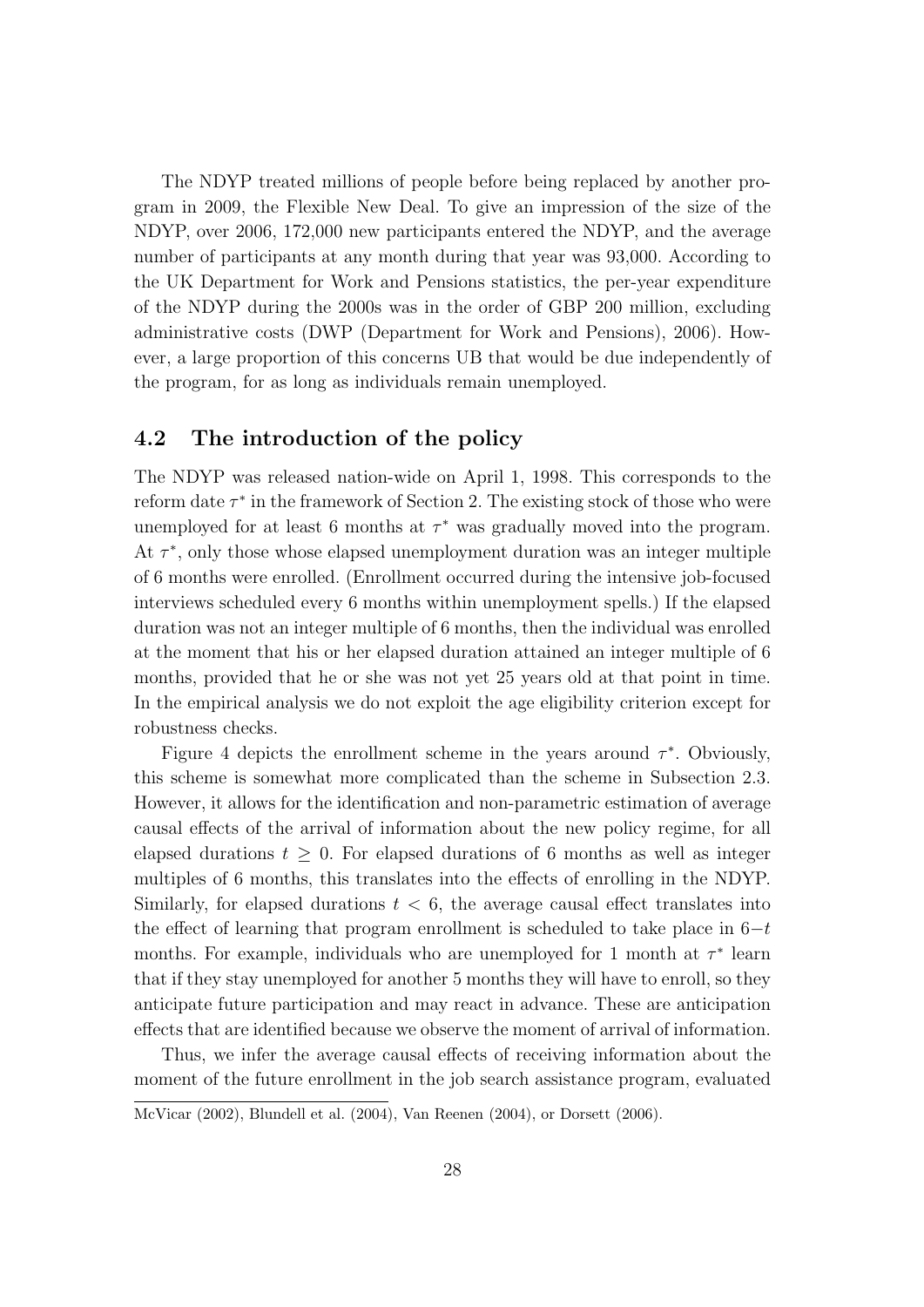

Figure 4. *Introduction of NDYP.* (Note: in the grey area, individuals are enrolled in the job search assistance program.)

at specific elapsed durations  $t < 6$ . Our methodology allows us to measure such anticipatory responses. In other words, we identify average anticipation effects of the job search assistance treatment on the individual hazard rate. To avoid misunderstandings, recall that this approach is not in conflict with Assumption 2, and we still require a no-anticipation assumption. Specifically, individuals are not allowed to anticipate the moment at which the information arrives.<sup>19</sup>

Notice that it is not possible to identify effects of the actual participation in the NDYP at 6 months among those who are unemployed for less than 6 months at  $\tau^*$ . Since such individuals may act upon the information about the future treatment throughout the time interval between  $\tau^*$  and the moment that  $t = 6$ , the dynamic selection from  $\tau^*$  up to  $t = 6$  will differ from that in any other

<sup>19</sup>Blundell et al. (2004) study anticipation of the reform (and hence of the moment of the corresponding information arrival) on April 1, 1998, by exploiting spatial and age discontinuities. No significant anticipatory effects are found.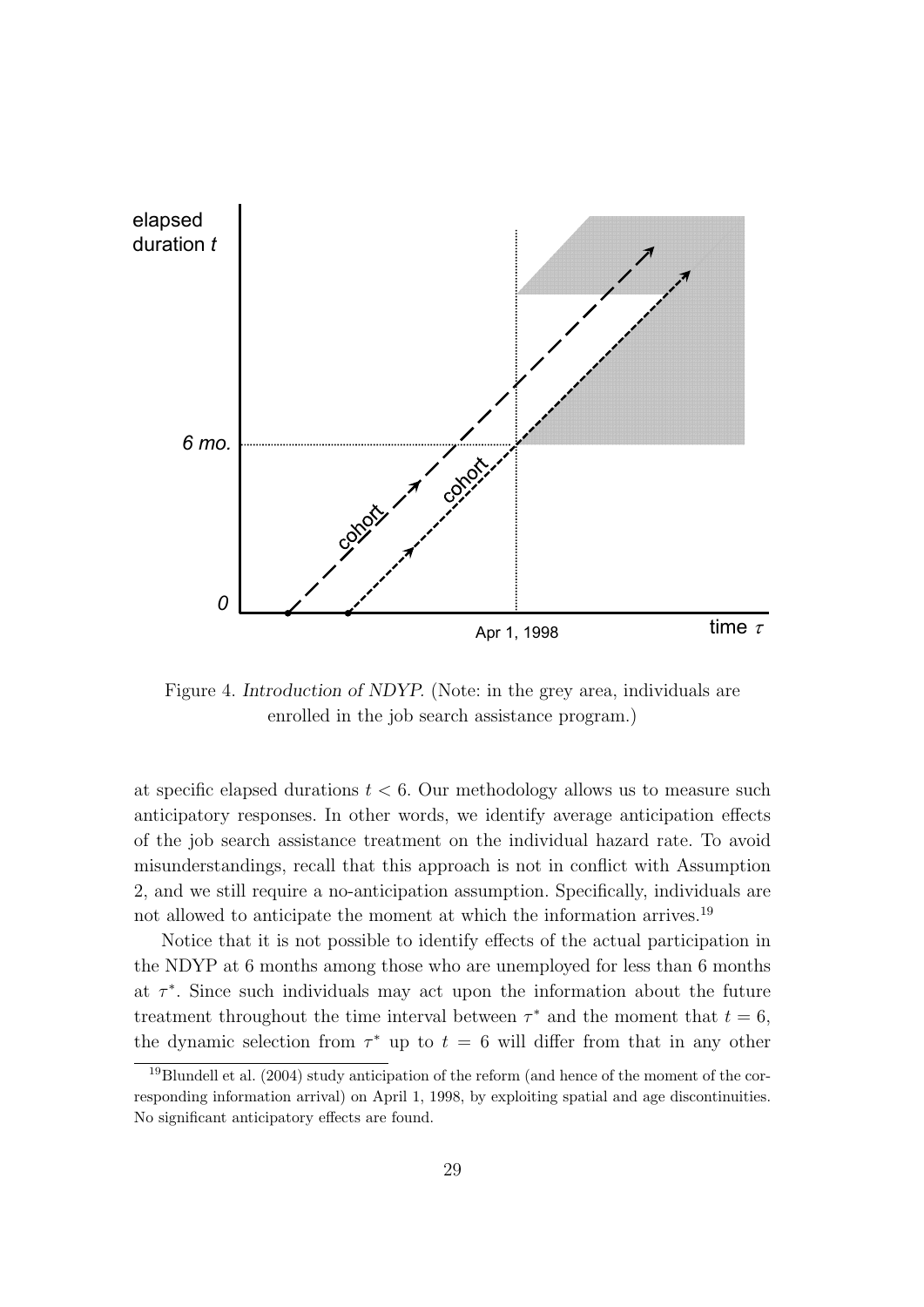cohort.

Two minor institutional features constitute deviations from the above description of the introduction of the policy. First, individuals with  $t < 6$  at  $\tau^*$  can try to apply for early enrollment, especially if they are disadvantaged (disabled, former convict or lacking basic skills). However, such applications seem unlikely to have been prevalent at the initial stages of the program, when information about NDYP details was still limited. Secondly, the NDYP was introduced in a few small pilot areas on January 1, 1998, i.e., three months before the national release. We use the data from these areas and shift calendar time with 3 months when combining these data with the data from the rest of the country. Since the pilot study did not receive massive attention before April 1, and the evaluation of the pilot was not completed on April 1, we feel that the risk of knowledge spillovers from the pilot areas to the rest of the country (and the ensuing violation of Assumption 2) is small.

#### **4.3 Data**

The data are from the JUVOS longitudinal dataset. This is a random sample of the register data on all UB claiming spells. JUVOS contains information on 5% of the UK population, recording the entire claiming histories of sampled individuals since 1982. Information includes the start and ending dates of each claiming spell as well as the destination upon leaving (only since 1996), and a small number of demographic variables such as age, gender, marital status, geographic location, previous occupation and sought occupation. JUVOS contains no information about what happens while off benefits, except for the destination upon leaving the UB claimant count, but even this is plagued with missing values. In total, 5.7% of the spells end in 'unknown destination' and almost 25% end in 'failed to attend'. Subsequent transitions are unobserved if they do not involve a claim of UB. Therefore, in what follows, the outcome of interest is "all exits from the claimant count", independently of destination.

The estimation sample is formed of men who were aged between 20 to 24 upon reaching 6 months in unemployment. We discard observations for younger individuals to avoid having to deal with education decisions.

#### **4.4 The choice of treatment and comparison groups**

Consider the  $ATS(t_0)$  for  $t_0$  equal to 6 months, or more precisely, 182 days. The estimation relies on comparing the survivors among the cohort attaining the elapsed duration  $t_0$  at  $\tau^*$  (which we call the treatment group, or the treated)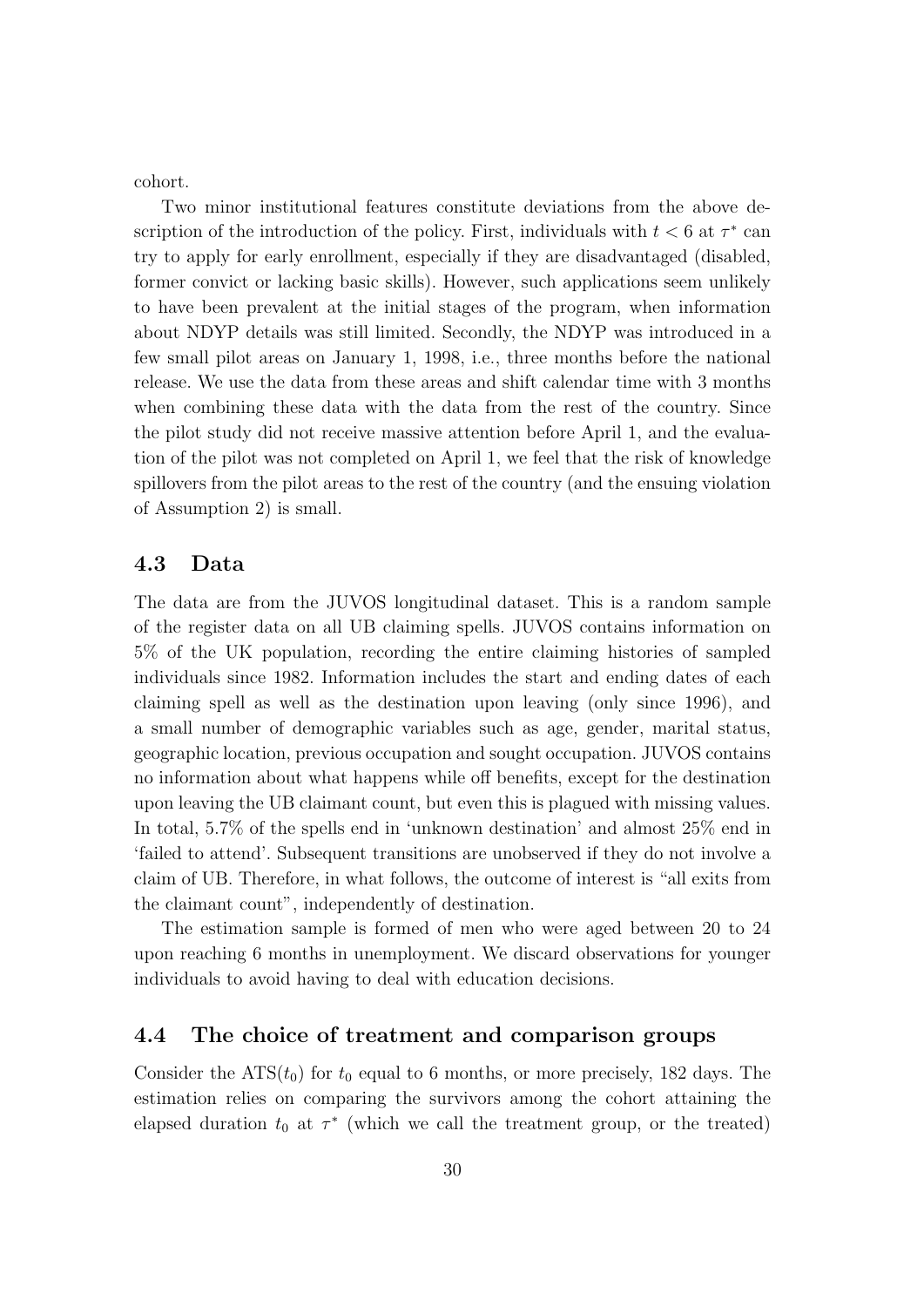with a similar sample of survivors from earlier cohorts (the comparison groups). Following Subsection 3.2 we do not pursue estimation of ATS conditional on covariates *X*.

The continuous-time framework must be reconciled with the requirement of a positive sample size. In practice, we need samples of cohorts flowing into unemployment within time intervals rather than at two singular points in time. To proceed, instead of restricting attention to those individuals reaching 6 months of unemployment on a particular calendar day, we consider a full monthly cohort. For instance, the treated sample includes all spells starting in October 1997 (or July 1997 in pilot areas), lasting for at least 6 months.

It is important to realize that the usage of such a fixed inflow time interval may not be innocuous. In particular, those who started a spell towards the end of October 1997 will have had some weeks to react to the new information becoming available on April 1st, 1998, before they actually enroll. By analogy to the discussion in Subsection 4.2 on the effect of receiving information at an elapsed duration of say 1 month about enrollment at 6 months, such information may have an immediate impact on job search behavior before  $t_0$  in the treated sample. This may lead to biased inference. The bias should be negligible if anticipatory effects within intervals of at most a few weeks are much smaller than the effect of actual participation in the NDYP. We argue below that the distortion may lead to an under-estimation of  $ATS(t_0)$  at 6 months.<sup>20</sup>

We define comparison groups in an analogous way, selecting individuals reaching 182 days in unemployment over an entire calendar month prior to April 1998. As candidate groups we consider the cohorts flowing in during June 1997 (pilot areas) and September 1997 (non-pilot areas), or May 1997 and August 1997, or July 1996 and October 1996, or the combination of June and September 1997 with July and October 1996. For simplicity, we designate each cohort by the month of inflow in non-pilot areas as these represent a larger proportion of the population. However, we include data on both pilot and non-pilot regions in all that follows. In accordance to Subsection 3.2, different candidate groups are assessed based on two types of outcomes: the distribution of *T* on days 1 to 181, and the distribution of observed characteristics *X* among survivors at 182 days.

Figure 5 displays the survival functions for the treatment and comparison groups up to 181 days into unemployment, prior to the release of NDYP at

 $20$ Clearly, it is preferable to apply an estimator in which the inflow time interval shrinks as the sample size increases, such that observations from cohorts close to the inflow date of interest are given more weight. Given our modest sample sizes we do not pursue such an approach, and we leave this as a topic fur further research.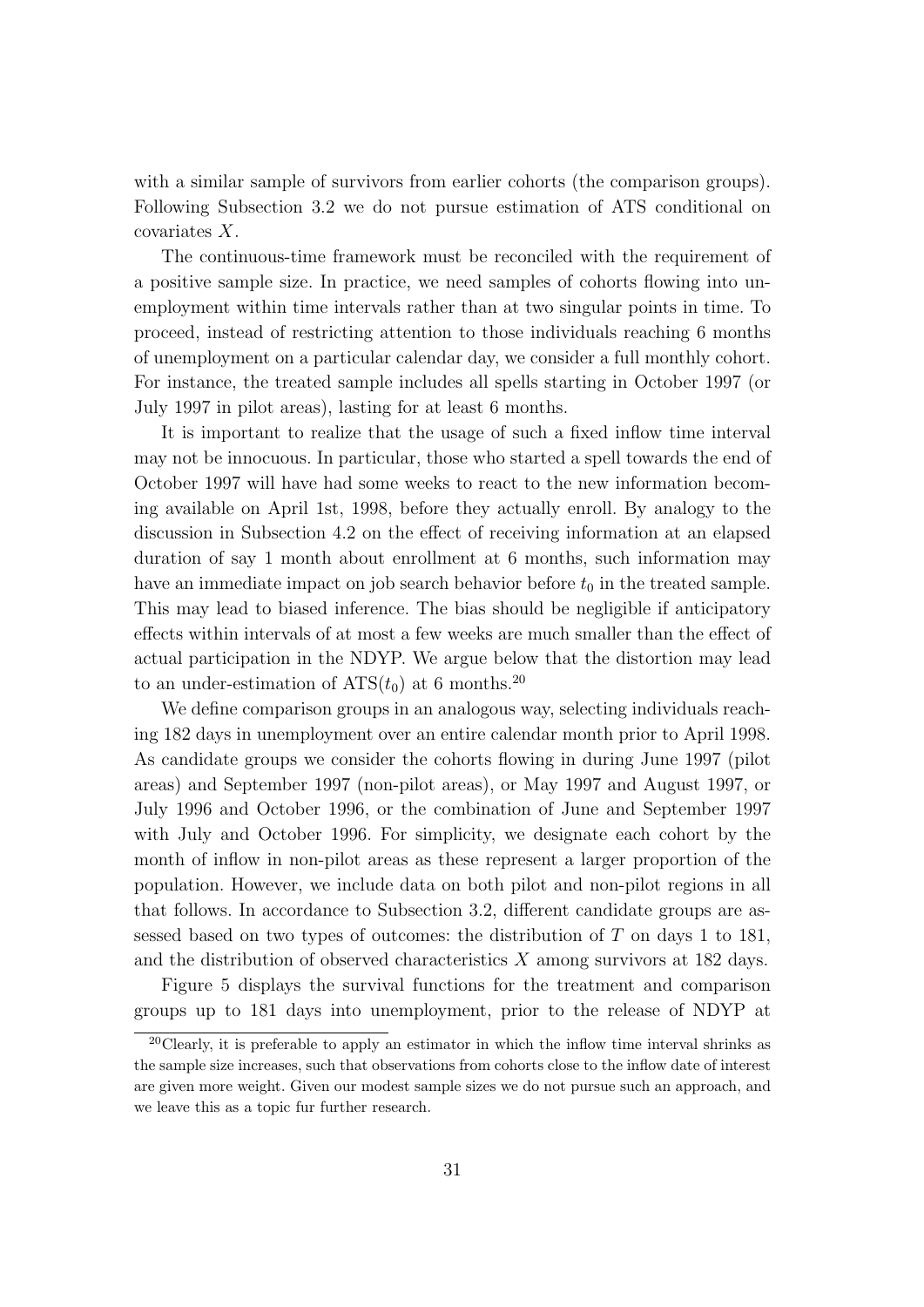*τ ∗* . For the combined cohort, the matching is so close that the curve is hardly distinguishable from the curve for the treatment group. The survival function for the September 1997 cohort diverges from that for the treatment group during the December/January period but quickly returns to match it over the final 2 months of the interval. For our purposes, the most important issue is whether treatment and comparison groups are similar at the time of enrollment. We cannot reject such hypothesis for the September 1997 cohort. The August 1997 cohort curve also converges towards the treatment cohort curve in the last month before enrollment, but the match is not as close as for the September 1997 cohort. The exception to this pattern is the October 1996 cohort. The survival function for this cohort is systematically above that for the treatment group for the whole interval, suggesting that aggregate conditions in the market changed in the intervening year.



Figure 5. *Treatment vs. comparison groups – empirical survival functions between 0 and 6 months after inflow.*

Table 1 compares the empirical distributions of observed covariates among the survivors in the treatment and comparison groups. The September 1997 cohort displays no discernible differences to the treatment group (column 1 in the table).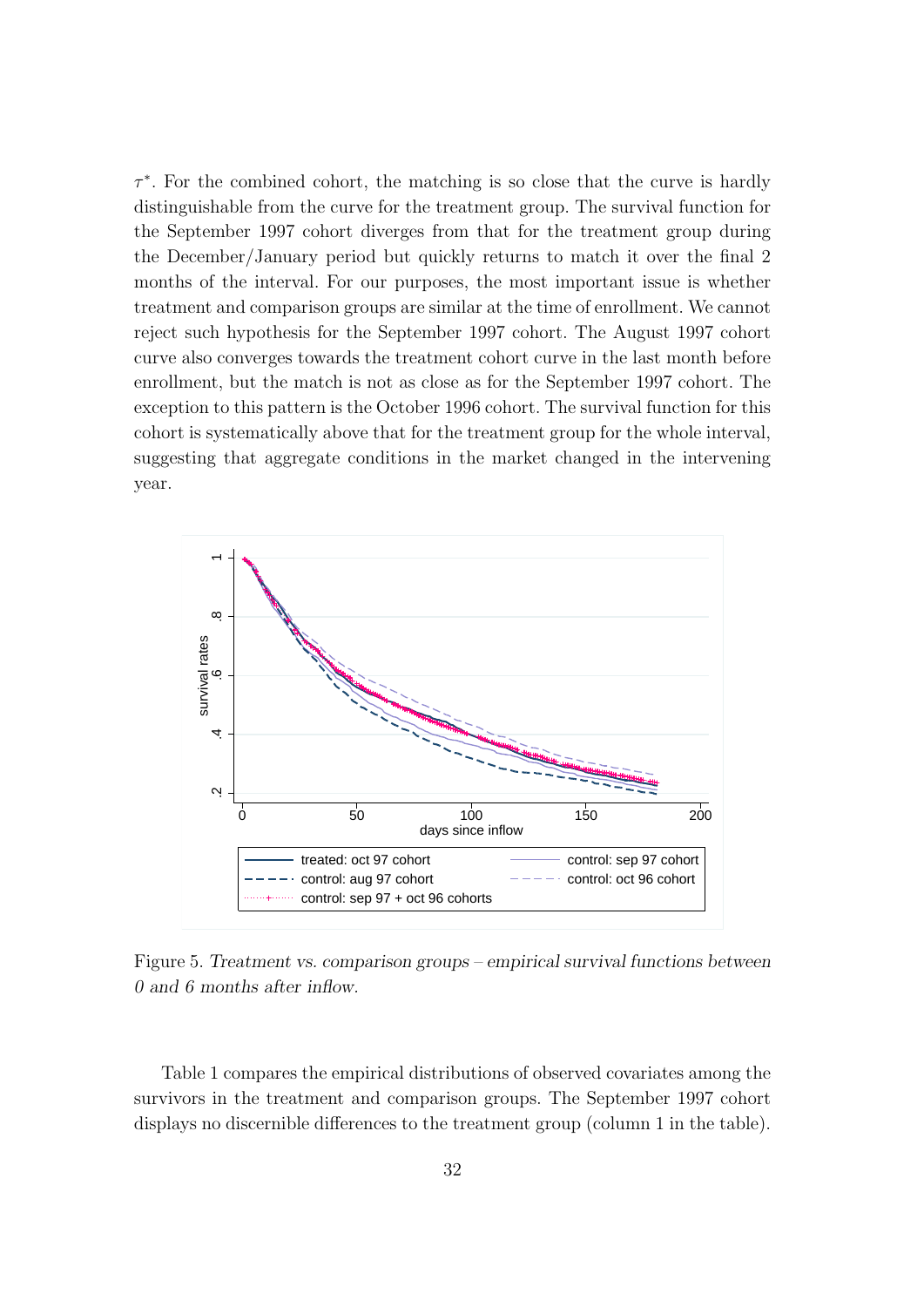The combined cohort does not perform as well, with systematic differences in the history of unemployment up to three years prior to inflow (column 4 in the table).

We conclude that the empirical evidence favors the September 1997 cohort, and we henceforth discard the other candidate comparison groups. In any case, it turns out that the estimation results are robust to the choice of the comparison group (estimates available upon request). In total, the sample size of individuals completing 182 days in unemployment during March and April 1998 while aged 20 to 24 is 902. This is almost equally split between the treatment (April 1998) and comparison (March 1998) groups.

Table 1: Treatment vs. comparison groups – *p*-values for Hotelling statistics comparing the distribution of covariates conditional on survival up to 181 days of unemployment.

|                   |                           | Comparison cohort |                   |                   |                   |
|-------------------|---------------------------|-------------------|-------------------|-------------------|-------------------|
|                   |                           | September 97      | August 97         | October 96        | $Sep97 + Oct96$   |
|                   |                           | $\left( 1\right)$ | $\left( 2\right)$ | $\left( 3\right)$ | $\left( 4\right)$ |
| Nr observations   |                           | 456               | 368               | 557               | 1013              |
| $\left( 1\right)$ | marital status            | 0.997             | 0.643             | 0.114             | 0.509             |
| $\left( 2\right)$ | age                       | 0.307             | 0.299             | 0.916             | 0.942             |
| $\left( 3\right)$ | region                    | 0.276             | 0.095             | 0.112             | 0.083             |
| $\left( 4\right)$ | occupation                | 0.767             | 0.575             | 0.302             | 0.532             |
| $\left( 5\right)$ | time U in the past        | 0.363             | 0.846             | 0.021             | 0.046             |
| (6)               | U spells in the past      | 0.801             | 0.454             | 0.000             | 0.006             |
| (7)               | Zero U spells in the past | 0.353             | 0.747             | 0.020             | 0.164             |

*Notes*: The treatment group is the October 1997 cohort. The variables in rows 5 to 7 describe the UB claiming history in the 3 years preceding inflow into current unemployment spells. Numbers in bold highlight statistically significant differences in the distribution of the covariate, at the 5% level.

Individuals in the September 1997 comparison cohort do not enroll before an elapsed duration of 12 months, as they are past the 6 months threshold at the time of the reform  $\tau^*$ . Shortly after  $\tau^*$ , at elapsed durations exceeding 6 months, the behavior of some members of this group may be affected by the information becoming available at  $\tau^*$ , possibly confounding the estimate of  $ATS(t_0)$ . This source of bias can be simply eliminated by right-censoring spells in the comparison group at  $\tau^*$ . In our case, the instantaneous effect of the new information is likely to be small, particularly as the NDYP is in its early days and the prospect of participation in the comparison group is a long distance away. We check the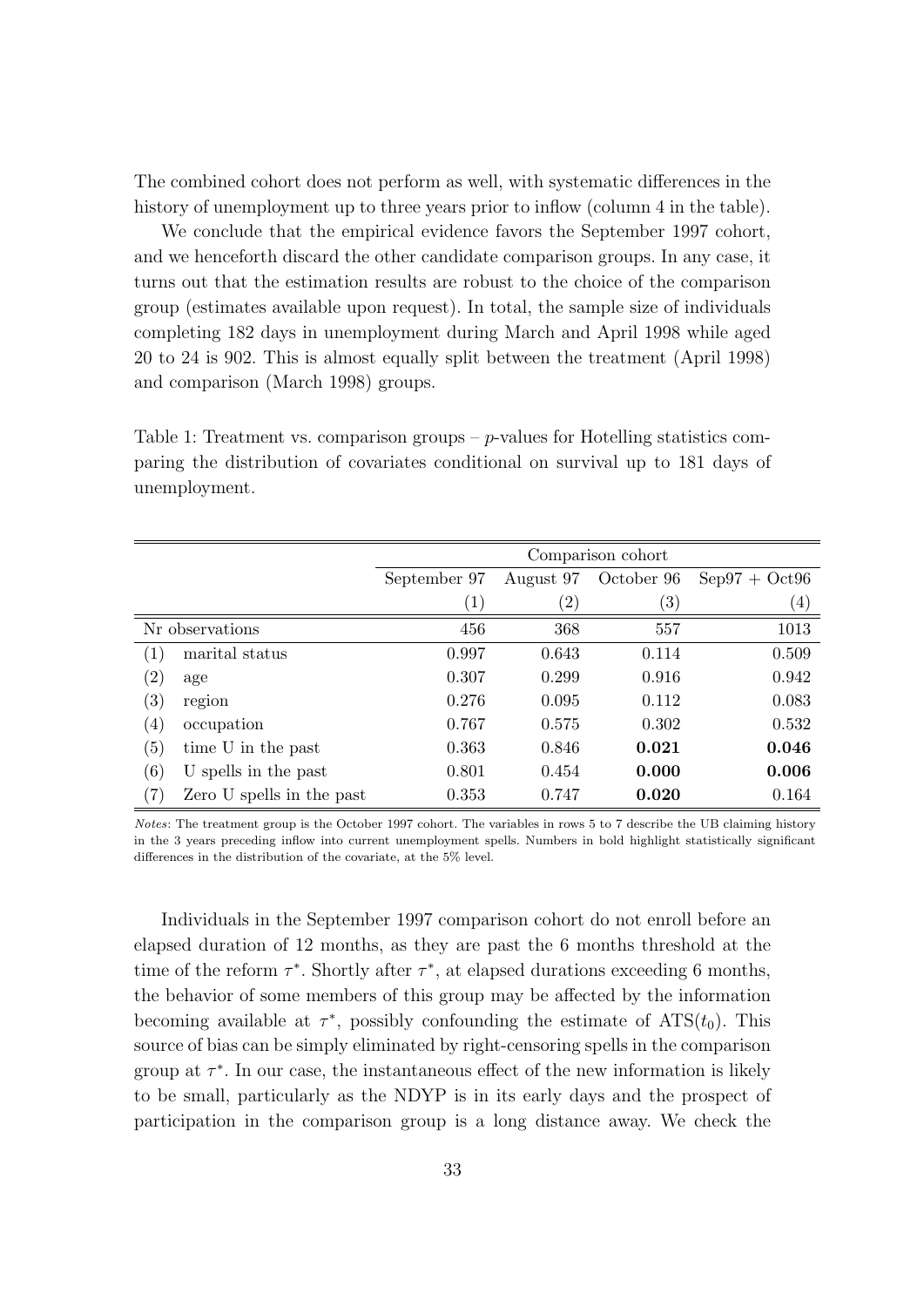sensitivity of the results, and it turns out that they are robust to whether rightcensoring is adopted or not (estimates available upon request). The robustness to the choice of the comparison group also suggests that this source of bias may be irrelevant in the analysis.

As noted above, we also consider anticipatory effects of the actual arrival of information about the NDYP reform among those approaching enrollment. These are interesting per se. But they are also informative on the accuracy of estimates of the impact of program participation that ignore anticipation, by exposing the extent to which anticipation affects the composition of the treatment group prior to participation.

We may estimate the anticipatory effects of future enrollment evaluated at each duration  $t_0$  shorter than 6 months (182 days). We take individuals who are aged 20 to 24 at the moment they reach 6 months of unemployment. One should be careful with the terminology, since now "treatment" means exposure to information about future enrollment while "comparison" means the absence of such exposure. Thus, the treatment and comparison groups are now defined in reference to whether they are exposed to the information arrival at the reform date  $\tau^*$ . For a given  $t_0 < 6$  months, the treatment group consists of individuals who reach  $t_0$  during April 1998.

Like above, we need to select appropriate comparison groups. Clearly, each duration  $t_0$  requires its own comparison group. Adopting the selection procedure used above would then involve a very large number of comparisons. We therefore follow a slightly simpler procedure. Recall that the procedure used above for the enrollment effects led to the choice of a comparison group that flowed in one month before the treatment group. In accordance to this, we choose comparison groups of individuals who flowed in one month before  $\tau^* - t_0$  and who hence reach the duration  $t_0 < 6$  during March 1998. It remains to be seen whether these comparison groups meet the checks for aligned dynamic selection up to  $t_0$ .

Figure 6 displays the survival functions up to  $t_0$  for the treatment and comparison groups for each of four values of  $t_0$  (namely, 2, 3, 4 and 5 months). There are some signs of differential selection, apparently due to conditions in December/January. In later cohorts, which cross December/January earlier in their spells (panels B and C), the survival functions diverge throughout the duration interval (0*, t*0), especially at the end of the period, when approaching April (treatment) or March (comparison groups). Post December/January cohorts (panel A), unaffected by conditions in those months, exhibit very similar survival functions. Earlier cohorts (panel D) are also affected but return quickly to a common path. The latter finding echoes the observed patterns for the October and September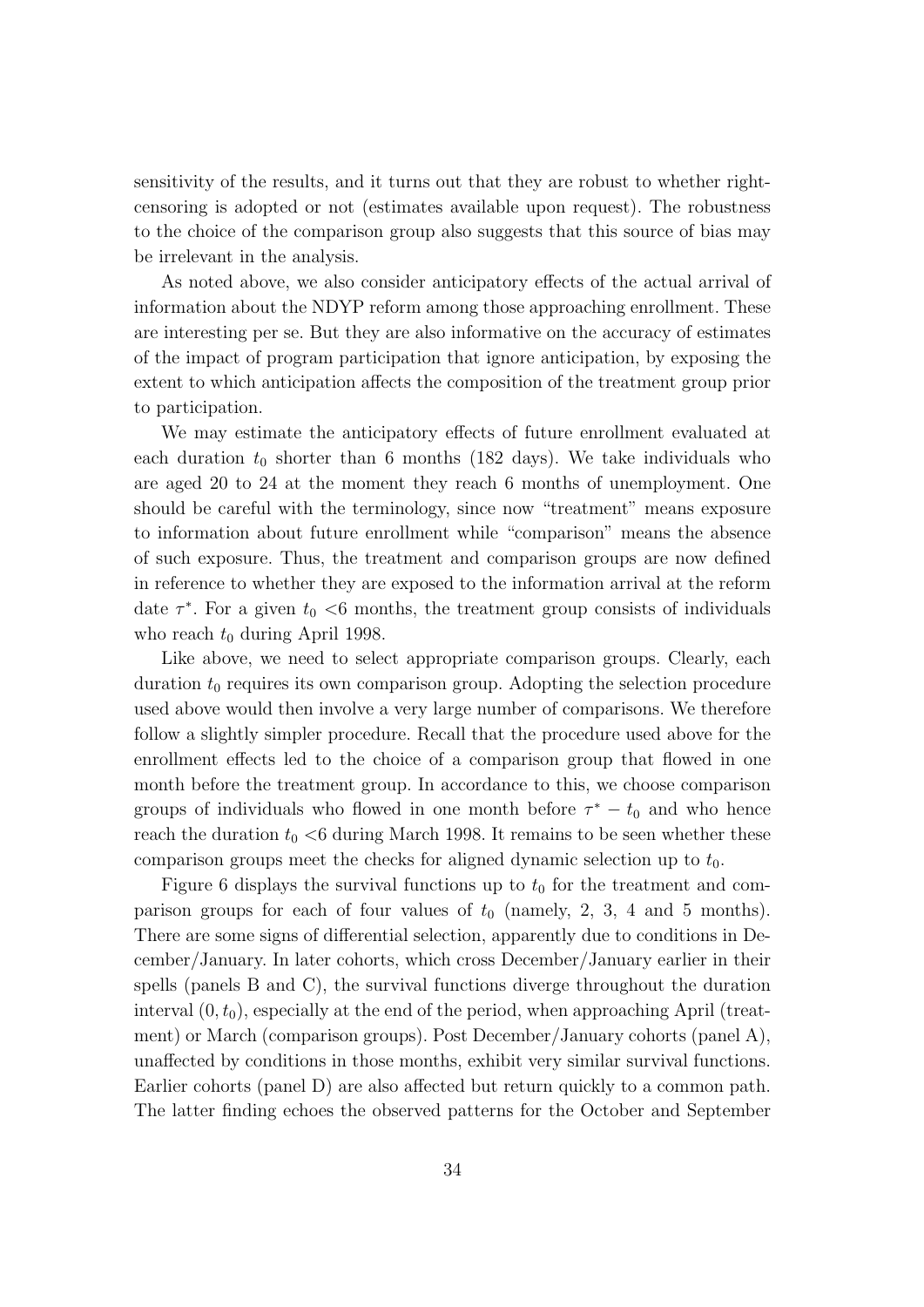#### cohorts in Figure 5.



Figure 6. *Empirical survival functions among cohorts reaching durations of 2 (panel A) to 5 (panel D) months in April 1998 (treatment group) or March 1998 (comparison group).*

*Note*: Dashed lines represent 95% confidence intervals.

Table 2 compares the empirical distributions of observed covariates among the survivors in the treatment and comparison groups. Column 2 shows that the December 1997 and January 1998 cohorts are compositionally different upon having reached 3 months in unemployment. For earlier cohorts, the absence of statistically significant differences further supports their comparability (columns 3 and 4). In the light of these findings, our analysis of anticipatory effects focuses on durations from 4 up to and including 5 months. Note that one may expect anticipatory effects to be larger at durations close to enrollment at 6 months than at lower durations.

In contrast to our earlier discussion on the estimation of enrollment effects, right-censoring shortly at calendar time *τ ∗* is expected to be important for the estimation results of anticipatory effects. First, the comparison group will itself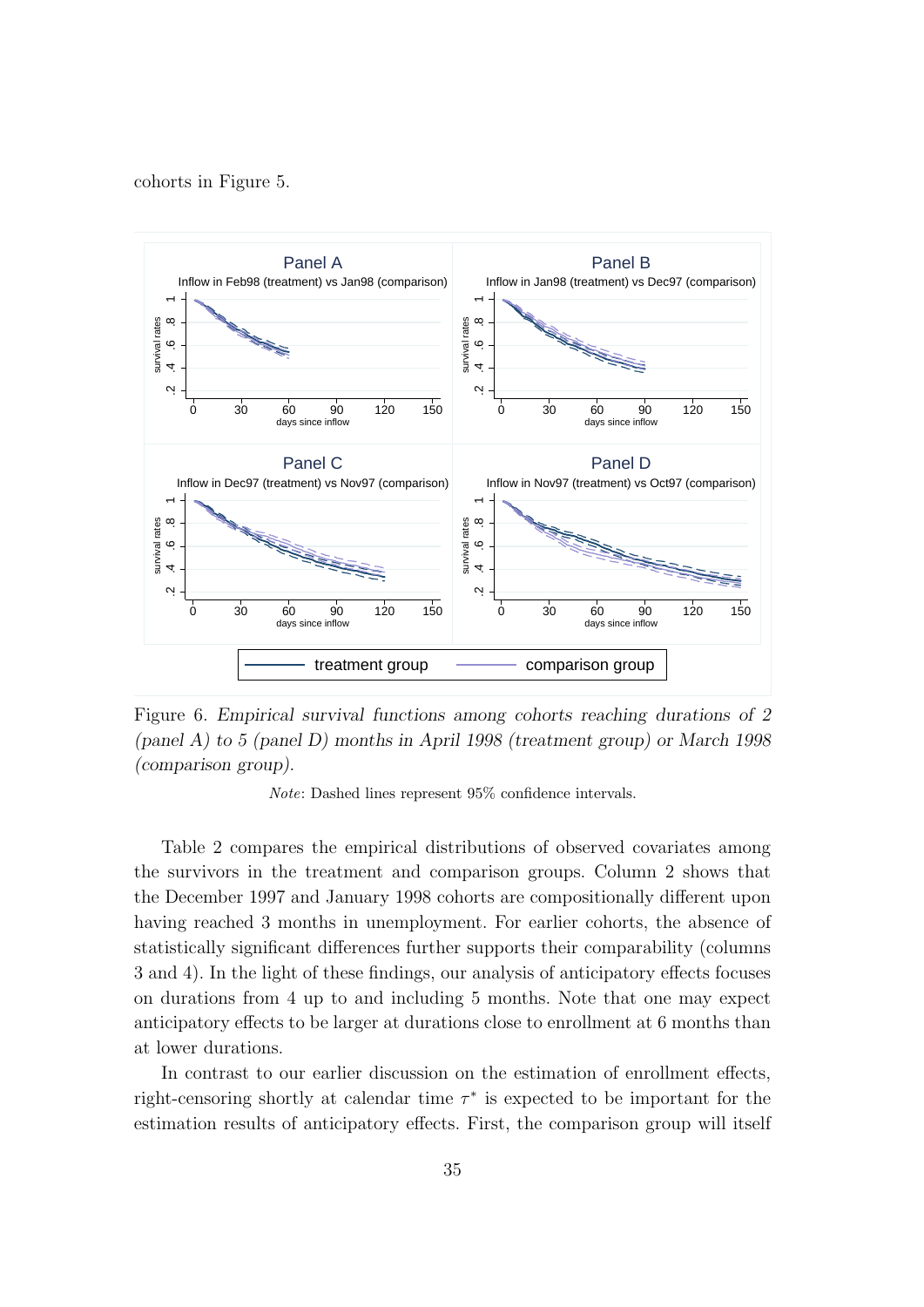Table 2: Treatment vs. comparison groups – *p*-values for Hotelling statistics comparing the distribution of covariates conditional on survival up to 2 to 5 months of unemployment

|                   |                           | Month of inflow   |                   |                   |                   |
|-------------------|---------------------------|-------------------|-------------------|-------------------|-------------------|
| (1)               | treatment group           | Feb 98            | Jan 98            | Dec 97            | Nov 97            |
| $\left( 2\right)$ | comparison group          | Jan 98            | Dec 97            | Nov 97            | Oct 97            |
| $\left( 3\right)$ | elapsed duration $t_0$    | 2 months          | 3 months          | 4 months          | 5 months          |
|                   |                           | $\left( 1\right)$ | $\left( 2\right)$ | $\left( 3\right)$ | $\left( 4\right)$ |
| $\left( 4\right)$ | marital status            | 0.471             | 0.339             | 0.790             | 0.656             |
| (5)               | age                       | 0.120             | 0.263             | 0.366             | 0.318             |
| (6)               | region                    | 0.425             | 0.304             | 0.671             | 0.858             |
| (7)               | occupation                | 0.338             | 0.234             | 0.410             | 0.603             |
| (8)               | time U in the past        | 0.188             | 0.015             | 0.439             | 0.921             |
| (9)               | U spells in the past      | 0.303             | 0.021             | 0.242             | 0.387             |
| (10)              | Zero U spells in the past | 0.626             | 0.167             | 0.271             | 0.589             |

*Notes*: Row 1 (2) details the inflow date of the treatment (comparison) group for the evaluation of the effect at the elapsed duration in row 3. The variables in rows 8 to 10 describe the UB claiming history in the 3 years preceding inflow into current unemployment spells. Numbers in bold highlight statistically significant differences in the distribution of the covariate, at the 5% level.

be subject to the information arrival on April 1st, 1998 (i.e., shortly after the moment at which the treatment group receives the information), and they may react to this in-between  $t_0 + 1$  and 6 months. This may be particularly relevant if  $t_0$  itself is close to 6 months. Secondly, the treatment group will enroll into job search assistance upon 6 months of unemployment, with potential causal effects on their hazard rate from that moment onwards. We examine these two issues in Subsection 4.6.

In all cases, we estimate effects in discrete as well as in continuous time, by varying the length of the time unit. Estimates in discrete time capture effects on aggregate monthly conditional transition probabilities while estimates in continuous time do the same for daily hazard rates. Both sets of estimates are based on the same treated and comparison samples.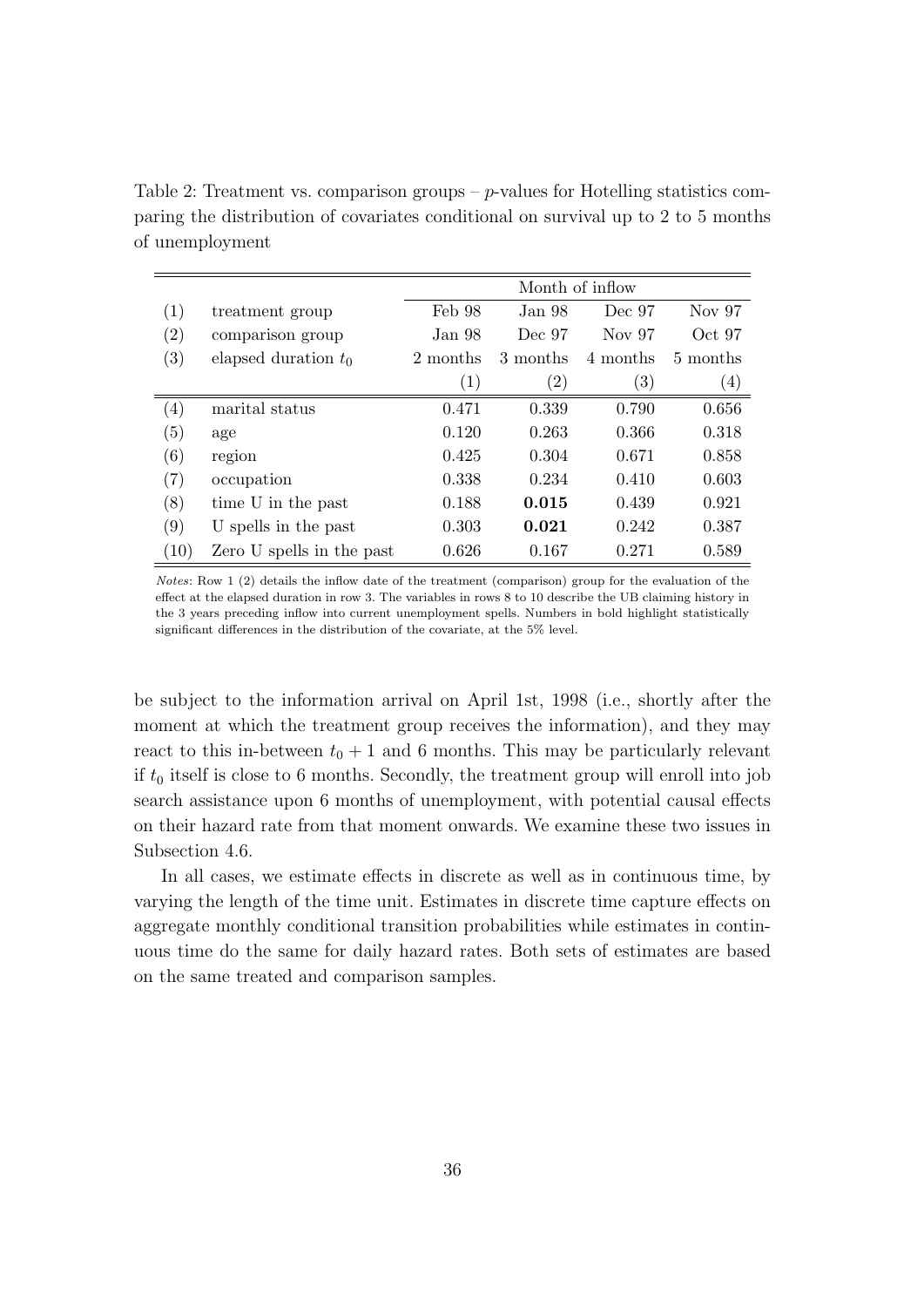### **4.5 Results for the average causal effect of NDYP program enrollment**

Table 3 presents the main estimates in the discrete-time setting. In particular, the estimate in column (1) is the estimated  $ATS(t_0)$  capturing the average causal additive effect of enrolling into the NDYP program at an elapsed unemployment duration of  $t_0 = 6$  months on the conditional probability of leaving unemployment within one month. We find that the latter probability increases by 4.5 percentage points in the first month after enrollment, which is quite substantial. This estimate is significantly positive at the 5% level. The corresponding relative increase in the conditional probability is about 35%. The fact that the enrollment in NDYP has a positive effect on employment is in line with the results in Blundell et al. (2004) who use conditional difference-in-differences and before-after observations to evaluate the NDYP.

The entry in column (2) of Table 3 is the  $ATS(t_0)$  estimate obtained as if the policy reform had taken place on April 1, 1997 instead of April 1, 1998, using treatment and comparison groups based on cohorts flowing into unemployment one year before those used for the actual  $ATS(t_0)$ . Similarly, the entry in column (3) is the  $ATS(t_0)$  estimate obtained *as if* the NDYP reform on April 1, 1998 was designed for 25-29 year olds, using treatment and comparison groups based on the corresponding contemporaneous age cohorts. These two exercises can be interpreted as placebo analyses. If the methodology is appropriate then the estimates in columns (2) and (3) should be insignificantly different from zero. Alternatively, in the presence of seasonal effects in the inflow composition, the entry in column (2) reflects this. Similarly, in the presence of macro-economic labor market changes around April 1998, the entry in column (3) reflects this. The same applies in case of substitution or crowding out effects across age categories in response to the NDYP. Note that this involves the use of the age discontinuity in eligibility. As it turns out, neither of the two estimates is statistically significant. This confirms the validity of our approach and facilitates the interpretation of our main estimates.

Figure 7 displays the continuous-time counterparts of the estimated treatment effect  $ATS(t_0)$  of Table 3, using the Müller and Wang estimator with optimal local bandwidths. We display both average additive and average multiplicative effects, together with 95% confidence intervals based on the analytic asymptotic variance without bias correction.<sup>21</sup> Although  $t_0 = 182$  days is the minimum elapsed un-

 $21$ With bootstrapping we obtain virtually the same intervals. The estimated optimal local bandwidth for the additive effect at the boundary of 182 days is 80 days with a standard error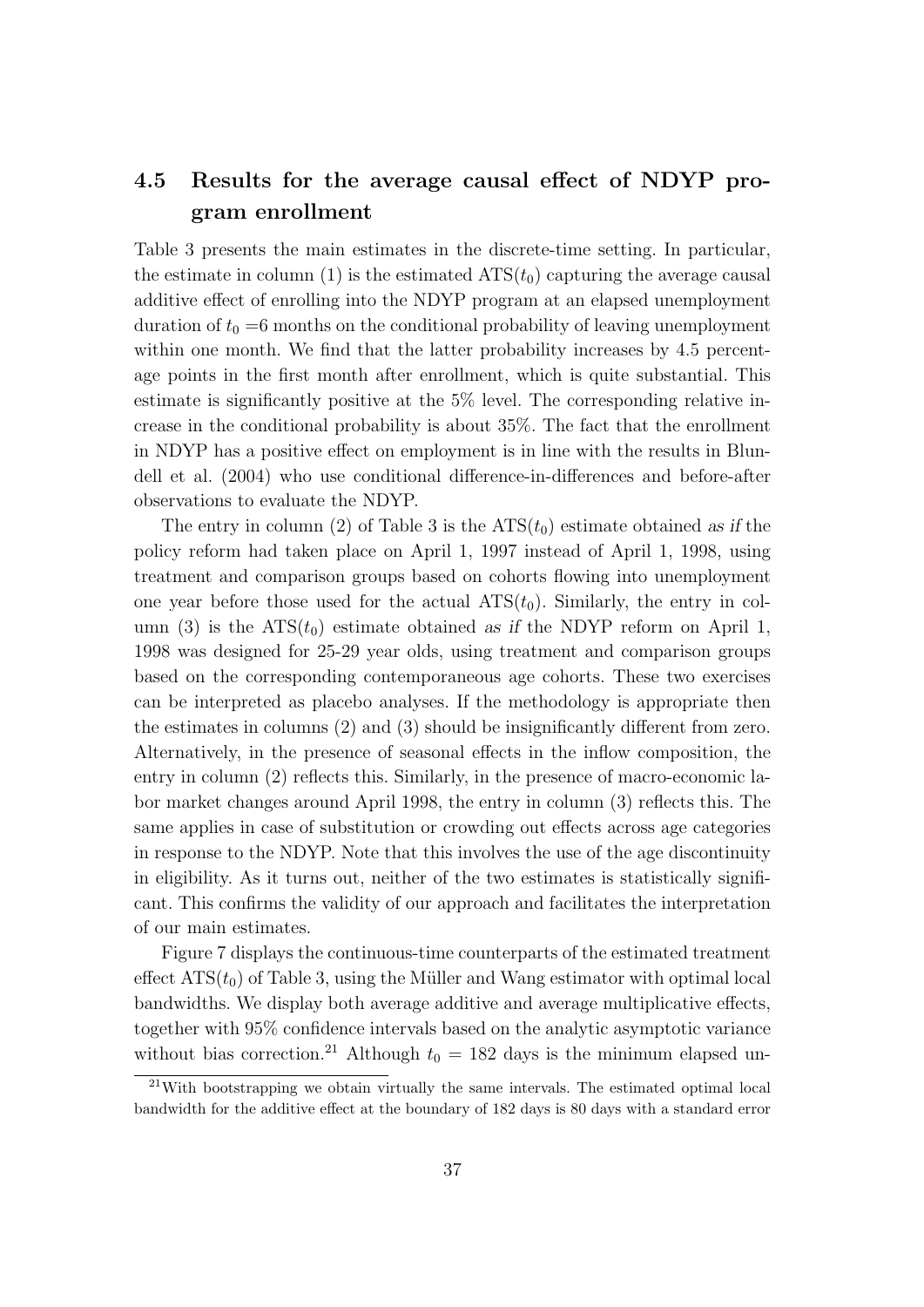Table 3: Non-parametric discrete-time estimation of the average causal effect  $ATS(t_0)$  of enrolling into the NDYP program at the elapsed unemployment duration of  $t_0 = 6$  months on the conditional probability of leaving unemployment within one month.

|                  | Treatment effect | Placebo effects |               |
|------------------|------------------|-----------------|---------------|
| age              | $20-24$ years    | $20-24$ years   | $25-29$ years |
| $\tau^*$         | April 1, 1998    | April 1, 1997   | April 1, 1998 |
|                  | (1)              | (2)             | (3)           |
| estimate         | .045             | .014            | $-.009$       |
| standard error   | (.023)           | (.022)          | .021          |
| $\#$ individuals | 911              | 1118            | 1365          |

*Note*: Estimates in bold are statistically significant at the 5% level.

employment duration for enrollment into job search assistance, it is conceivable that program participation requires a positive amount of time to act and exert any effect, due to the administrative procedures involved in enrolling individuals and passing on the information about the treatment. For this reason, Figure 7 shows estimates at elapsed durations from 182 to 212 days. A zero effect in the early stage of the enrollment period implies that the dynamic selection process does not differ between the treatment and comparison groups in this stage, so that the  $ATS(t_0)$  is also identified at the value of  $t_0$  at the end of this early stage.

The patterns in the estimation results are almost identical whether these concern average additive or average multiplicative effects.<sup>22</sup> We therefore discuss the former only. The main interest is in the result at the first duration beyond 182 days at which the additive effect is significant. Any features after that may be due to duration dependence of the treatment effect or to differential dynamic selection, or both. We find significant effects of enrollment only after about a week into the program. At that moment, the estimated effect as a function of the elapsed duration jumps rather abruptly to a positive level of about 0.006 per day. This amounts to more than doubling the hazard rate in the absence of NDYP, as can be seen from the figure for the multiplicative effect. The estimated effect then drops to a lower positive level that just misses the 95% significance level. However, at that stage we can no longer separate causal and confounding

of 30 days.

 $^{22}$ Recall that inference on the multiplicative effect warrants an additional assumption (Assumption 3 in Appendix 1.1) whereas inference on the additive effect does not.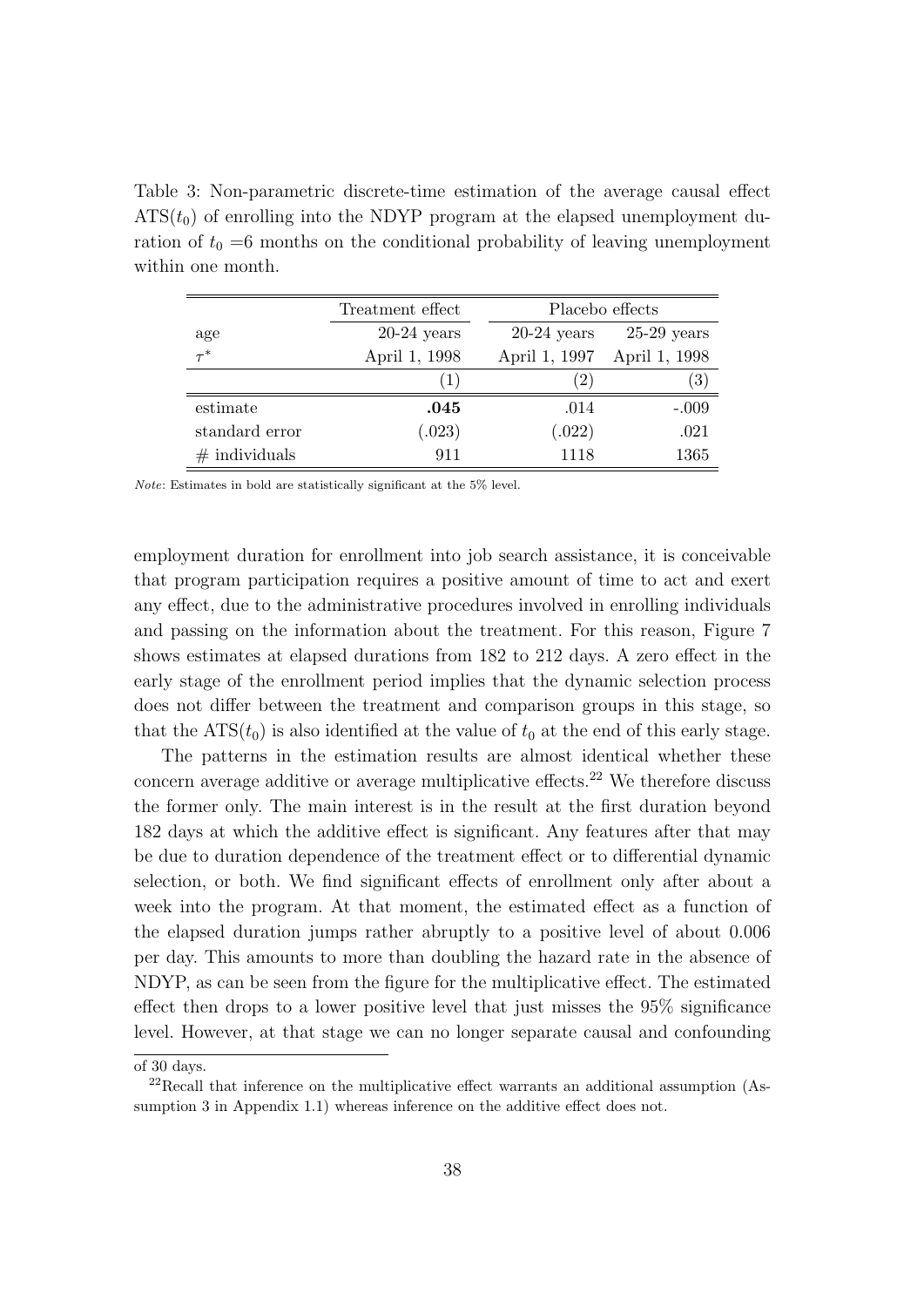

Figure 7. *Non-parametric continuous-time estimation of the average causal effect*  $ATS(t_0)$  *of enrolling into the NDYP program at the elapsed unemployment duration of*  $t_0 = 6$  months on the hazard rate of leaving unemployment.

*Note*: Dashed lines represent 95% confidence intervals.

compositional effects. We conclude that among those who enter the new policy regime at 6 months of unemployment duration, the program has a significant and sizeable positive average causal effect on the hazard rate at 6 months.

### **4.6 Results for the average causal effect of receiving information about future enrollment**

By analogy to the previous subsection, Table 4 presents the discrete-time effects  $ATS(t_0)$  of receiving information at durations  $t_0 < 6$  months about enrollment at 6 months. In particular, the estimates in column (1) capture the average causal additive effects at 4 months and 5 months. Both are negative, but none is significantly different from zero. This suggests that individuals do not react in advance to the prospect of future job search assistance in the NDYP. In other words, the information does not induce them to modify their behavior, and in that sense they do not anticipate the future enrollment. This is a useful finding. It sheds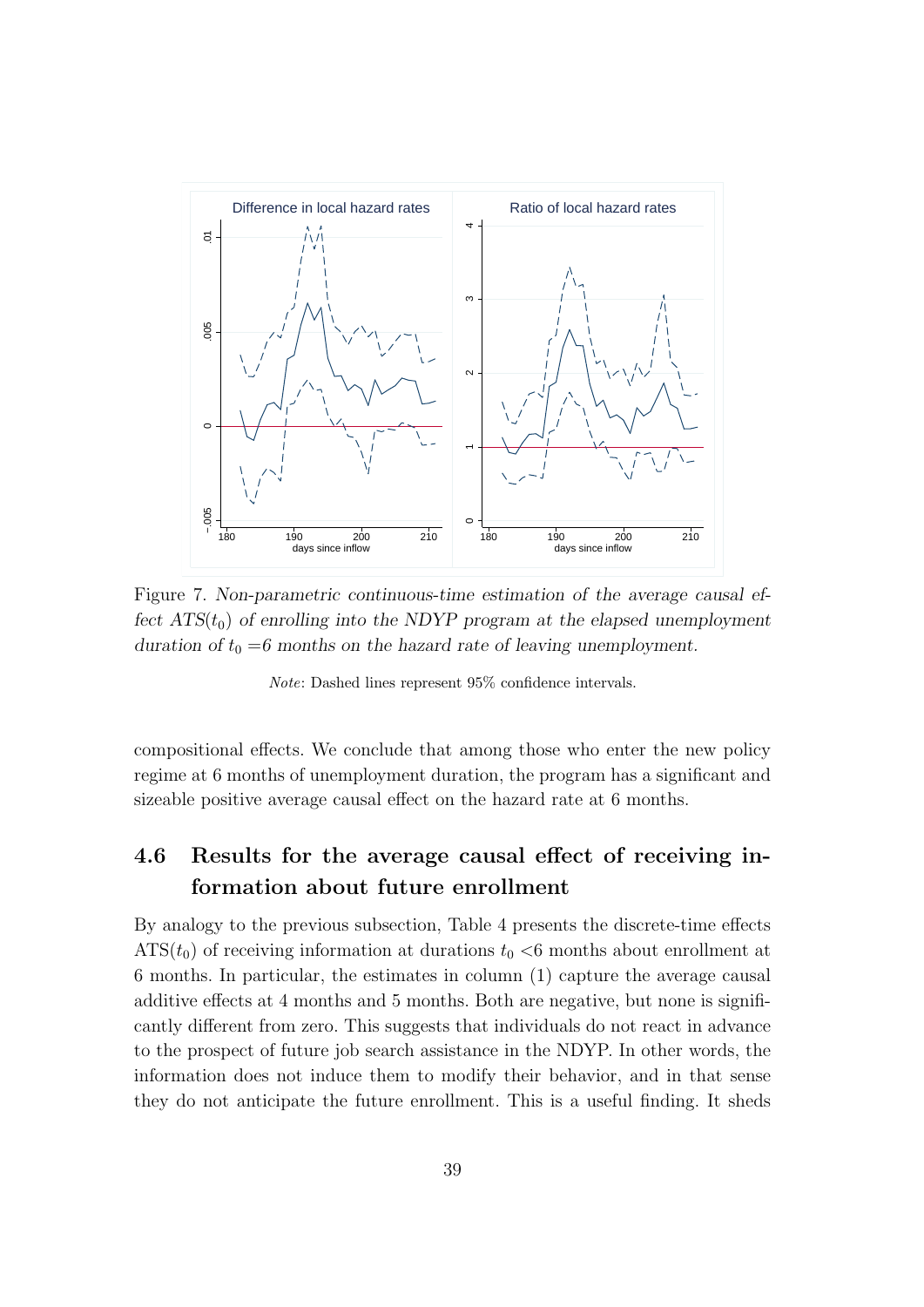insight into the behavior of the unemployed individuals. In addition, it means that estimates of the impact of job search assistance that use methodologies that ignore anticipation are not subject to bias due to anticipation effects.

The estimates in columns (2) and (3) are obtained using the same approach as for the corresponding columns of Table 3. The estimates are also statistically zero, except for the 20–24 year olds 5 months after inflow in the case in which no actual reform had taken place. The latter estimate is based on a comparison of those who flowed in in November 1996 to those who flowed in in October 1996. This might reflect a seasonal effect in the composition of the inflow of the 20–24 year olds, in the following specific sense: the inflow in November contains more individuals who return to work in April of the subsequent year than the inflow in October contains individuals who return to work in March. Recall from Figure 6 that we did not find a differential survival probability between the October and November cohorts upon reaching 5 months of unemployment, so any effect of the month of inflow can only become visible during the fifth month. Under this scenario, the estimate of  $ATS(t_0)$  at  $t_0 = 5$  months is the net result of a positive seasonal effect and a negative anticipatory effect. The latter suggests that individuals in the month before enrollment in job search assistance prefer to hold out until enrollment. However, it is rather odd that a seasonal effect only occurs when going from October to November and not when going from September to October or from November to December. Moreover, we do not find any evidence of seasonal effects for the 25–29 year olds.

As explained in Subsection 4.4, the estimates in Table 4 may be biased due to the fact that the one-month time interval used to estimate the conditional outflow probability for the comparison group crosses April 1, 1998. In effect, part of the comparison group is exposed to the information about the NDYP for part of the evaluation period. In these circumstances, one would expect a bias towards zero if treatment and comparison groups react similarly to the prospect of future enrollment. Therefore it makes sense to artificially right-censor spells in the comparison group once they cross April 1, 1998. In addition, we right-censor spells in the treatment group once they enter enrollment, in order to prevent that the estimate is affected by the causal effect of enrollment. As we have seen in Subsection 4.4, the latter causal effect kicks in at an elapsed duration of 189 days, so we use this as the right-censoring value. Recall that we aim to estimate effects conditional on durations of 4 or 5 months, i.e., of 123 to 181 days. For each elapsed duration we require a sufficiently large number of informative spells, and for this reason we restrict the continuous-time analysis to durations below 172 days.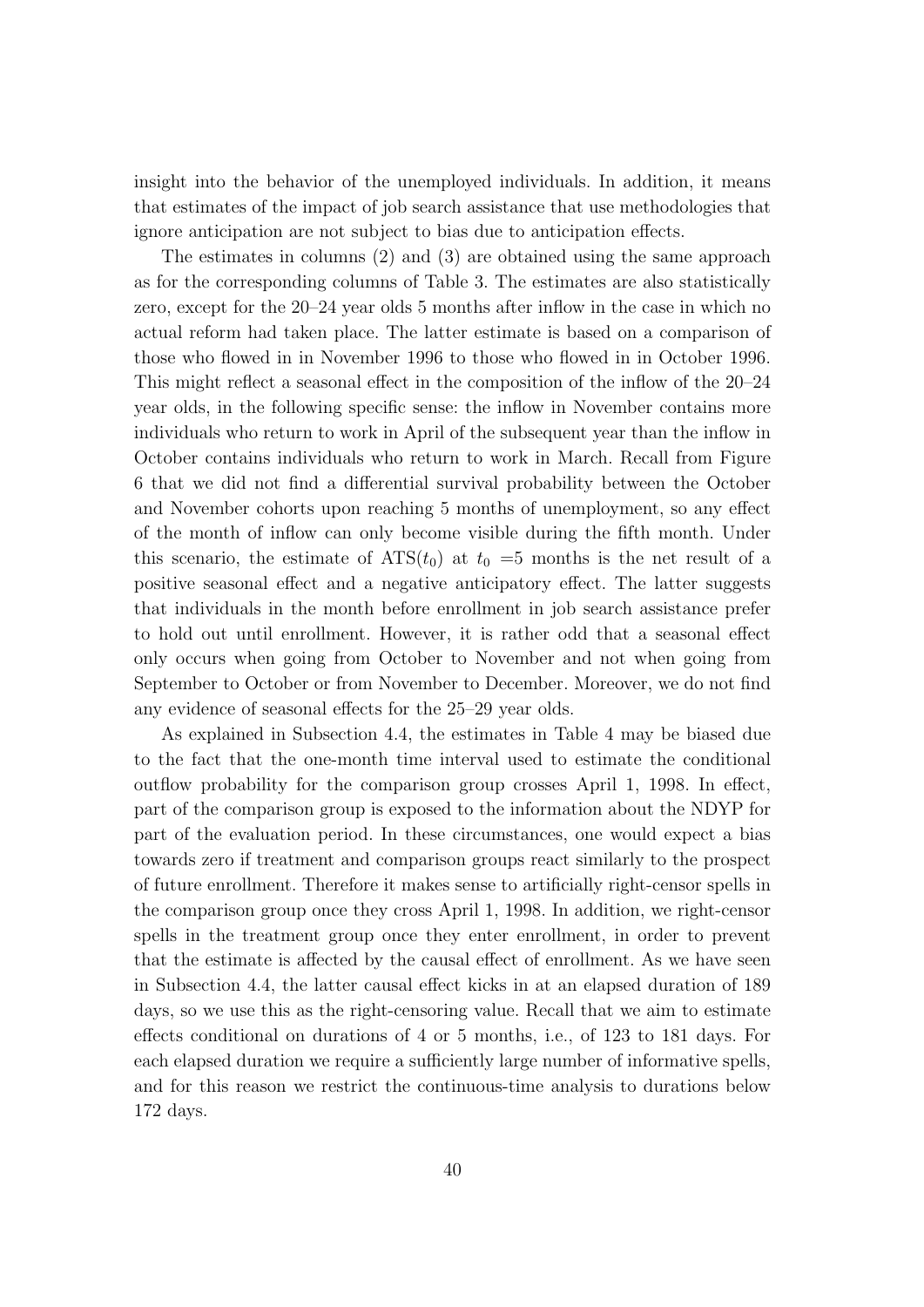Table 4: Non-parametric discrete-time estimation of the average causal effect  $ATS(t_0)$  of receiving information at elapsed durations  $t_0 = 4$  or 5 months about enrollment at 6 months, on the conditional probability of leaving unemployment within one month.

|                       | Treatment effect |               | Placebo effects |  |
|-----------------------|------------------|---------------|-----------------|--|
| age                   | $20-24$ years    | $20-24$ years | $25-29$ years   |  |
| $\tau^*$              | April 1, 1998    | April 1, 1997 | April 1, 1998   |  |
|                       | (1)              | $\mathbf{2}$  | (3)             |  |
| 4 months after inflow | $-.015$          | .006          | $-.022$         |  |
|                       | (.021)           | (.022)        | (.020)          |  |
|                       | 1328             | 1365          | 1826            |  |
| 5 months after inflow | $-.017$          | .057          | .033            |  |
|                       | (.021)           | (.021)        | (.020)          |  |
|                       | 1098             | 1228          | 1571            |  |

*Notes*: Estimates, standard errors and numbers of observations are in the first, second and third line, respectively. Estimates in bold are statistically significant at the 5% level.

Figure 8 shows the continuous-time estimates of the causal  $ATS(t_0)$  effects of the information arrival. For convenience we only display the average additive effects. Notice that the computational burden to produce Figure 8 is much higher than for Figure 7. Figure 7 is based on the estimation of two non-parametric hazard rates. In contrast, in Figure 8, every day in the interval (123*,* 172) of elapsed durations on the horizontal axis requires a separate estimation of two non-parametric hazard rates. Thus, Figure 8 does not visualize the difference of two hazard rates but rather the values of the differences of two hazard rates each evaluated at the boundary  $t_0$  for a *range* of values of  $t_0$ . In accordance to previous subsections, each value  $t_0$  gives rise to a monthly cohort.

Clearly, the results provide evidence of anticipatory behavior. This behavior leads to a drop of the hazard rate after the beginning of the 5th month and gains importance within 15 days before enrollment into job search assistance. Despite the wide 95% confidence intervals towards the end of the period (due to the bias corrections discussed above), the anticipatory effect is statistically significant at high durations. Such a finding may not be (and, indeed, was not) detected in a discrete-time analysis with a monthly time unit.

This evidence of anticipatory behavior is new. Previous NDYP studies did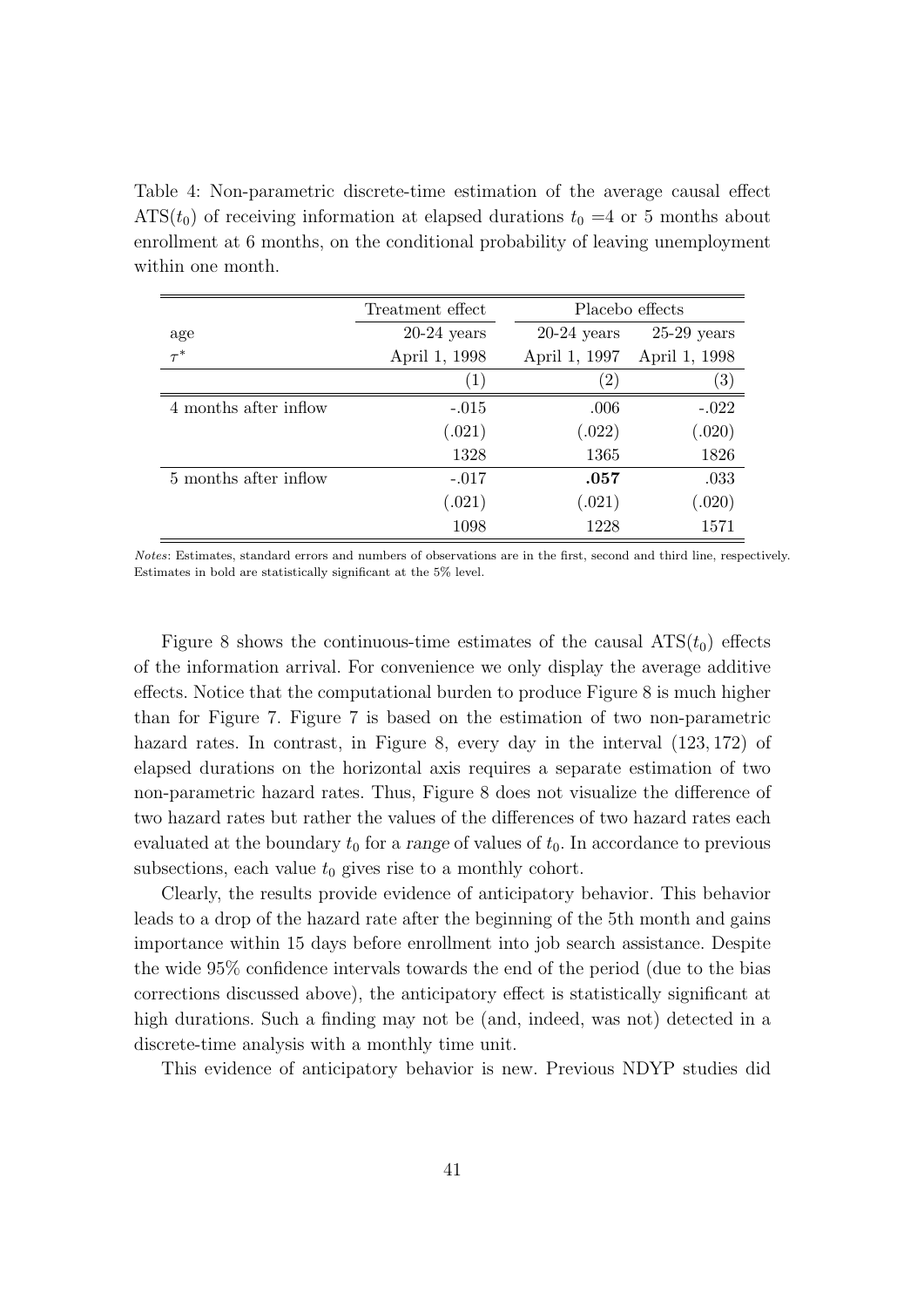

Figure 8. *Non-parametric continuous-time estimation of the average causal effect ATS*( $t_0$ ) *of receiving information at elapsed durations*  $t_0$  *between 123 and 172 days about enrollment at 6 months, on the hazard rate of leaving unemployment.*

*Note*: Dashed lines represent 95% confidence intervals.

not consider changes in behavior closely before the moment of enrollment.<sup>23</sup>

The result has implications for other types of evaluation approaches. It is likely that those who postpone job search until after the enrollment into intensified job search assistance at 6 months are on average more work-prone than those who remain unemployed for 6 months in the absence of the NDYP regime. In that case,

<sup>23</sup>De Giorgi (2005) estimates Pr(*T <* 6*|X,* inflow after Apr98) *−* Pr(*T <*  $6|X$ , inflow before Oct97). This method is only applicable to unconditional survival probabilities. The study reports no significant anticipatory effects. The pivotal study of Black et al. (2003) provides evidence that many unemployed workers in the U.S. dislike being an unemployment insurance claimant if it involves mandatory participation in programs of job search counselling. This dislike causes increased exits out of unemployment in the initial weeks of the spells. In our analysis, those who are unemployed for 5.5 months prefer to wait until the enrollment into the program at 6 months. This suggests that the response to the prospect of future job search assistance differs between short-term unemployed in the U.S. and long-term unemployed youth in the UK. Indeed, it is conceivable that this is the result of a dynamic selection where those who find a job relatively fast anyway leave unemployment very fast and hence are underrepresented in the sub-populations over which our estimated ATS are defined.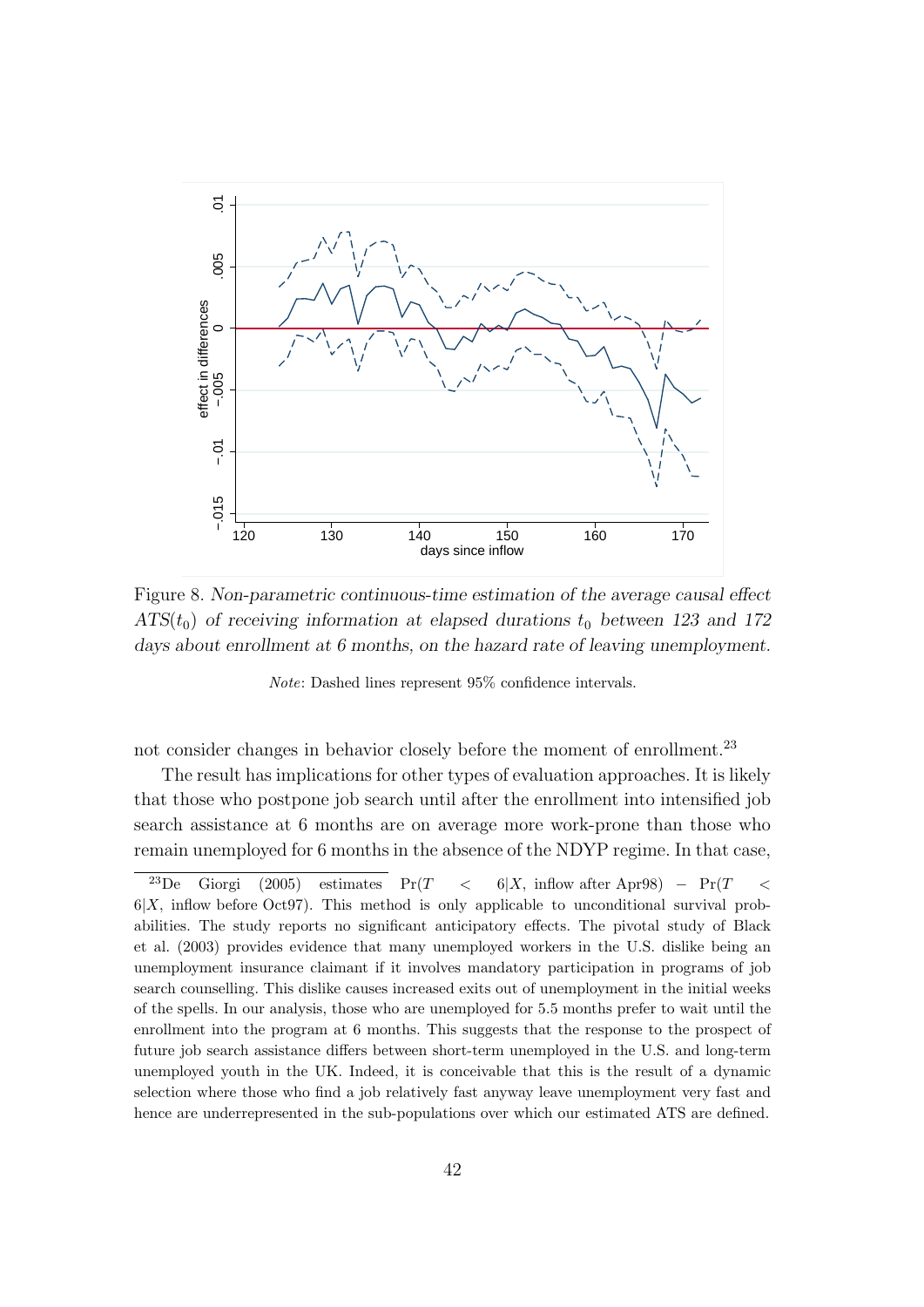a before-after comparison of spells with elapsed durations of 6 months (censoring any spells crossing the reform date) would lead to an upward bias of the effect of the job search assistance.

### **5 Conclusions**

In this paper we have merged regression discontinuity analysis and duration analysis. We have shown that, to study causal policy effects on hazard rates, one may usefully exploit spells crossing the moment of the introduction of the policy, even if the individual hazard rates depend on unobserved covariates. The approach does not need any functional form assumption on the hazard rate or its determinants. This stands in marked contrast to standard duration analysis which has been plagued by proportionality assumptions on the hazard rate, functional form assumptions on the duration dependence and the unobserved heterogeneity distribution, and a "random effects" assumption for observed and unobserved covariates. An additional advantage of the new approach is that it enables policy evaluation shortly after introduction of a new policy. If the outcome of interest is a duration variable then a comparison of pre and post reform outcomes requires an observation window stretching far beyond the reform date.

Our analysis shows that implementation details of the introduction of a new policy for subjects in a certain state have important consequences for the quality and timing of evaluation exercises regarding the hazard rate out of the state. A policy that applies to all subjects in the state at the time of the reform alleviates the need for strong identifying assumptions and supports the early production of evaluation results on the hazard rate. Conversely, a policy reform that applies only to new entrants into the state will have to deal with differential dynamic selection and possibly with differential selection at inflow once the new regime is announced, and wait for at least *t* periods before the impact at duration *t* can be evaluated. An example could be the introduction of a new active labor market policy for the unemployed with the objective to increase the reemployment rate. In the interest of evidence-based policy design, it is recommended to include the current unemployed in the target population exposed to the new policy.

Policy reforms in which subjects may choose between staying in the old regime and switching to the new regime cannot be evaluated with our approach. One may envisage an extension that incorporates this type of setting without having to compromise on the above-mentioned advantages of our approach. It is an obvious topic for further research to pursue this.

Our approach is also suitable to study the causal effect of the arrival of in-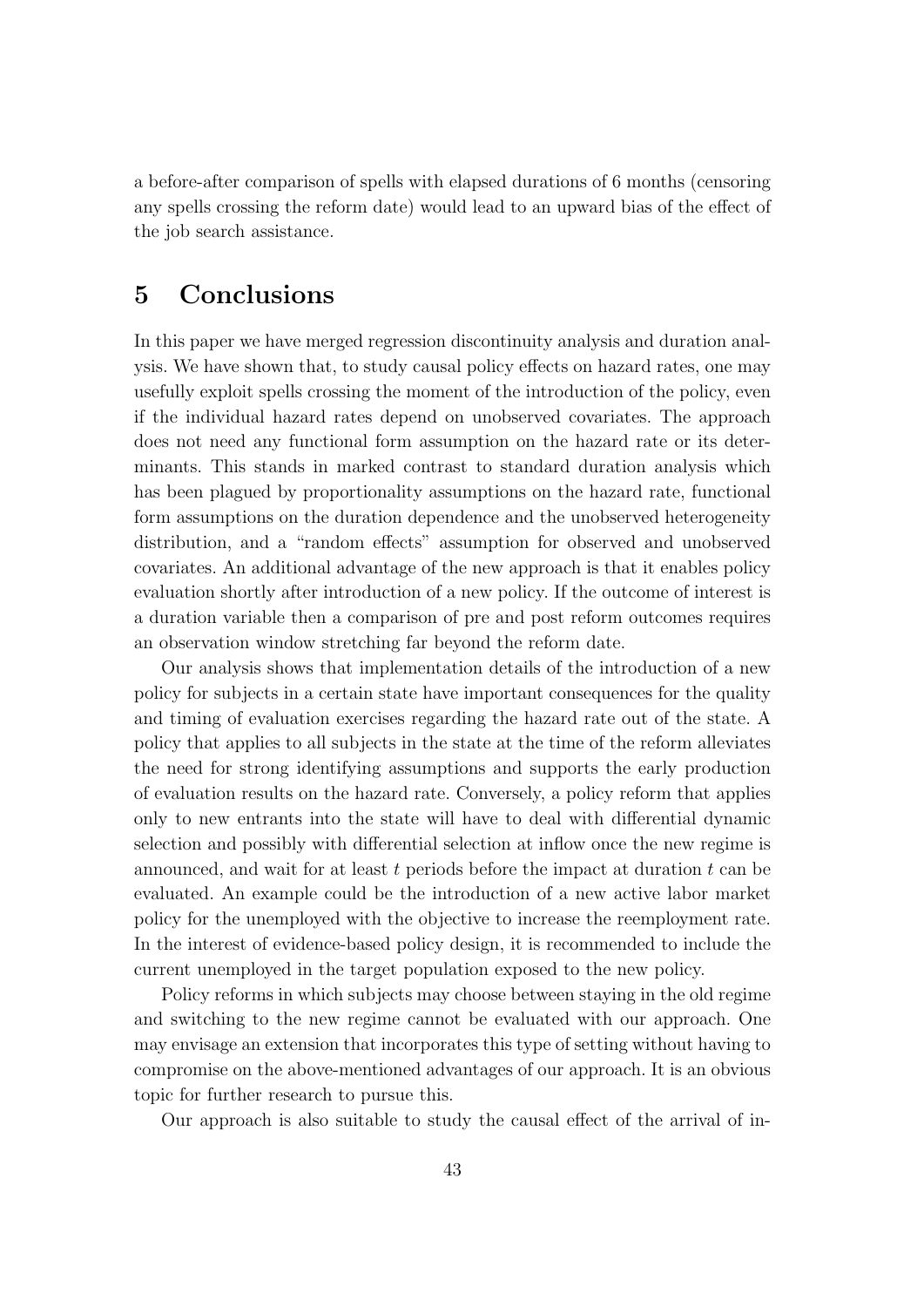formation on the hazard rate in a certain state. If the information captures the future moment at which the subject will be exposed to a certain treatment then the approach provides estimates of the anticipatory effect of the treatment without having to rule out unobserved heterogeneity. In our empirical application, one of the effects we study concerns the causal effect effect of the receiving information at elapsed unemployment durations below 6 months about an intensive job search assistance treatment at 6 months, on the hazard rate of leaving unemployment. Using fully non-parametric inference allowing for unobserved heterogeneity, we conclude that anticipatory effects on the hazard rate are present in the weeks before the onset of the treatment. In those weeks, individuals reduce their search effort.

Our study provides some suggestions and implications for existing methods of policy evaluation. First, consider semiparametric estimation of simple models for the observed hazard rate (i.e., without unobserved heterogeneity) in which exposure to the new policy is a time-varying covariate and in which the data include spells crossing the reform date. Such simple models may be regarded as a representation of the distribution of observables that is generated by an underlying model for individual hazard rates with unobserved heterogeneity. Recall that in our approach, observed hazards are informative on average policy effects on individual hazard rates, in the presence of unobserved heterogeneity, and without any identified model structure. This leads to the insight that the estimated policy exposure coefficient in the simple model can be informative on the causal policy effect. In this sense, estimates obtained under the assumption of no unobserved heterogeneity are also informative without this assumption. This is an improvement over the conventional state of affairs in hazard rate analysis.

Secondly, consider "dynamic matching" approaches. These make a conditional independence assumption (CIA) on the treatment status at some elapsed duration  $t_0$  but they are silent on how this assumption depends on dynamic selection due to unobserved heterogeneity in the interval between inflow and  $t_0$ . Our analysis carries an important caveat, namely that the CIA is unlikely to be satisfied if the treatment and comparison groups have had systematically different event histories between inflow and  $t_0$ , even if they have the same personal characteristics and the same labor market history before inflow. To phrase this more constructively, it is useful to ensure that, after propensity score matching, the treatment and comparison groups are identical in terms of (i) the duration distribution between inflow and  $t_0$ , and (ii) the distribution of observed characteristics  $X$  among survivors at  $t_0$ . Somewhat loosely, satisfaction of these conditions means that one matches on the distribution of unobservable characteristics among survivors as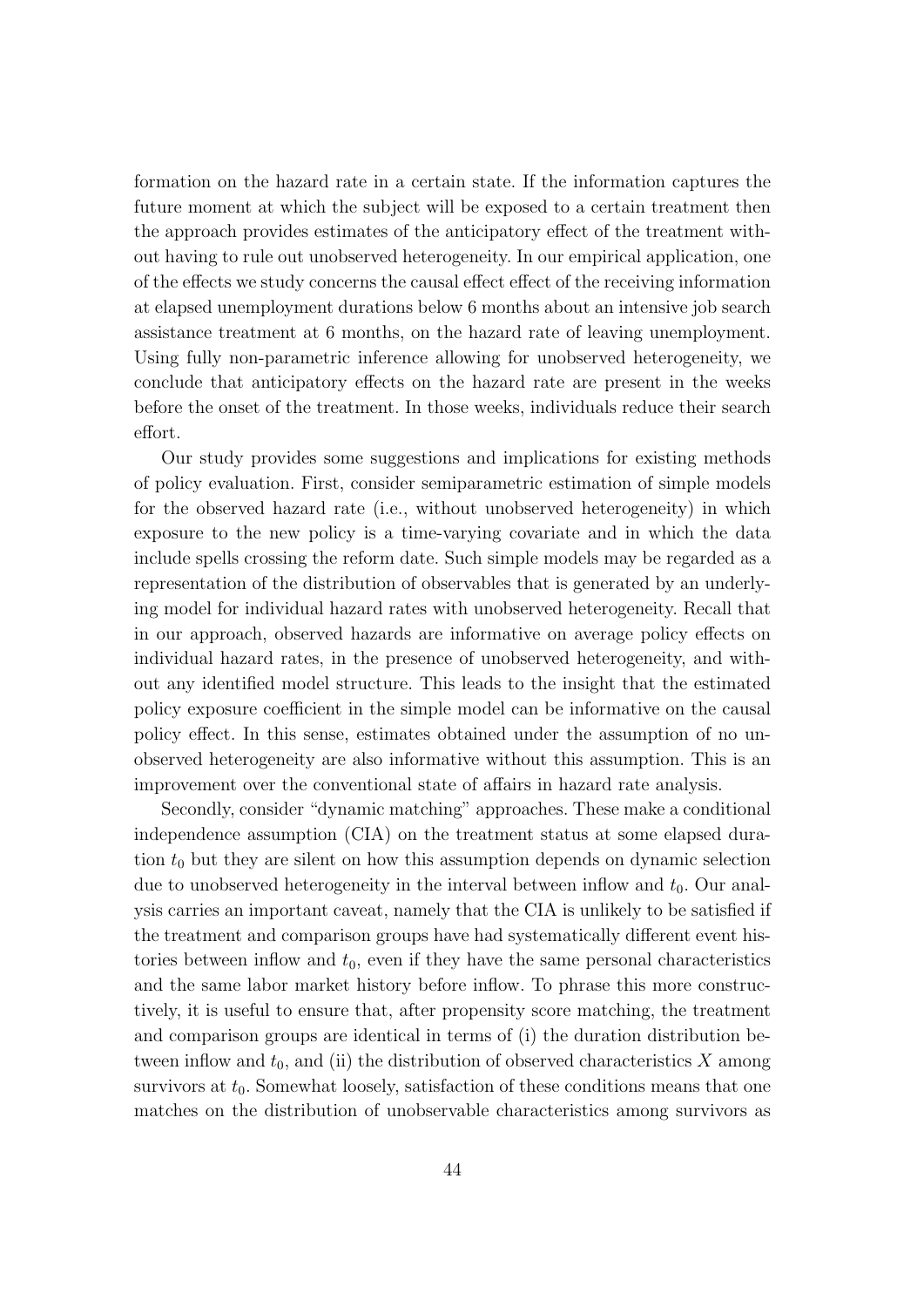well as on the propensity score.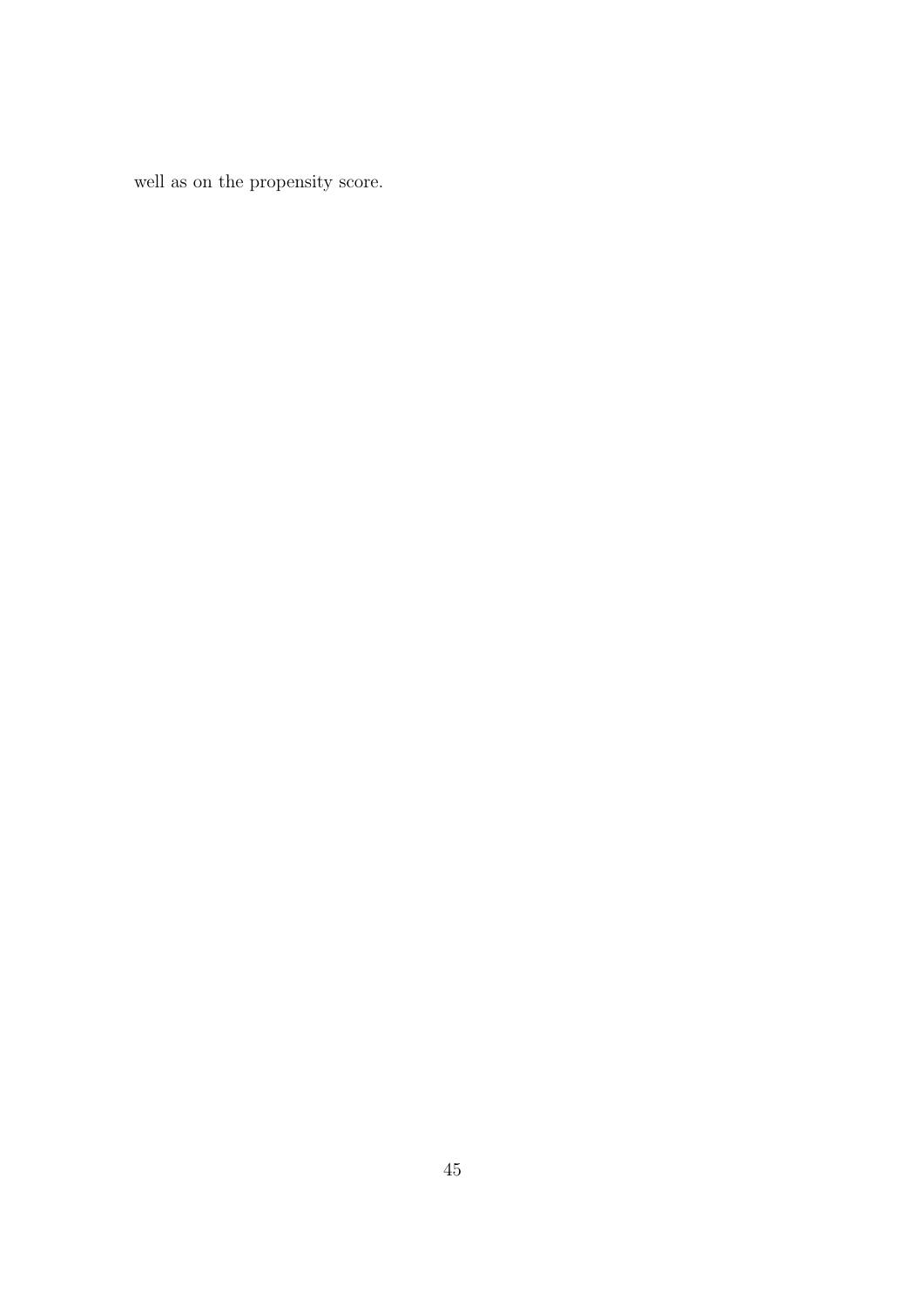### **References**

- Abbring, J.H. and G.J. van den Berg (2003), "The non-parametric identification of treatment effects in duration models", *Econometrica*, 71, 1491–1517.
- Abbring, J.H. and G.J. van den Berg (2005), "Social experiments and instrumental variables with duration outcomes", Working paper, IZA, Bonn.
- Andersen, P.K., Ø. Borgan, R.D. Gill, and N. Keiding (1993), *Statistical Models Based on Counting Processes*, Springer, New York.
- Bagkavos, D. and P. Patil (2008), "Local polynomial fitting in failure rate estimation", *IEEE Transactions on Reliability*, 57, 41–52.
- Black, D.A., J.A. Smith, M.C. Berger and B.J. Noel (2003), "Is the threat of reemployment services more effective than the services themselves? Evidence from random assignment in the UI system", *American Economic Review*, 93, 1313–1327.
- Blundell, R., M. Costa Dias, C. Meghir, and J. Van Reenen (2004), "Evaluating the employment impact of a mandatory job search program", *Journal of the European Economic Association*, 2, 569–606.
- Brinch, C.N. (2007), "Nonparametric identification of the mixed hazards model with time-varying covariates", *Econometric Theory*, 23, 349–354.
- Costa Dias, M., H. Ichimura and G.J. van den Berg (2008), "The matching method for treatment evaluation with selective participation and ineligibles", Working paper, IFS, London.
- Crépon, B., M. Ferracci, G. Jolivet, and G.J. van den Berg (2009), "Active labor market policy effects in a dynamic setting", *Journal of the European Economic Association*, 7, 595–605.
- Crépon, B., M. Ferracci, G. Jolivet, and G.J. van den Berg (2013), "Dynamic treatment evaluation using data on information shocks", Working paper, University of Bristol.
- De Giorgi, G. (2005), "Long-term effects of a mandatory multistage program: the New Deal for Young People in the UK", Working paper, IFS, London.
- Dorsett, R. (2006) "The New Deal for Young People: effect on the labour market status of young men", *Labour Economics*, 13, 405–422.
- DWP (2006), *Departmental Report 2006*, Working paper, Department for Work and Pensions, London.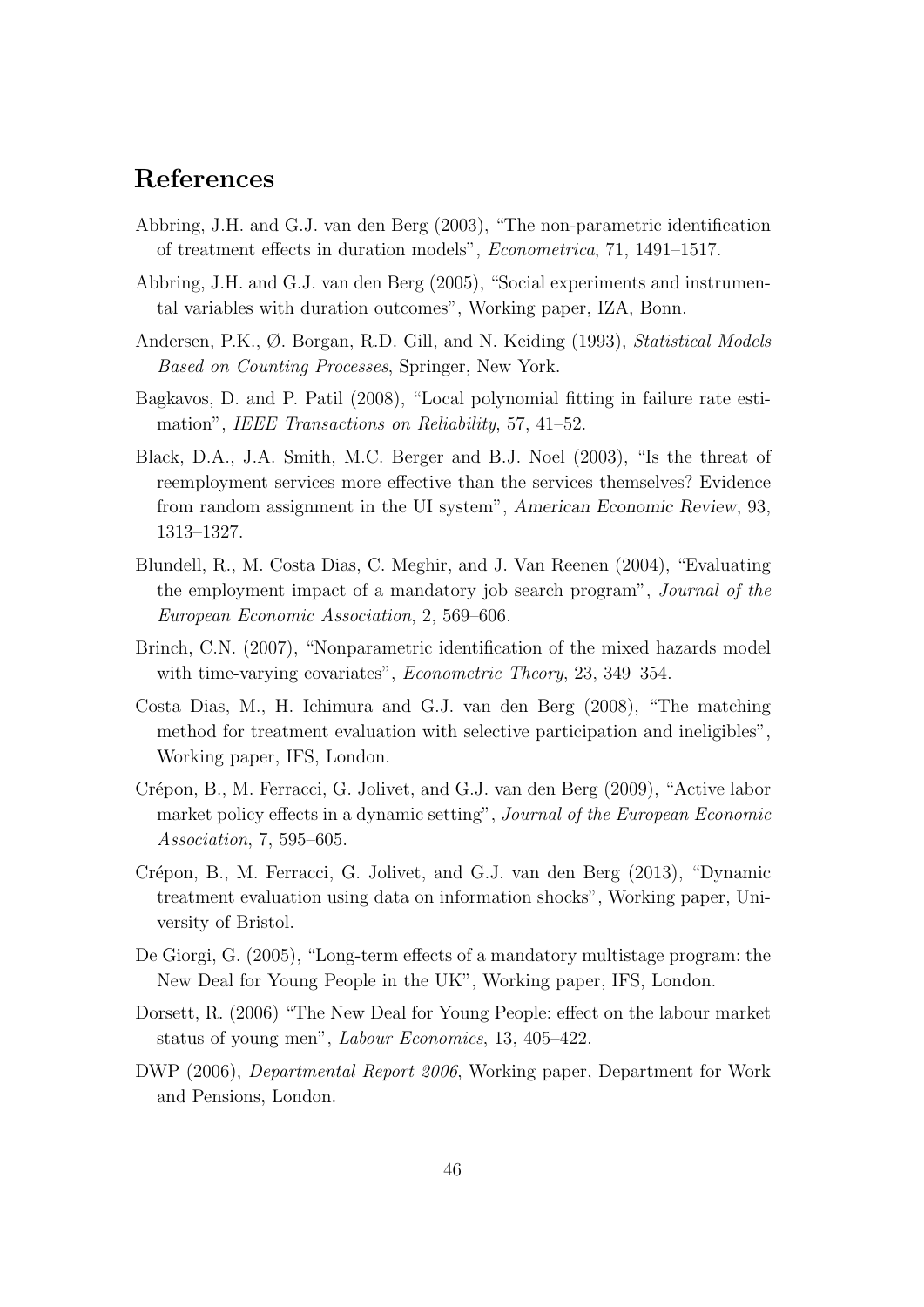- Fleming, T.R. and D.P. Harrington (1991), *Counting Processes and Survival Analysis*, Wiley, New York.
- Fredriksson, P. and P. Johansson (2008), "Dynamic treatment assignment the consequences for evaluations using observational data", *Journal of Business and Economic Statistics*, 26, 435–445.
- Frölich, M. (2007), "Regression discontinuity design with covariates", Working paper, IZA Bonn.
- Hahn, J., P. Todd and W. van der Klaauw (2001), "Regression-discontinuity design", *Econometrica*, 69, 201–209.
- Hall, C. and L. Hartman (2010), "Moral hazard among the sick and unemployed: evidence from a Swedish social insurance reform", *Empirical Economics*, 39, 27–50.
- Härdle, W. (1994), *Applied Nonparametric Regression*, Cambridge University Press.
- Härdle, W., M. Müller, S. Sperlich and A. Werwatz (2004), *Nonparametric and Semiparametric Models*, Springer, Berlin.
- Hess, K.R., D.M. Serachitopol and B.W. Brown (1999), "Hazard function estimators: a simulation study", *Statistics in Medicine*, 18, 3075–3088.
- Honoré, B.E. (1991), "Identification results for duration models with multiple spells or time-varying covariates", Working paper, Northwestern University, Evanston.
- Jiang, J. and K. Doksum (2003), "On local polynomial estimation of hazard rates and their derivatives under random censoring", in: M. Moore et al., eds., *Mathematical statistics and applications*, Institute of Mathematical Statistics, Beachwood, OH.
- Meyer, B.D. (1996), "What have we learned from the Illinois reemployment bonus experiment?", *Journal of Labor Economics*, 14, 26–51.
- Muller, H.G. and Wang, J.L. (1990). "Locally adaptive hazard smoothing", *Probability Theory and Related Fields*, 85, 523–38.
- Müller, H.G. and J.L. Wang (1994), "Hazard rate estimation under random censoring with varying kernels and bandwidths", *Biometrics*, 50, 61–76.
- Müller, H.G., J.L. Wang, J.R. Carey, E.P. Caswell-Chen, C. Chen, N. Papadopoulos et al. (2004), "Demographic window to aging in the wild: constructing life tables and estimating survival functions from marked individuals of unknown age", *Aging Cell*, 3, 125–131.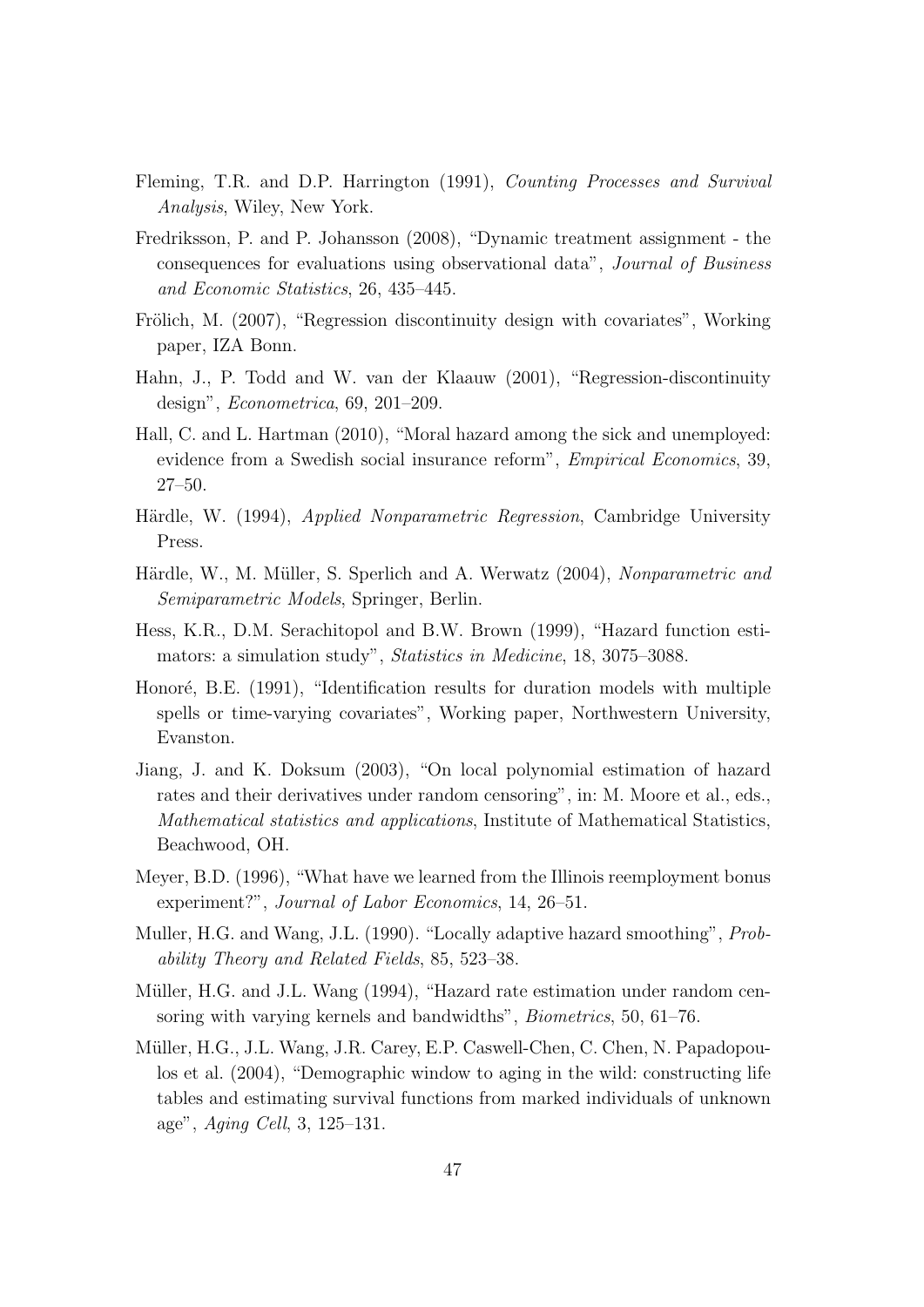- Nielsen, J.P. and C. Tanggaard (2001), "Boundary and bias correction in kernel hazard estimation", *Scandinavian Journal of Statistics*, 28, 675–698.
- Podivinsky, J.M. and D. McVicar (2002), "Unemployment duration before and after New Deal", Working paper, Northern Ireland Economic Research Centre.
- Porter, J. (2003), "Estimation in the regression discontinuity model", Working paper, Harvard University.
- Ridder, G. (1984), "The distribution of single-spell duration data", in: G.R. Neumann and N. Westergård-Nielsen, eds., *Studies in labor market analysis*, Springer Verlag, Berlin.
- Rubin, D. (2000), "Discussion of causal inference without counterfactuals", *Journal of the American Statistical Association*, 95, 435–438.
- Tu, D. (2007), "Longitudinal data and survival analysis under-smoothed kernel confidence intervals for the hazard ratio based on censored data", *Biometrical Journal*, 49,474–483.
- Van den Berg, G.J. (2001), "Duration models: Specification, identification, and multiple durations", in J.J. Heckman and E. Leamer, editors, *Handbook of Econometrics, Volume V*, North Holland, Amsterdam.
- Van Reenen, J. (2004), "Active labour market policies and the British New Deal for Unemployed Youth in context", in R. Blundell et al., eds., *Seeking a Premier Economy*, University of Chicago Press.
- Vikström, J.  $(2014)$ , "IPW estimation and related estimators for evaluation of active labor market policies in a dynamic setting", Working paper, IFAU, Uppsala.
- Wang, J.L. (2005), "Smoothing hazard rates", in: P. Armitage and T. Colton, eds., *Encyclopedia of Biostatistics*, Wiley, Chichester.
- White, M.and G. Knight (2002), "Benchmarking the effectiveness of NDYP", Working paper, National Audit Office, London.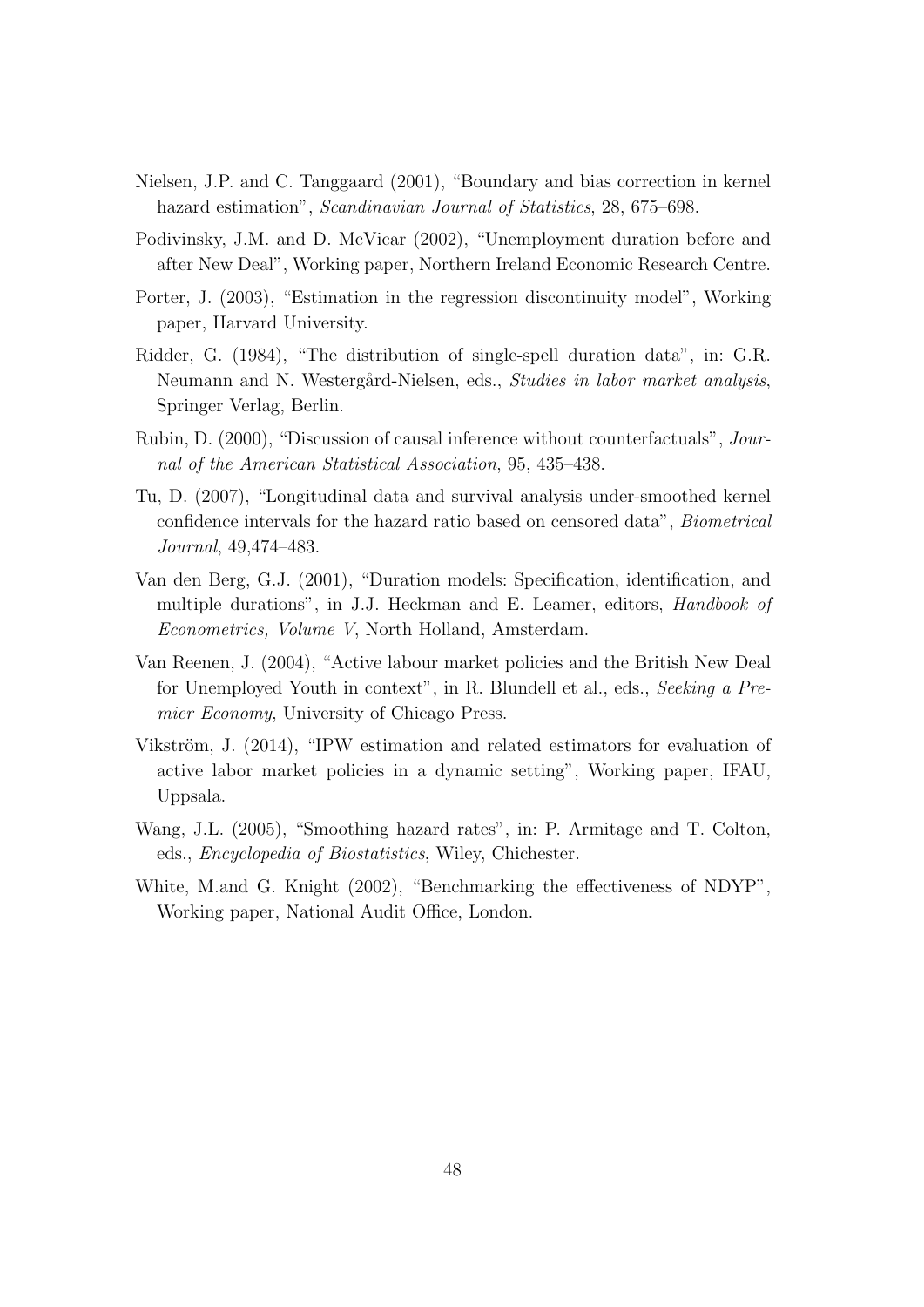### **Appendix 1. Average multiplicative effects on individual hazard rates**

#### **A1.1 Identification**

By analogy to the proof of Proposition 2, it follows that

$$
\frac{\theta_T(t_0|X, S = t_0)}{\theta_T(t_0|X, S = t_1)} = \frac{\mathbb{E}[\theta_T(t_0|X, V, S = t_0) \mid X, T \ge t_0, S = t_0]}{\mathbb{E}[\theta_T(t_0|X, V, S = t_1) \mid X, T \ge t_0, S = t_1]} = \frac{\mathbb{E}[\theta_{T(t_0)}(t_0|X, V) \mid X, T(t_0) \ge t_0]}{\mathbb{E}[\theta_{T(t_1)}(t_0|X, V) \mid X, T(t_0) \ge t_0]}
$$
\n(7)

with  $t_1 > t_0$ . Thus, the ratio of the observable average hazard rates equals the ratio of the average counterfactual hazard rate (averaged over the same subpopulation). This does not necessarily equal an average multiplicative effect (i.e. an average of the ratio). For this we make the additional assumption,

**Assumption 3** (Multiplicative unobserved heterogeneity)**.**

$$
\theta_{T(s)}(t|X,V) = \theta_{T(s)}^0(t|X)V\tag{8}
$$

This imposes that the unobserved individual characteristics *V* affect the counterfactual hazard rates in the same proportional way. Note that this is weaker than adopting an MPH model framework for  $T(s)|X, V$  or  $T|X, S, V$ . First, it does not rule out that *t* and *X* and the treatment status interact in the hazard rates of  $T(s)|X, V$  or  $T|X, S, V$ . And secondly, it does not make the MPH assumption that  $V \perp\!\!\!\perp X$ . But it does imply that individual treatment effects on the hazard at *t* can be expressed as  $\theta_{T(s)}^0(t|X)/\theta_{T(s)}^0(t|X)$ , so they are homogeneous across individuals with different  $V$  (but not necessarily across  $X$  or over time). Indeed, the individual effects at *t* equal the average multiplicative effects on the hazard rate given *X*, as defined by versions of  $\text{ATTS}(s', s, t | X)$  and  $\text{ATNTS}(s', s, t | X)$ .

By substituting Assumption 3 into (7), we obtain that  $\theta_T(t_0|X, S = t_0)/\theta_T(t_0|X, S = t_0)$  $t_1$ ) for  $t_1 > t_0$  identifies the average multiplicative effects ATNTS( $t_0, t_1, t_0$ |*X*) and thus  $ATTS(t_0, t_1, t_0|X)$ . In sum,

**Proposition 3.** *Consider the introduction of a comprehensive policy at a given point of time. Suppose we have duration data from cohorts that flow in before this point of time. Under Assumptions 1, 2, and 3, the multiplicative treatment effect on the individual hazard rate at t*<sup>0</sup> *given X is non-parametrically identified and*  $\partial_t \theta$  *equals*  $\partial_t f(t_0|X, S = t_0) / \partial_t f(t_0|X, S = t_1)$  *with*  $t_1 > t_0$ . This does not depend on  $t_1$ as long as  $t_1$  *exceeds*  $t_0$ *.*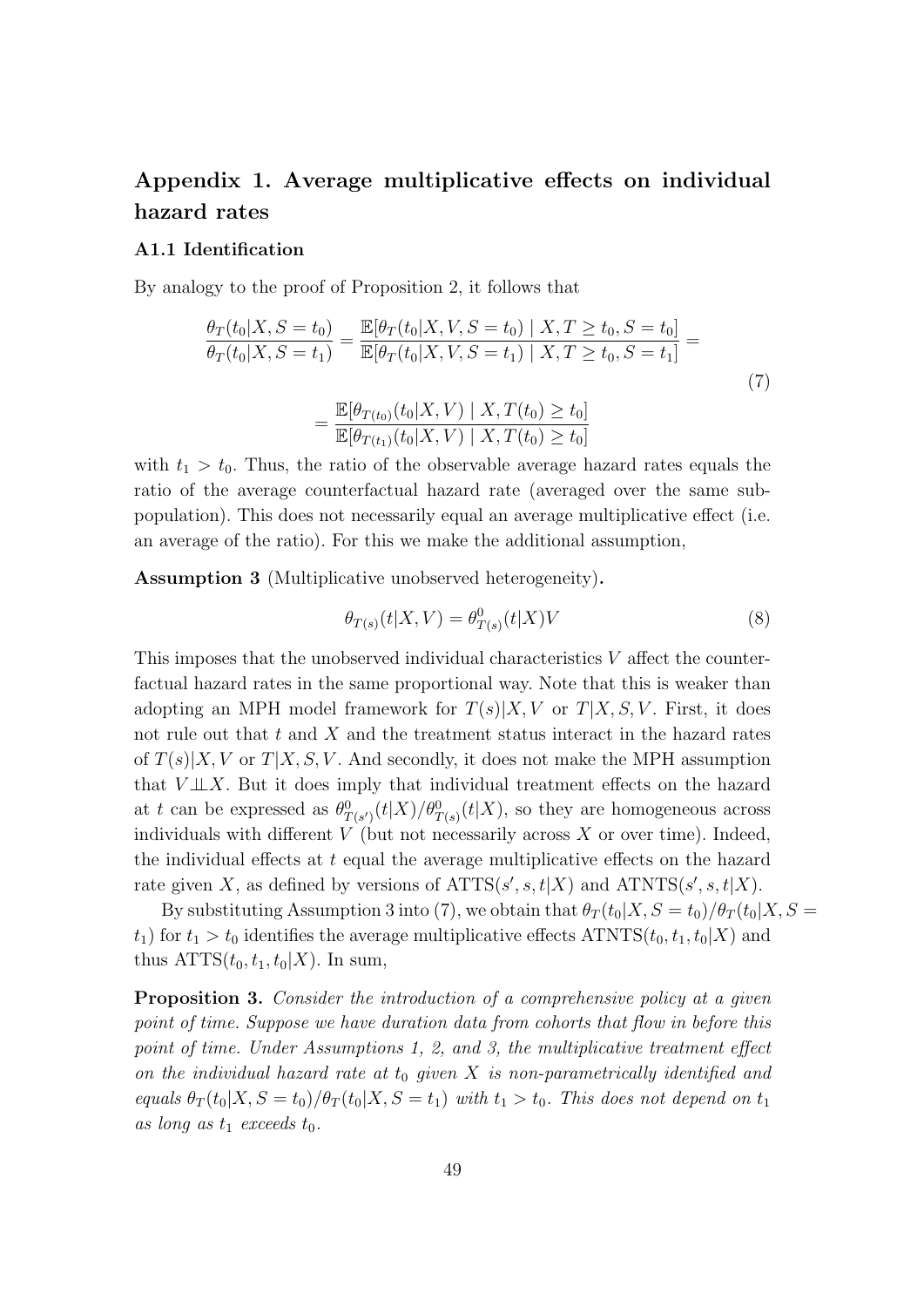This result can be related to identification results for duration models with unobserved heterogeneity and time-varying explanatory variables. Honoré (1991) considers an MPH model with a time-varying explanatory variable that is equal across individuals at short durations but different for some individuals at high durations (notice that our variable *S* can be re-expressed like that if we only use one value  $t_1 > t_0$ ). He shows that the MPH model is fully identified without assumptions on the tail of the distribution of *V*. He identifies the effect of the time-varying covariate on the individual hazard rate by considering the ratio of the observable hazard rates at point in time where the covariate value changes for a subset of individuals. Clearly, this resembles the approach in the proof of Proposition 3. Brinch (2007) considers a hazard rate model where *X* is absent and *S* is replaced by a time-varying explanatory variable  $\tilde{x}(t)$  that is different across individuals at short durations but equal for some individuals at high durations. His model is more general than an MPH model because  $t$  and  $\tilde{x}(t)$  may interact in the individual hazard rate, like in our Assumption 3. However, it does not allow for covariates *X* that are dependent on *V* , and it requires a monotonicity assumption on the over-all effect of the past path of  $\tilde{x}(t)$  on the observed survival probability, which we do not need. Brinch (2007) shows that his model is fully identified. His proof is a mirror-image of the proof of Proposition 3: he exploits variation in the value of  $\tilde{x}(t)$  at short durations in order to gather information on the unobserved heterogeneity distribution, whereas we exploit the lack of variation in the dynamic selection up to  $t_0$  in order to gather information on the causal effect of *S*.

#### **A1.2 Inference**

We start out by pointing out that if Assumption 3 applies, *T|X, S* has a survival function that is a Laplace transform of a monotone function of the duration variable. We do not exploit this restriction in the estimation procedure.

We are interested in estimating the ratio of two hazard rates, based on different independent samples, and each evaluated at the left boundary. In obvious notation, we denote this ratio by

$$
r(0) = \frac{\theta_1(0)}{\theta_2(0)}
$$

and we denote its estimator by  $\widetilde{r}(0) := \widetilde{\theta}_1(0)/\widetilde{\theta}_2(0)$ , where  $\widetilde{\theta}_i(0)$  is the boundary kernel hazard estimator of Section 3 (or, alternatively, a local linear hazard rate estimator). We may distinguish between three different methods to obtain a confidence interval for  $r(0)$ . All three of these methods are more generally applicable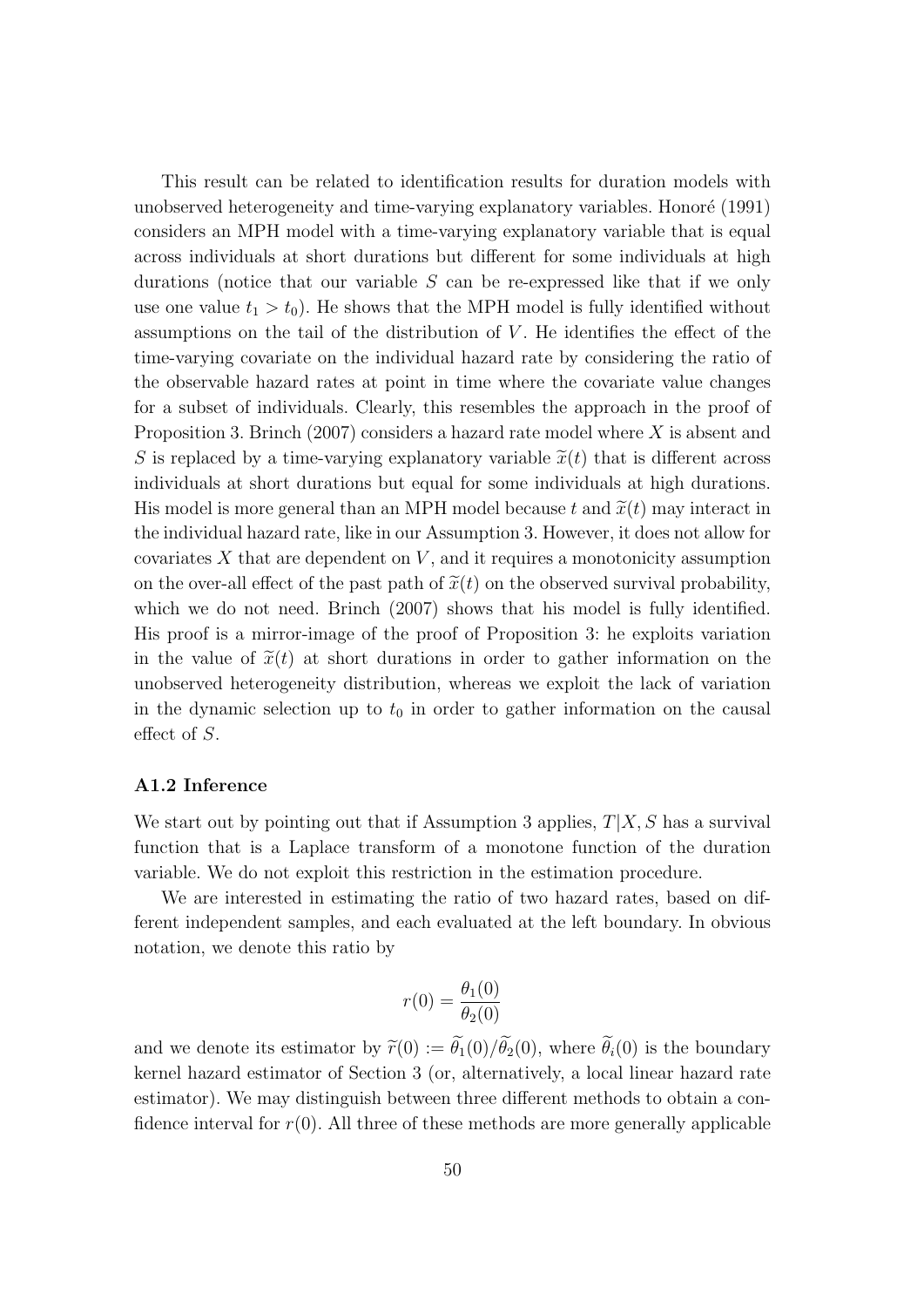to ratio estimators. First, we may perform bootstrapping simultaneously on both samples. Secondly, we may apply the delta method. If, following Tu (2007), we again ignore the asymptotic biases, then we obtain that the estimator  $\tilde{r}(0)$  has an asymptotically normal distribution with mean  $r(0)$  and variance

$$
\frac{\text{AVar}(\widetilde{\theta_1}(0)) + r^2(0)\text{AVar}(\widetilde{\theta_2}(0))}{\theta_2^2(0)}
$$

For this, we need to assume that, in obvious notation, the fraction  $n_1b_{1,n}/(n_2b_{2,n})$ converges to a finite number. The confidence interval follows immediately (see Müller et al., 2004, which also contains an empirical example in the related case of boundary kernel estimation of a ratio of densities). Also, a local bandwidth may be used. The approach can be straightforwardly extended to allow for asymptotic biases (see e.g. Porter, 2003, for the relevant delta method result).

The third approach is to use Fieller type confidence intervals (see Tu, 2007). The basic idea is to make a confidence interval for  $\tilde{\theta}_1(0)-r(0)\tilde{\theta}_2(0)$  and to convert this into a confidence interval for  $\tilde{r}(0)$ . This again requires that  $n_1b_{1,n}/(n_2b_{2,n})$ converges to a finite number.

### **Appendix 2. Algorithm for the data-adaptive boundary kernel estimator with local bandwidths**

Müller and Wang's (1994) optimal local bandwidths minimize the asymptotic mean squared error (MSE). However, this objective function is impractical since it depends on unknown quantities, like the hazard rates themselves. Instead, the optimal local bandwidths can be consistently estimated by minimizing an estimate of the local mean squared error (see Müller and Wang, 1990 and 1994 for a discussion). The following algorithm details the computational implementation stages of the local data-adaptive kernel hazard estimator:

**Step 1** Choose initial value of bandwidth and construct grids

- 1. The initial value of the bandwidth,  $b_0$ , is to be used as global bandwidth to start off the estimation. Müller and Wang (1994) propose  $b_0 = R \left/ \left( 8n_u^{1/5} \right) \right.$  if data is available in the time interval [0, R], where *n<sup>u</sup>* is the number of uncensored observations.
- 2. Construct an equidistant grid for duration variable *T* in the domain  $A = [0, R]$ , call it  $T = \{\tilde{t}_1, \ldots, \tilde{t}_M\}$ . Computation time depends crucially on the size of this grid, so one may start with a parsimonious choice of *M*.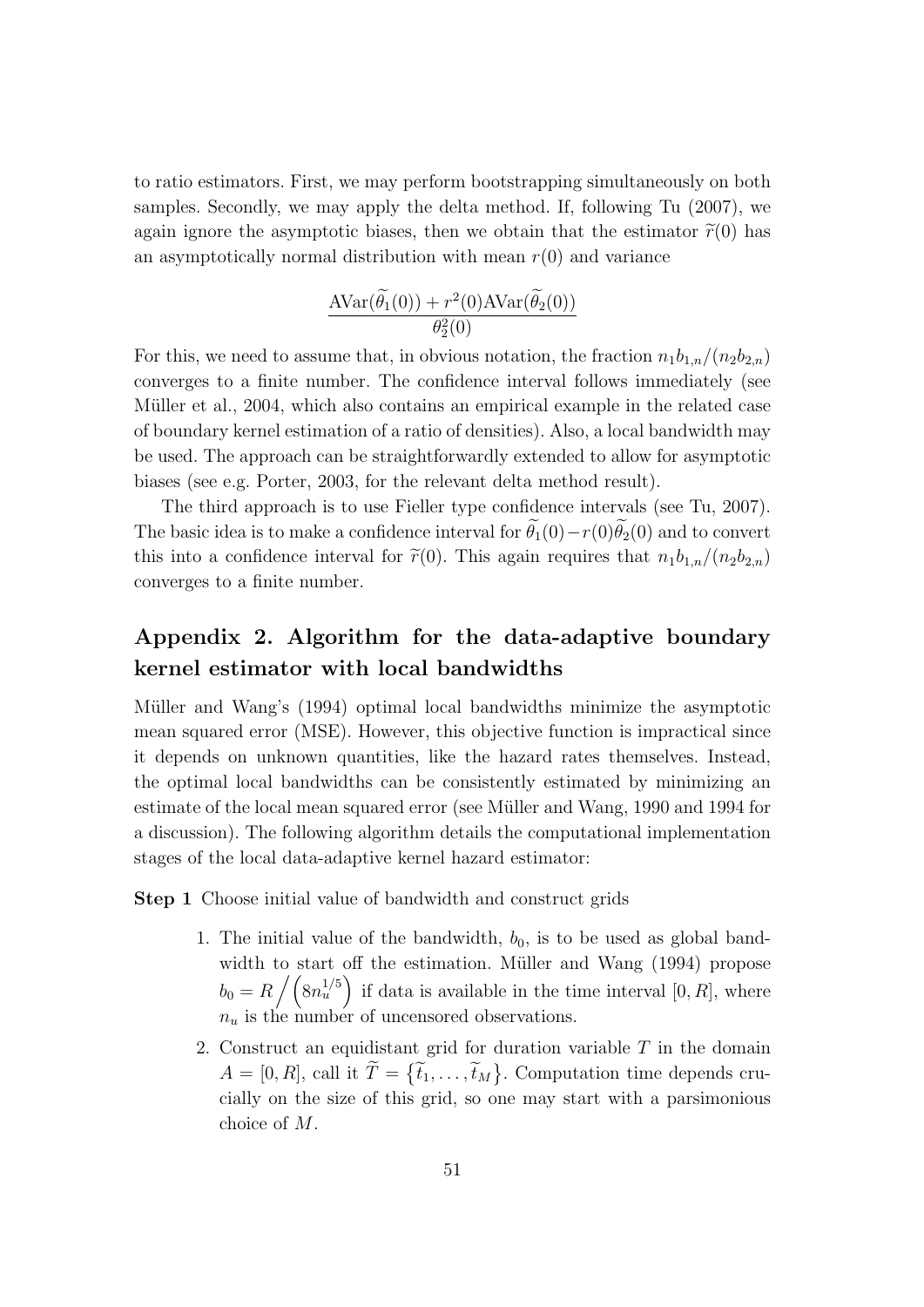- 3. If computation time is important and, as a consequence,  $\widetilde{T}$  is sparse, construct a second, finer, equidistant grid for duration variable *T* in the domain  $A = [0, R]$  to estimate the hazard functions. Call it  $T = \begin{pmatrix} \widetilde{t}_1 & \widetilde{t}_2 \\ \widetilde{t}_2 & \widetilde{t}_1 \end{pmatrix}$  where  $P > M$  $\left\{\widetilde{\tilde{t}}_1, \ldots, \widetilde{\tilde{t}}_P\right\}$ , where  $P > M$ .
- 4. Construct an equidistant grid for bandwidth *b* in  $[\underline{b}, \overline{b}]$ Construct an equidistant grid for bandwidth b in  $[\underline{b}, b]$ , call it  $B = \begin{cases} \tilde{b}_1 & \tilde{b}_1 \end{cases}$ . Müller and Wang (1994) propose using  $b = 2b_0/3$  and  $\widetilde{b}_1, \ldots, \widetilde{b}_L$ . Müller and Wang (1994) propose using  $\underline{b} = 2b_0/3$  and  $\vec{b} = 4b_0$ . In the empirical analysis in Section 4, this interval is too tight as the optimal choice often coincides with its boundaries. Therefore we use  $[\underline{b}, \overline{b}] = [b_0/6, 6b_0].$
- **Step 2** Obtain an initial estimate of the hazard rates in all points of the grid T using the initial global bandwidth  $b_0$ :

$$
\widehat{\theta}_0\left(\widetilde{\tilde{t}}_p\right) = \frac{1}{b_0} \sum_{i=1}^n K_{\widetilde{t}_p}\left(\frac{\widetilde{\tilde{t}}_p - t_{(i)}}{b_0}\right) \frac{\delta_{(i)}}{n - i + 1}
$$

for  $p = 1, \ldots P$ .

- **Step 3** For each point  $\widetilde{t}_m \in \widetilde{T}$  ( $m = 1, ..., M$ ), estimate the optimal local bandwidth by minimizing the local MSE:
	- 1. Compute the MSE at  $\widetilde{t}_m$  for each bandwidth  $\widetilde{b}_l \in \widetilde{B}$   $(l = 1, \ldots, L)$ . This is

$$
\text{MSE}\left(\widetilde{t}_m, \widetilde{b}_l\right) = \text{Var}\left(\widetilde{t}_m, \widetilde{b}_l\right) + \text{bias}^2\left(\widetilde{t}_m, \widetilde{b}_l\right)
$$

where the Var  $(\tilde{t}_m, \tilde{b}_l)$  and bias  $(\tilde{t}_m, \tilde{b}_l)$  are, respectively, the asymptotic variance and bias of the hazard estimator at duration  $\tilde{t}_m$  when using bandwidth  $b_l$ . The following are consistent estimators of these two quantities,

$$
\widehat{\text{Var}}\left(\widetilde{t}_m, \widetilde{b}_l\right) = \frac{1}{n\widetilde{b}_l} \int_0^R K_{\widetilde{t}_m}^2 \left(\frac{\widetilde{t}_m - t}{\widetilde{b}_l}\right) \frac{\widehat{\theta}_0(t)}{\overline{F}_n(t)} dt
$$
\n
$$
\widehat{\text{bias}}\left(\widetilde{t}_m, \widetilde{b}_l\right) = \int_0^R K_{\widetilde{t}_m} \left(\frac{\widetilde{t}_m - t}{\widetilde{b}_l}\right) \widehat{\theta}_0(t) dt - \widehat{\theta}_0\left(\widetilde{t}_m\right)
$$

where the function  $\overline{F}$  is the empirical survival function of the uncensored observations.  $\overline{F}$  can be estimated at each grid point  $\widetilde{\widetilde{t}}_p$  as follows:

$$
\overline{F}\left(\widetilde{\tilde{t}}_p\right) = 1 - \frac{1}{n+1}\sum_{i=1}^n \mathbf{1}\left(t_i \leq \widetilde{\tilde{t}}_p, \delta_i = 1\right).
$$